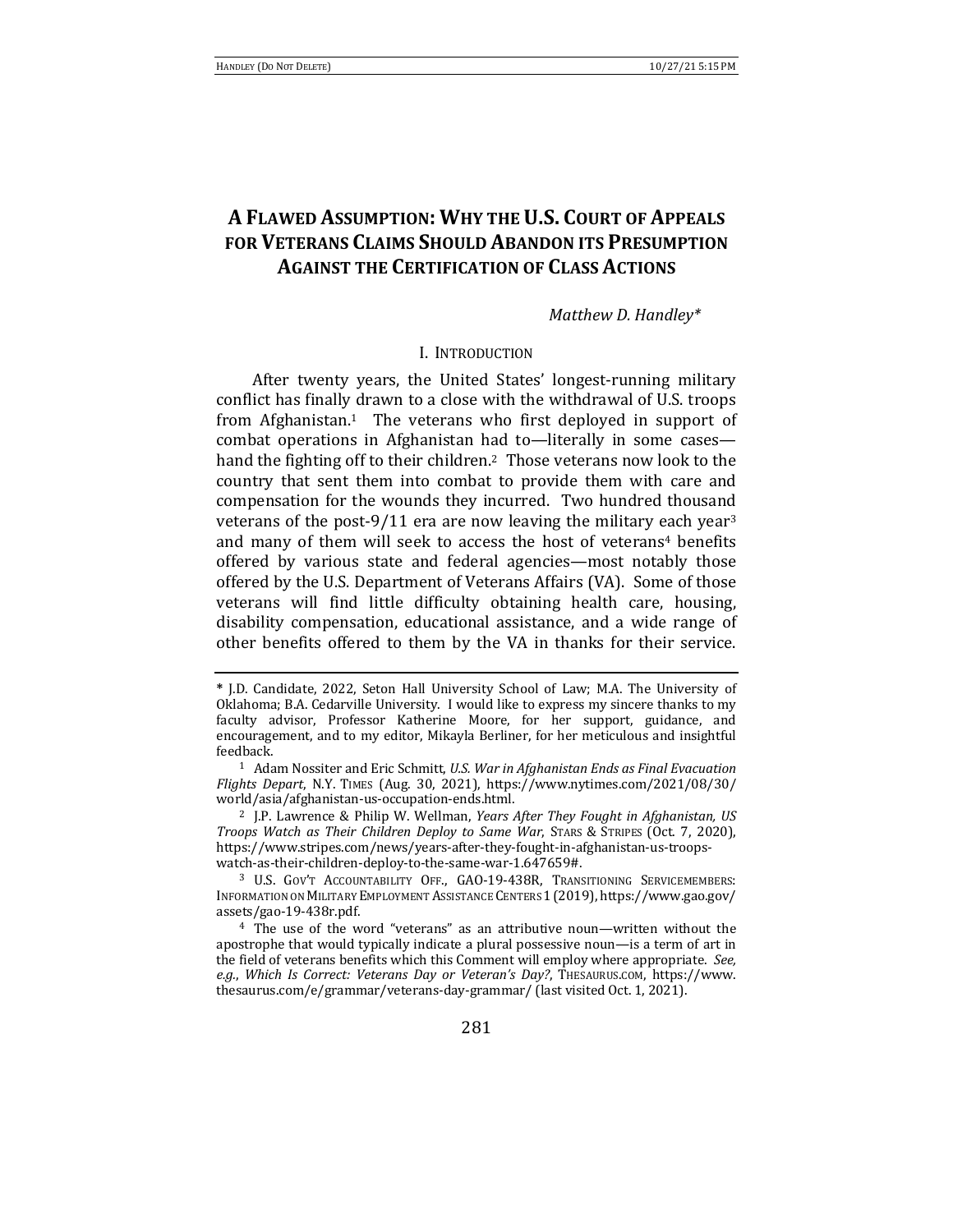Some, however, will receive denial letters rejecting their claims for benefits and be forced to wade through an administrative and judicial appeals process complicated by inexorably long processing times, $5$ repeated remands,<sup>6</sup> and the litigation of complex issues of law and fact often without the assistance of counsel.<sup>7</sup>

Countless veterans face these substantial burdens in litigating their claims for benefits through the administrative and judicial system. The VA estimates that there are now 20.3 million living veterans in the United States.<sup>8</sup> The largest, by far, of the many VA-administered benefits programs available to those veterans is service-connected disability compensation.<sup>9</sup> Under this program, veterans are entitled to receive a monthly compensation check and free or low-cost medical treatment for any injury or disease incurred as a result of their military service.<sup>10</sup> Only about 4.9 million veterans currently receive this service-connected

<sup>&</sup>lt;sup>5</sup> See Hugh B. McClean, *Delay, Deny, Wait Till They Die: Balancing Veterans' Rights* and Non-Adversarial Procedures in the VA Disability Benefits System, 72 SMU L. REV. 277, 284 (2019) (showing that it can take up to nine years from the time of initial filing to fully litigate a claim through the administrative and judicial appellate process); see also Monk v. Wilkie, 30 Vet. App. 167, 185 (2018) (Allen, J., concurring in part) (comparing the delays faced by veterans seeking VA benefits to the plight of the litigants in Charles Dickens' fictional case Jarndyce v. Jarndyce, which had been "pending for so long that '[i]nnumerable children have been born into the cause; innumerable young people have married into it; innumerable old people have died out of it . . . [and] a long procession of Chancellors has come in and gone out"'), aff'd, 978 F.3d 1273 (Fed. Cir. 2020).

<sup>&</sup>lt;sup>6</sup> See U.S. DEP'T OF VETERANS AFFS. BD. OF VETERANS' APPEALS, ANNUAL REPORT: FISCAL YEAR 2020, at 37 (2020), 

https://www.bva.va.gov/docs/Chairmans\_Annual\_Rpts/BVA2020AR.pdf [hereinafter BVA 2020 REPORT] (showing that in fiscal year 2020, the Board of Veterans Appeals granted 33.8% of legacy appeals and remanded 40.6%, and granted 37.0% of modernized appeals and remanded 28.2%); see also U.S. CT. OF APPEALS FOR VETERANS CLAIMS, FISCAL YEAR 2020 ANNUAL REPORT 3 (2020), http://www.uscourts.cavc.gov/ documents/FY2020AnnualReport.pdf [hereinafter CAVC 2020 REPORT] (showing that 80.7% of appeals were remanded either in whole or in part).

<sup>&</sup>lt;sup>7</sup> *See* BVA 2020 REPORT, *supra* note 6, at 36 (showing that 39.4% of veterans whose legacy appeals were remanded and 29.2% of those whose legacy appeals were denied at the Board were unrepresented); see also CAVC 2020 REPORT, *supra* note 6, at 1 (showing that twenty-three percent of veterans were pro se at the time of filing appeals and twelve percent remained pro se by the time of disposition).

<sup>8</sup> NAT'L CTR. FOR VETERANS ANALYSIS & STATS., U.S. DEP'T OF VETERANS AFFS., VETERAN POPULATION PROJECTION MODEL 2018: A BRIEF DESCRIPTION 4 (2018), https://www.va.gov/ vetdata/docs/Demographics/New\_Vetpop\_Model/VP\_18\_A\_Brief\_Description.pdf (last updated Aug. 5, 2020).

<sup>&</sup>lt;sup>9</sup> Disability compensation represents over \$95 billion of the agency's approximately \$114 billion in annual benefits outlays. See VETERANS BENEFITS ADMIN., U.S. DEP'T OF VETERANS AFFS., ANNUAL BENEFITS REPORT: FISCAL YEAR 2019, at 7 (2019), https:// www.benefits.va.gov/REPORTS/abr/docs/2019-abr-v2.pdf# [hereinafter 2019 BENEFITS REPORT].

<sup>10</sup> 38 U.S.C. § 1110; *see also* 38 C.F.R. § 17.36(b) (2019).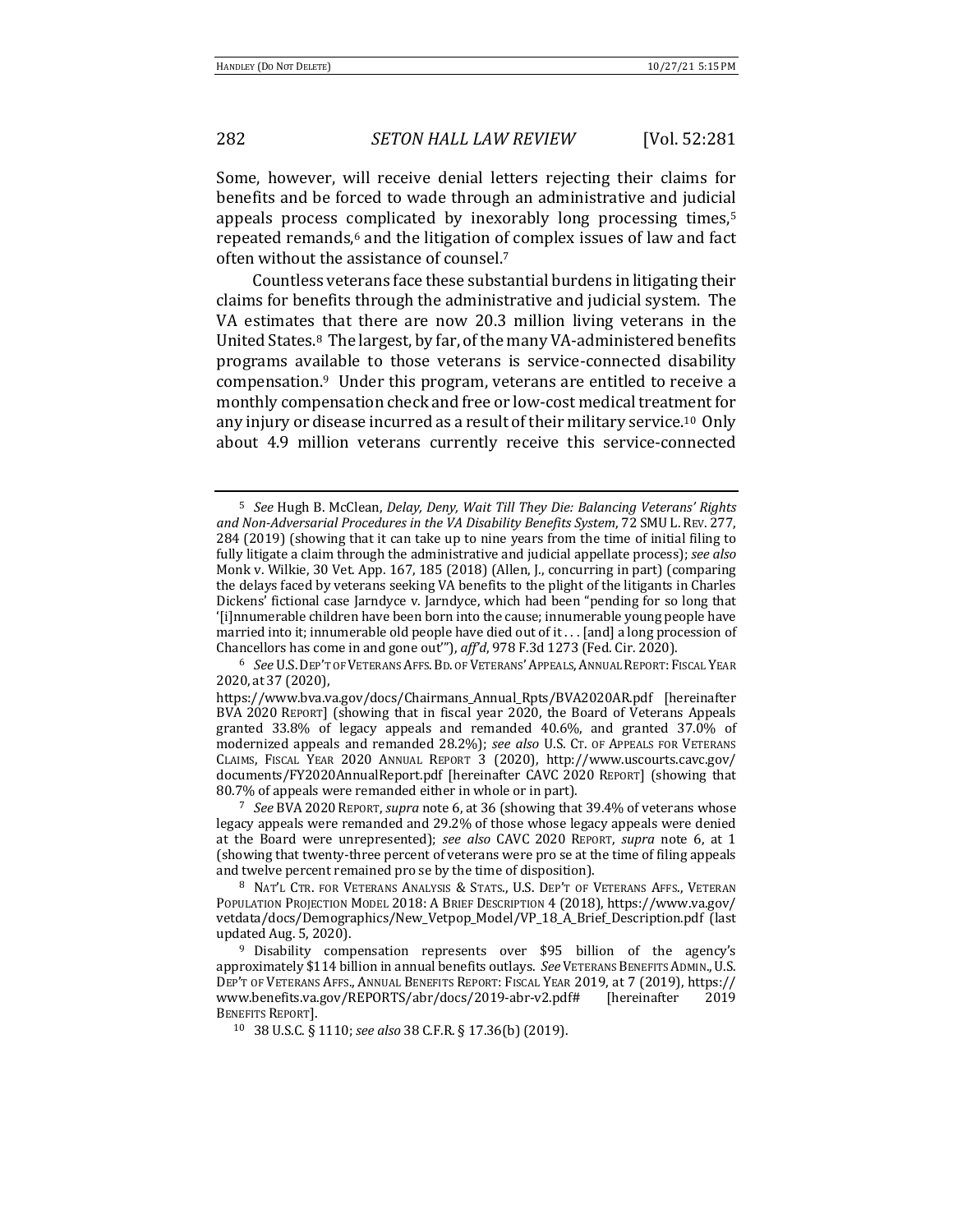disability compensation.<sup>11</sup> Each year the VA processes over a million new claims by veterans seeking new or increased disability compensation benefits, $12$  but only grants those benefits to a small percentage of claimants.<sup>13</sup> When the VA denies a veteran's claim, that veteran must wade into the morass of the VA's administrative appeals process, and often ends up waiting years to gain access to much-needed health care and disability benefits while their claims move through the system.14

Long wait times, claims backlogs, and disparate outcomes are not problems unique to the VA. Many of the administrative agencies that are responsible for adjudicatory functions suffer from similar challenges. A handful of agencies have experimented with mechanisms that could speed up claim processing and improve the quality and consistency of adjudication by aggregating similar claims.<sup>16</sup> But the veterans claims adjudication system, like most of the administrative state, has historically resisted the implementation of "tools used by courts to efficiently resolve large groups of claims, like class actions and other complex litigation procedures."<sup>17</sup>

For some veterans seeking administrative and judicial review when their claims are denied, the issues they must litigate are unique to the factual circumstances of their service and medical history and would not be appropriate for aggregate resolution.<sup>18</sup> For others, however, the

<sup>15</sup> Michael Sant'Ambrogio & Adam S. Zimmerman, *Inside the Agency Class Action*, 126 YALE L.J. 1634, 1637 (2017) (noting similar issues "[a]cross the administrative state").

<sup>16</sup> *See, e.g., id.* at 1641-42 (describing aggregate resolution procedures employed by the Equal Employment Opportunity Commission, the National Vaccine Injury Compensation Program, and the Office for Medicare Hearings and Appeals).

17 *See id.* at 1640, 1654.

<sup>18</sup> *See* 38 C.F.R. § 3.303 (2019) ("Service connection connotes many factors . . . . Each disabling condition  $\ldots$  must be considered on the basis of the places, types and circumstances of his service as shown by service records, the official history of each

<sup>11 2019</sup> BENEFITS REPORT, *supra* note 9, at 8.

<sup>&</sup>lt;sup>12</sup> *See* News Release, *VA Continues Record Setting Claims Processing Pace for 2019,* DEP'T OF VETERANS AFFS. OFF. OF PUB. AND INTERGOVERNMENTAL AFFS., (Dec. 9, 2019), https:// www.va.gov/opa/pressrel/pressrelease.cfm?id=5371 (showing that the VA processed 1.44 million new claims in 2019).

<sup>&</sup>lt;sup>13</sup> 2019 BENEFITS REPORT, *supra* note 9, at 8 (showing that the VA granted 309,091 new claims in 2019).

<sup>&</sup>lt;sup>14</sup> *See* McClean, *supra* note 5 at 283–84; *see also* Veterans for Common Sense v. Shinseki, 644 F.3d 845, 878

<sup>(9</sup>th Cir. 2011) (characterizing these adjudicatory delays as a deprivation of health care that constitutes a due process violation); Neil Eisner, 2003 A.B.A. SEC. ADMIN. L. & REGUL. PRAC. REP. 3 (2003) [hereinafter ABA REPORT], https://www.americanbar.org/content/ dam/aba/directories/policy/2003\_my\_102.authcheckdam.pdf ("[I]t is not uncommon for a veteran seeking disability compensation for an illness to die before that person's claim can be resolved.").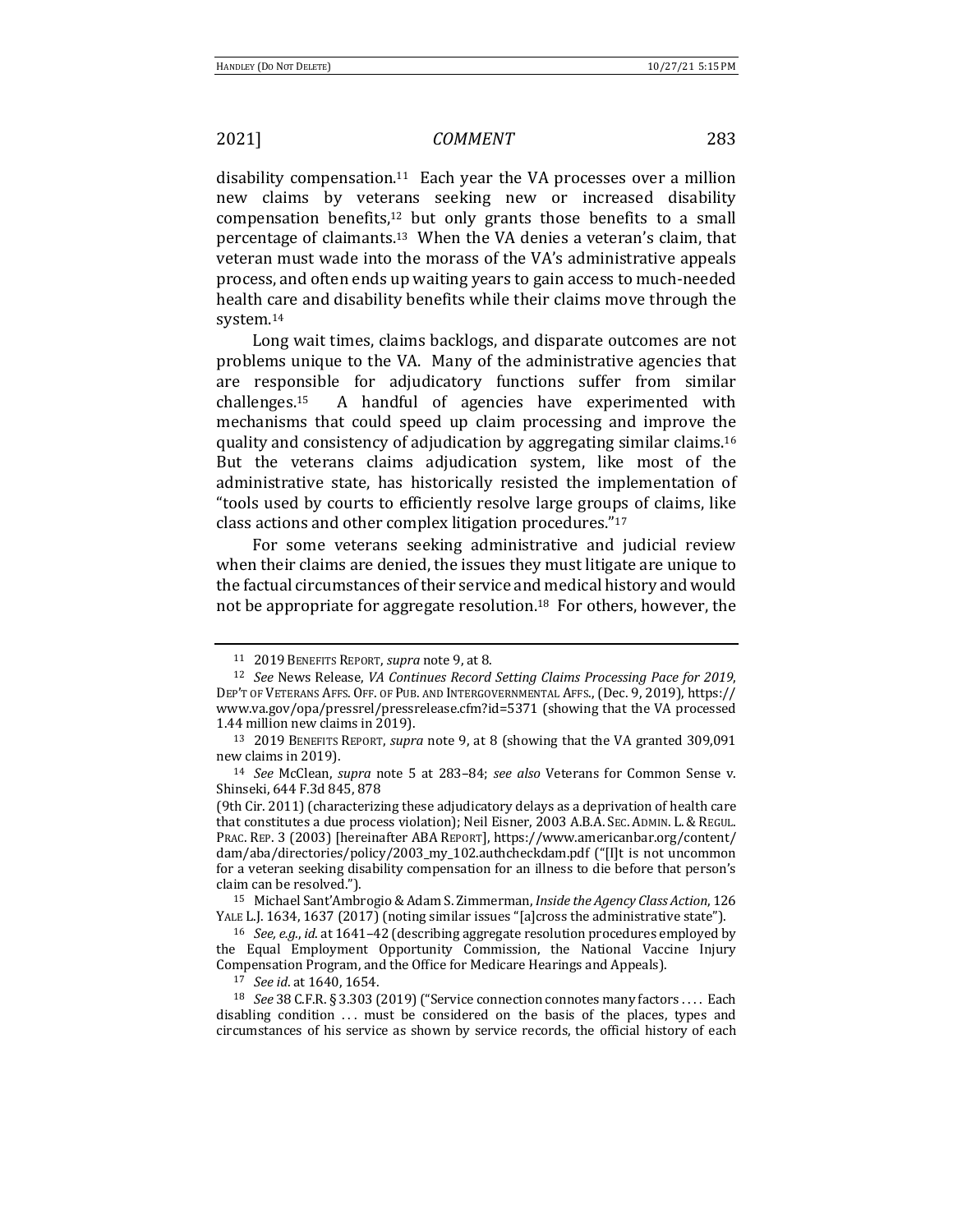VA may have denied their claims based on regulations or adjudication procedures that apply to entire categories of similarly situated veterans and bar them from benefits. For example, veterans returning from Iraq and Afghanistan discovered that-despite being exposed to "burn pits" and breathing in the fumes given off by burning batteries, paint, solvents, coolants, electronics, and a host of other toxic materials—the VA did not presume they had a toxic exposure.<sup>19</sup> Instead, the VA placed the burden on the veteran to produce scientific evidence of the toxicity of those burn pits and medical evidence linking the exposure to their conditions.<sup>20</sup> Vietnam veterans spent years fighting the VA's unfair regulatory presumption that *every veteran* who physically set foot on the soil or inland waters of Vietnam was exposed to Agent Orange, whereas veterans exposed on the ships and planes that actually carried it had to provide proof of that exposure.<sup>21</sup>

Prior to the enactment of the Veterans Judicial Review Act (VJRA) in 1989, veterans were able to bring class-action lawsuits in federal district courts to challenge regulations or adjudicative policies that precluded entire classes of veterans from obtaining benefits.<sup>22</sup> Following the passage of the VJRA, the U.S. Court of Appeals for Veterans Claims (CAVC) became the exclusive avenue for judicial review of all VA

<sup>20</sup> See Alex Horton, Jon Stewart Urges Health-Care Law for Veterans Exposed to Toxic *Burn Pits*, WASH. POST (Sept. 15, 2020), https://www.washingtonpost.com/national-security/2020/09/15/jon-stewart-burn-pits-veterans/.

<sup>21</sup> See INSTITUTE OF MEDICINE OF THE NATIONAL ACADEMIES, BLUE WATER NAVY VIETNAM VETERANS AND AGENT ORANGE EXPOSURE 1-2, Nat'l Acad. Press 2011, https://www.ncbi.nlm. nih.gov/books/NBK209599/pdf/Bookshelf\_NBK209599.pdf. See Section III.A, *infra*, of this Comment for further discussion of *Haas v. Nicholson*, 20 Vet. App. 257, 259 (2006), rev'd and remanded sub nom. Haas v. Peake, 525 F.3d 1168 (Fed. Cir. 2008).

<sup>22</sup> *See, e.g.,* Robison v. Johnson, 352 F. Supp. 848, 851 (D. Mass. 1973) (certifying a class of selective service registrants who had satisfactorily completed alternative civilian service and were denied veterans educational benefits), *rev'd*, 415 U.S. 361 (1974); Wayne State Univ. v. Cleland, 440 F. Supp. 811, 814 (E.D. Mich. 1977) (certifying a class of veterans enrolled in a weekend college program who had been denied fulltime educational benefits), aff'd in part, rev'd in part, 590 F.2d 627 (6th Cir. 1978); Giusti-Bravo v. U.S. Veterans Admin., 853 F. Supp. 34, 35, 42 (D.P.R. 1993) (approving a stipulated class settlement pursuant to FED. R. CIV. P. 23(e) by a class of veterans from Puerto Rico and the Virgin Islands).

organization in which he served, his medical records and all pertinent medical and lay evidence.").

<sup>&</sup>lt;sup>19</sup> See Alex Horton, Jon Stewart Urges Health-Care Law for Veterans Exposed to Toxic Burn Pits, WASH. Post (Sept. 15, 2020), https://www.washingtonpost.com/nationalsecurity/2020/09/15/jon-stewart-burn-pits-veterans/; see also Steve Beynon, *VA Has Denied About 78% of Disability Claims from Burn Pits, STARS & STRIPES (Sept. 23, 2020),* https://www.stripes.com/news/veterans/va-has-denied-about-78-of-disabilityclaims-from-burn-pits-1.646181.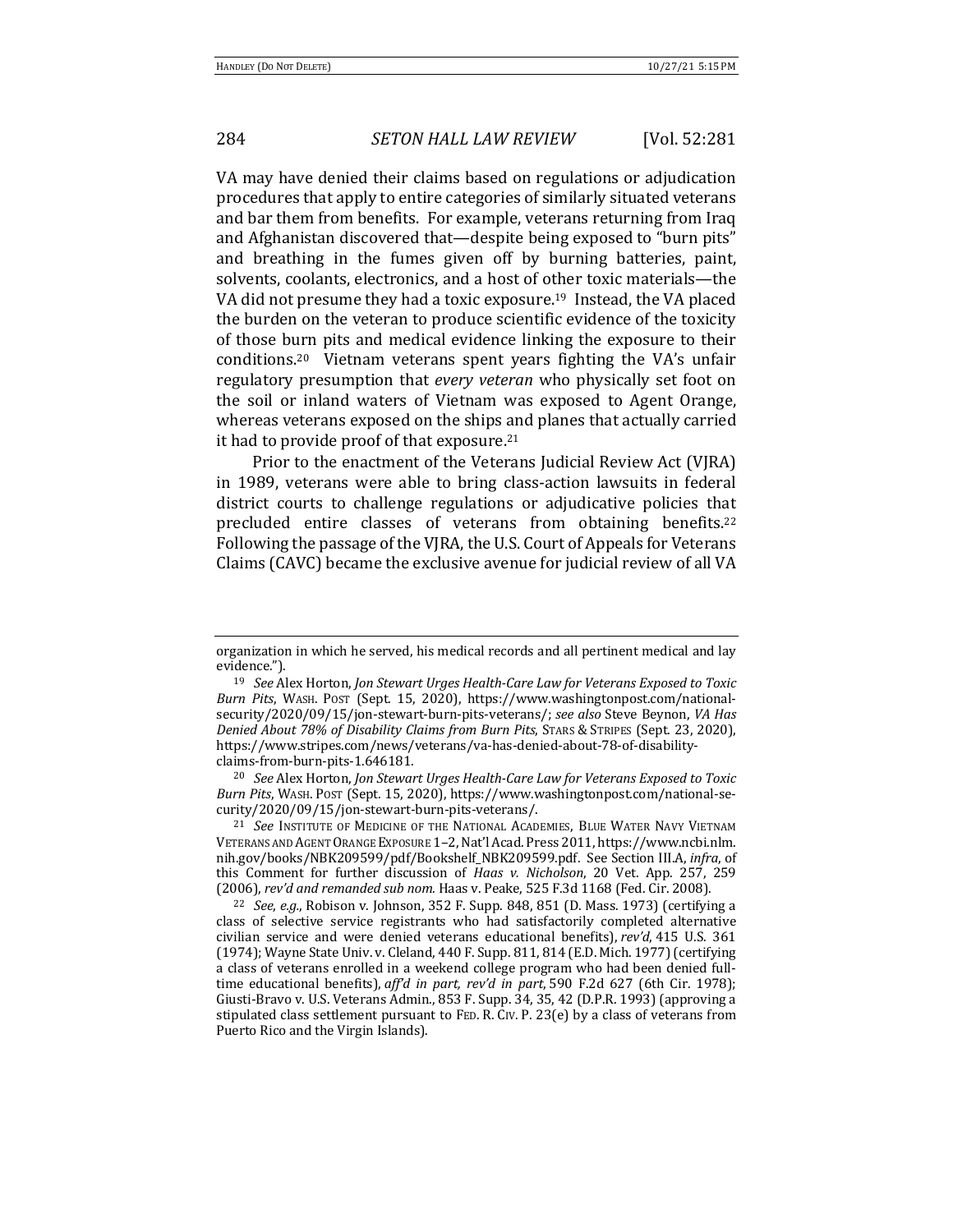benefits-related claims.<sup>23</sup> The CAVC almost immediately began rejecting petitions to certify class actions because it believed that its ability as an appellate court to render a binding, precedential decision to a single litigant made class actions unnecessary.<sup>24</sup>

This Comment will examine the CAVC's long-held view of itself primarily as an appellate court akin to the federal circuit courts of appeal that issue precedential decisions. It will then show how that view has led to the development and codification of a rebuttable presumption against certifying class actions based on the flawed assumption that the court's ability to issue a precedential decision makes class actions unnecessary. Finally, this Comment will argue that the presumption against the certification of class actions should be abandoned. Part II will explain how veterans benefits claims are litigated through the administrative agency process and explore the factors that led to the creation of the CAVC as a level of judicial review over veterans' claims. Part III will trace the CAVC's repeated rejections of requests for class action certification from the time the court was created by the VJRA in 1989 through the decision by the Federal Circuit in 2017 which held that the CAVC must entertain requests to certify class actions. It will also examine how the CAVC reacted to the Federal Circuit's decision by adopting the rebuttable presumption against class action certification. Part V will show that the CAVC's ability to issue precedential decisions is nominal at best and complicated by numerous practical limitations. It will argue that the rebuttable presumption against the certification of class actions is based on a flawed premise and should be abandoned by the CAVC.

<sup>&</sup>lt;sup>23</sup> Michael P. Allen, *The Youngest Federal Court: The United States Court of Appeals for Veterans Claims*, ADMIN. & REG. L. NEWS 4 ("The court has exclusive jurisdiction to review decisions of the Board of Veterans' Appeals.").

 $24$  *See, e.g.*, Harrison v. Derwinski, 1 Vet. App. 438, 438 (1991); Lefkowitz v. Derwinski, 1 Vet. App. 439, 440 (1991).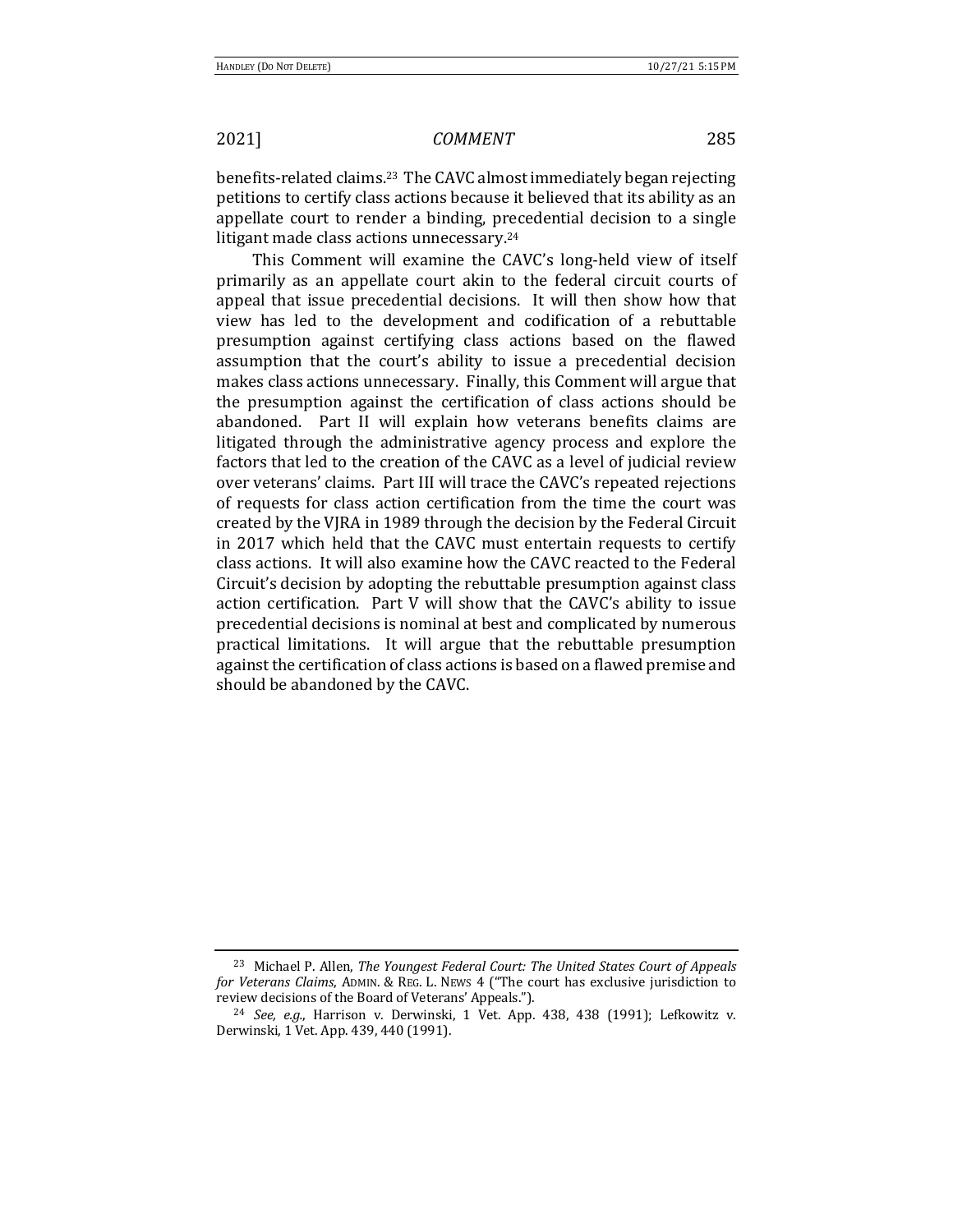### II. BACKGROUND OF VETERANS CLAIMS AND THE CREATION OF THE CAVC

In order to seek disability compensation benefits, a veteran must file a claim with the VA online, by mail, or in-person.<sup>25</sup> The veteran then receives an initial administrative decision from one of the VA's fifty-six regional offices.<sup>26</sup> If the veteran disagrees with the decision, they may request a higher-level review by a senior adjudicator or appeal to the agency's internal Board of Veterans Appeals  $(BVA)$ .<sup>27</sup> A veteran who appeals their initial decision under the BVA's traditional "legacy" appeal system waits an average of 1,583 days for a decision on that appeal.<sup>28</sup> That wait time includes an estimated average of 523 days waiting on internal agency remands.<sup>29</sup> Prior to 1989, once the BVA (or the internal review mechanisms of the VA's predecessor agencies)<sup>30</sup> rendered a final decision on an individual claim, a veteran had no recourse beyond the agency. $31$  In 1989, succumbing to pressure from numerous veterans groups, Congress passed the Veterans Judicial Review Act, which created the U.S. Court of Appeals for Veterans Claims  $(CAVC).<sup>32</sup>$  The CAVC is an Article I court<sup>33</sup> with the jurisdiction to review final decisions

<sup>26</sup> *See About VBA*, U.S. DEP'T OF VETERANS AFFS., https://www.benefits.va.gov/ BENEFITS/about.asp (last visited Oct. 8, 2021).

<sup>32</sup> *See* Veterans' Judicial Review Act of 1988, Pub. L. No. 100-687, § 301(a), 102 Stat. 4105, 4113 (1988). Congress initially named the court the United States Court of Veterans Appeals until they renamed it in the Veterans Programs Enhancement Act of 1998, Pub. L. No. 105-368, § 511(b), 112 Stat. 3315, 3341 (1998).

33 An "Article I court" is a specialized subject-matter tribunal created by Congress to administer and adjudicate specific federal benefits and programs. Article I courts are considered "non-judicial" because they are not part of the judicial branch created by

<sup>25</sup> *See How to File a VA Disability Claim*, U.S. DEP'T OF VETERANS AFFS., https://www.va.gov/disability/how-to-file-claim/ (last visited Oct. 8, 2021). Veterans can also seek the assistance of an accredited service organization for assistance with filing their claim. *Get Help Filing Your Claim or Appeal*, U.S. DEP'T OF VETERANS AFFS., https://www.va.gov/disability/get-help-filing-claim/ (last visited Oct. 8, 2021).

<sup>27</sup> 38 C.F.R. § 3.2500 (2019).

<sup>&</sup>lt;sup>28</sup> *See* BVA 2020 REPORT, *supra* note 6, at 30. The BVA is gradually transitioning from their legacy appeals system to a "modernized" appeals system. But as of the most recent published data, most appeals are still being processed under the legacy system, and it remains to be seen whether wait times in the modernized system will be substantially different. *Id.* at 32.

<sup>29</sup> *Id.* at 30.

 $30$  Before the VA was created in 1921, veterans benefits were administered, at different points, by the Department of War, the Department of the Interior, and the Treasury. DEP'T OF VETERANS AFFS., VA HISTORY IN BRIEF 3-8, https://www.va.gov/opa/ publications/archives/docs/history\_in\_brief.pdf (last visited Oct. 8, 2021).

<sup>&</sup>lt;sup>31</sup> Prior to the passage of the VJRA, it was the view of Congress that there should be no judicial review of individual veterans benefits decisions. *See* H.R. REP. No. 100-963, at 9 (1988), as reprinted in 1998 U.S.C.C.A.N. 5782, 5790 ("[O]ver the years, the Congress has declared its views that there should be no judicial remedy with respect to claims for veterans benefits, and this policy was honored for nearly 170 years.").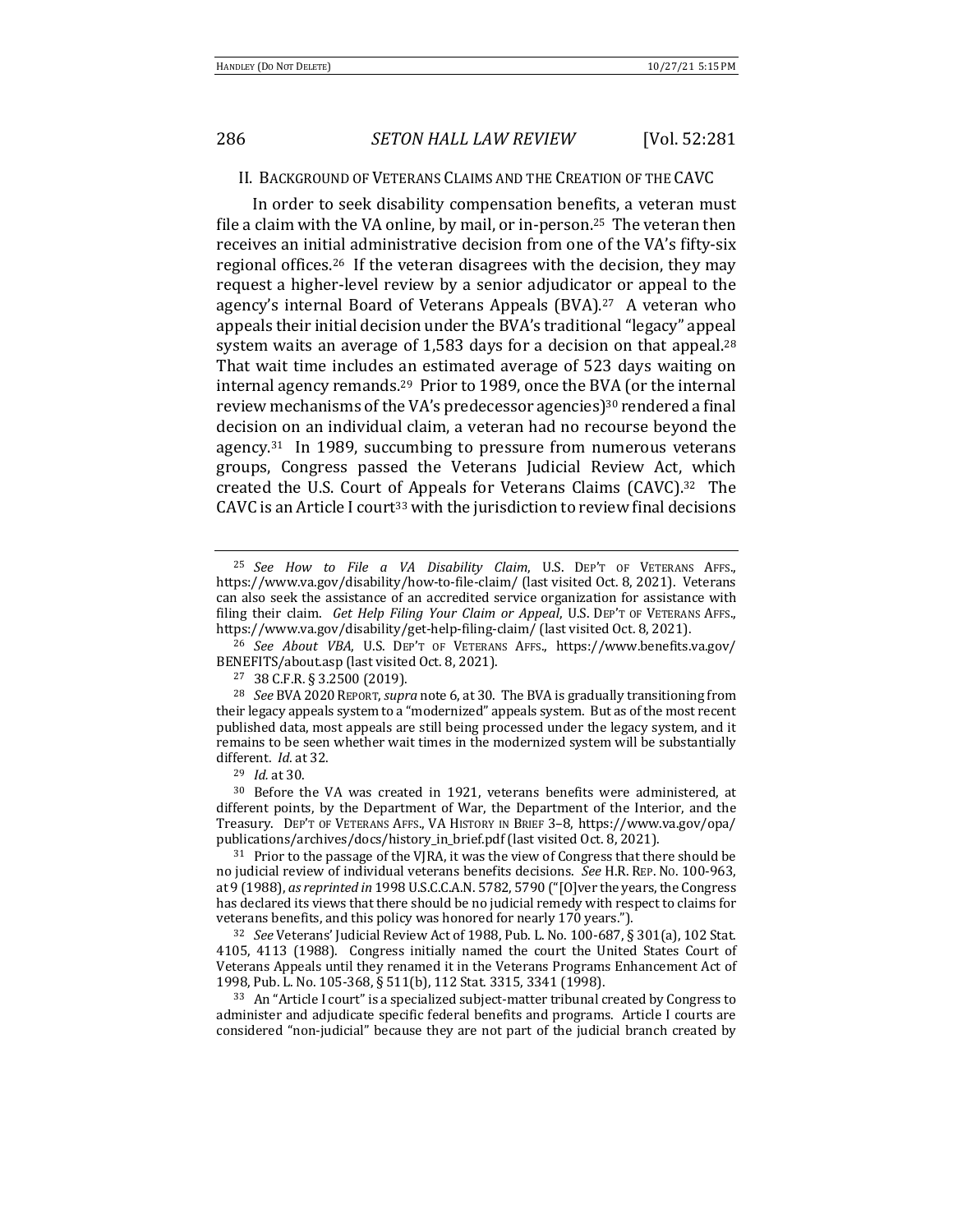of the BVA. $34$  Now a veteran who disagrees with a BVA decision can petition the CAVC for judicial review of that decision.<sup>35</sup> The decisions of the CAVC on questions of law are appealable to the U.S. Court of Appeals for the Federal Circuit.<sup>36</sup>

The CAVC generally renders a decision on a veteran's case in one of two ways. The court can elect to have the case heard by a single judge, who then issues an unpublished, non-precedential decision.<sup>37</sup> Alternatively, the court can hear the case before a panel of no less than three judges, which issues a published, precedential decision.<sup>38</sup> A singlejudge decision resolves the case for the individual claimant, sometimes affirming, denying, or modifying the agency's decision, or remanding back to the agency.<sup>39</sup> The court views these single-judge, nonprecedential decisions as a time-saving tool, appropriate for cases "of relative simplicity" which—in the court's view—do not present novel or important questions of law.<sup>40</sup>

Because the CAVC is one of the busiest federal appellate courts,<sup>41</sup> it relies on its ability to issue these unpublished, single-judge opinions to manage its overwhelming caseload. $42$  The court uses an initial screening process to identify cases that a single-judge can quickly dispose of

36 *Id.* § 7292(a), (c).

<sup>37</sup> *Id.* § 7254(b); *see also* Allen, *supra*, note 23, at 5 ("The great majority of the court's work is done through

these single judge memoranda decisions, which are non-precedential.").

<sup>38</sup> 38 U.S.C. §7254(b); *see also* Allen, *supra* note 23, at 5 (noting that "[o]n rare occasions" the entire CAVC will sit and render a decision "as an *en banc* court," but panels generally consist of three judges).

<sup>39</sup> *See* 38 U.S.C. § 7252(a).

<sup>40</sup> *See* Frankel v. Derwinski, 1 Vet. App. 23, 25–26 (1990) (adopting a six-factor test to screen for cases appropriate for panel disposition); see also Internal Operating Procedures, U.S. CT. OF APPEALS FOR VETERANS CLAIMS 1-2 [hereinafter *CAVC Internal Operating Procedures*], https://www.uscourts.cavc.gov/documents/IOPJuly19\_ 2019.pdf (last visited Oct. 8, 2021).

<sup>41</sup> Allen, *supra* note 23, at 5 ("The court is a busy place. It consistently ranks in the top two or three federal appellate courts in terms of cases per judge  $\dots$ . And I should add that our caseload is rising."); see also CAVC 2020 REPORT, *supra* note 6, at 8 ("The Court received  $1,322$  filings per active judge ... in FY 2020. The number of filings per active judge for the Circuit Courts of appeals ranged from 81 to 443.").

<sup>42</sup> Victoria Hadfield Moshiashwili, *Ending the Second "Splendid Isolation"? Veterans* Law at the Federal Circuit in 2013, 63 Am. U. L. REV. 1437, 1467 (2014) ("[I]t is only by using its statutory ability to issue such non-precedential decisions that the court is able to manage such an overwhelming workload."); see also *Frankel*, 1 Vet. App. at 26.

Article III of the U.S. Constitution. As is true with the CAVC, the decisions of many Article I courts are appealable to Article III courts. See *Understanding the Federal Courts*, ADMIN. OFF. OF THE U.S. CTS. 3, https://www.uscourts.gov/sites/default/files/understandingfederal-courts.pdf (last visited Oct. 8, 2021).

<sup>34 38</sup> U.S.C. §§ 7251-52.

<sup>35</sup> *See* 38 U.S.C. § 7252(a).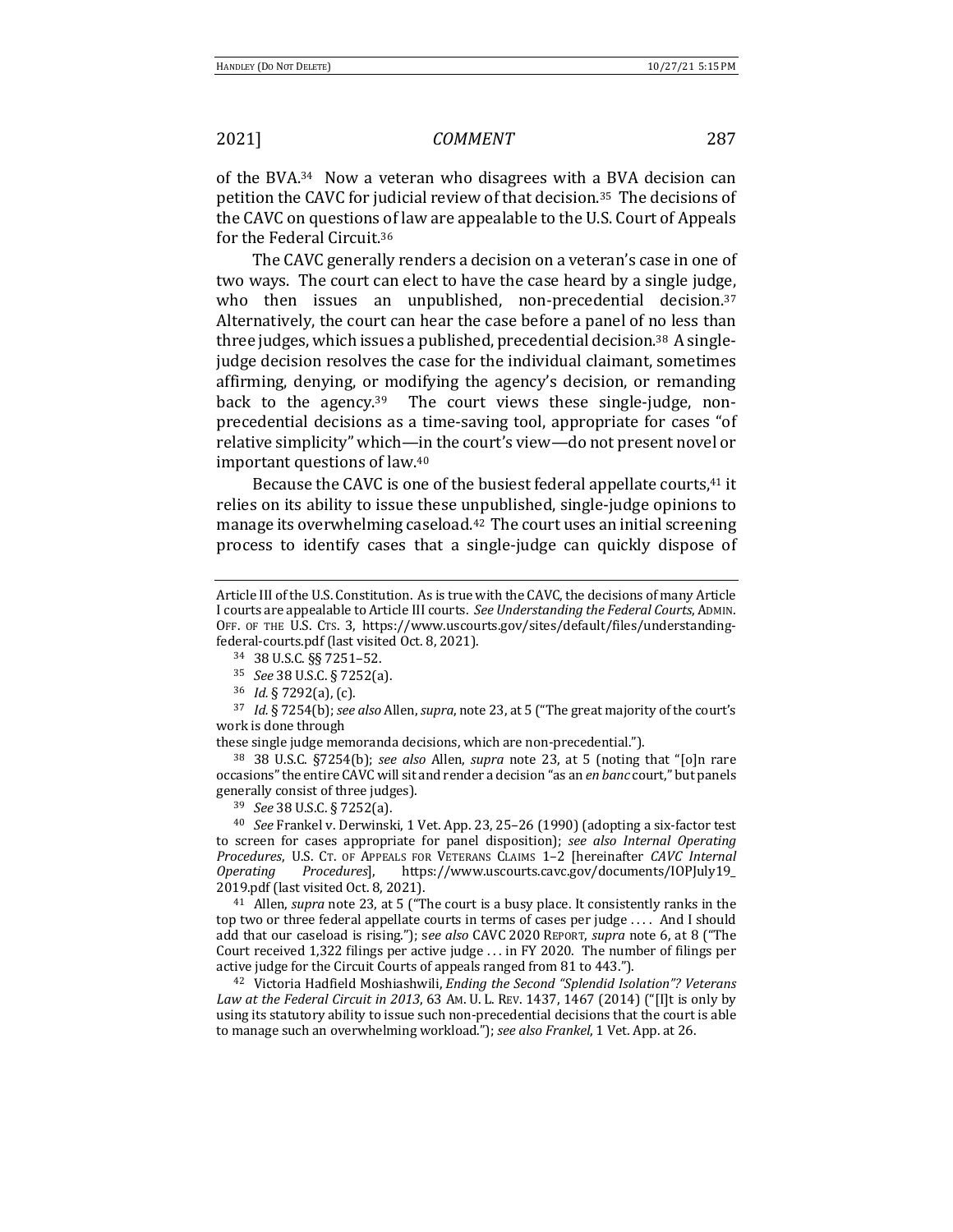without the extensive briefing and oral argument typically required by a panel decision.<sup>43</sup> Notably, the determination of whether a panel will decide a case can involve "a personal or telephone conference between a [CAVC] staff attorney and the parties,"<sup>44</sup> potentially giving represented parties an advantage over pro se veterans in strategizing and seeking precedential review where it may be desirable. Ultimately, approximately ninety-nine percent of cases at the CAVC that reach a final disposition by either a judge or a panel are decided by a single judge.<sup>45</sup> Of the 8,954 appeals that were initially filed with the CAVC in FY 2020, only 0.5% reached a final disposition by a panel, the rest being resolved either by a single judge or otherwise dismissed or withdrawn, often by agreement of the parties.<sup>46</sup>

Because of the need to manage their caseload, and because these single-judge decisions only affect the veteran before the court, the judges who issue them often do not go to great lengths to explain the law being applied. $47$  The same "screening judge" who determines that the case does not warrant panel consideration writes the decision, $48$ often without any oral argument or even full briefing.<sup>49</sup>

Additionally, anywhere from one-third to half of all CAVC decisions involve remanding the case back to the VA.<sup>50</sup> This process of repeated remands, both at the agency level and at the CAVC, along with short, thinly-reasoned opinions that do not bind the VA in any other cases, places veterans as a community in a "hamster wheel" of adjudications.<sup>51</sup>

<sup>&</sup>lt;sup>43</sup> *Frankel*, 1 Vet. App. at 26 ("In anticipation of a heavy case load the Court has implemented a case management system with a central legal staff assigned to evaluate the cases as soon as issues are identified and relative simplicity or complexity can be determined.").

<sup>&</sup>lt;sup>44</sup> *Id.*; see also CAVC Internal Operating Procedures, supra note 40, at 1.

<sup>&</sup>lt;sup>45</sup> *See* CAVC 2020 REPORT, *supra* note 6, at 2 (showing that of 2,581 cases that proceeded to a decision by the court, 2,433 were decided by a single judge).

<sup>46</sup> *Id.* at 1-2.

<sup>&</sup>lt;sup>47</sup> Moshiashwili, *supra* note 42, at 1467.

<sup>&</sup>lt;sup>48</sup> *CAVC Internal Operating Procedures, supra* note 40, at 2.

<sup>&</sup>lt;sup>49</sup> See Frankel v. Derwinski, 1 Vet. App. 23, 26 (1990) (noting that one of the advantages of the screening process is that it "make[s] it possible to treat a considerable number of cases without full briefing and oral argument"); see also CAVC Internal *Operating Procedures, supra* note 40, at 2 ("A request for oral argument generally is not granted for cases deemed appropriate for single-judge disposition.").

<sup>&</sup>lt;sup>50</sup> See James D. Ridgway, *Why So Many Remands?: A Comparative Analysis of* Appellate Review by the United States Court of Appeals for Veterans Claims, 1 VETERANS L. REV. 113, 153 (2009); see also CAVC 2020 REPORT, *supra* note 6, at 3 (showing that, out of 8,430 appeals, 2,259 were wholly remanded and 4,552 were remanded either in whole or in part in addition to other relief).

<sup>&</sup>lt;sup>51</sup> *See* Coburn v. Nicholson, 19 Vet. App. 427, 434 (2006) (Lance, J., dissenting) (describing the habit of repeated remands for further development as "perpetuat[ing] the hamster-wheel reputation of veterans law"); *see also* McClean, *supra* note 5, at 283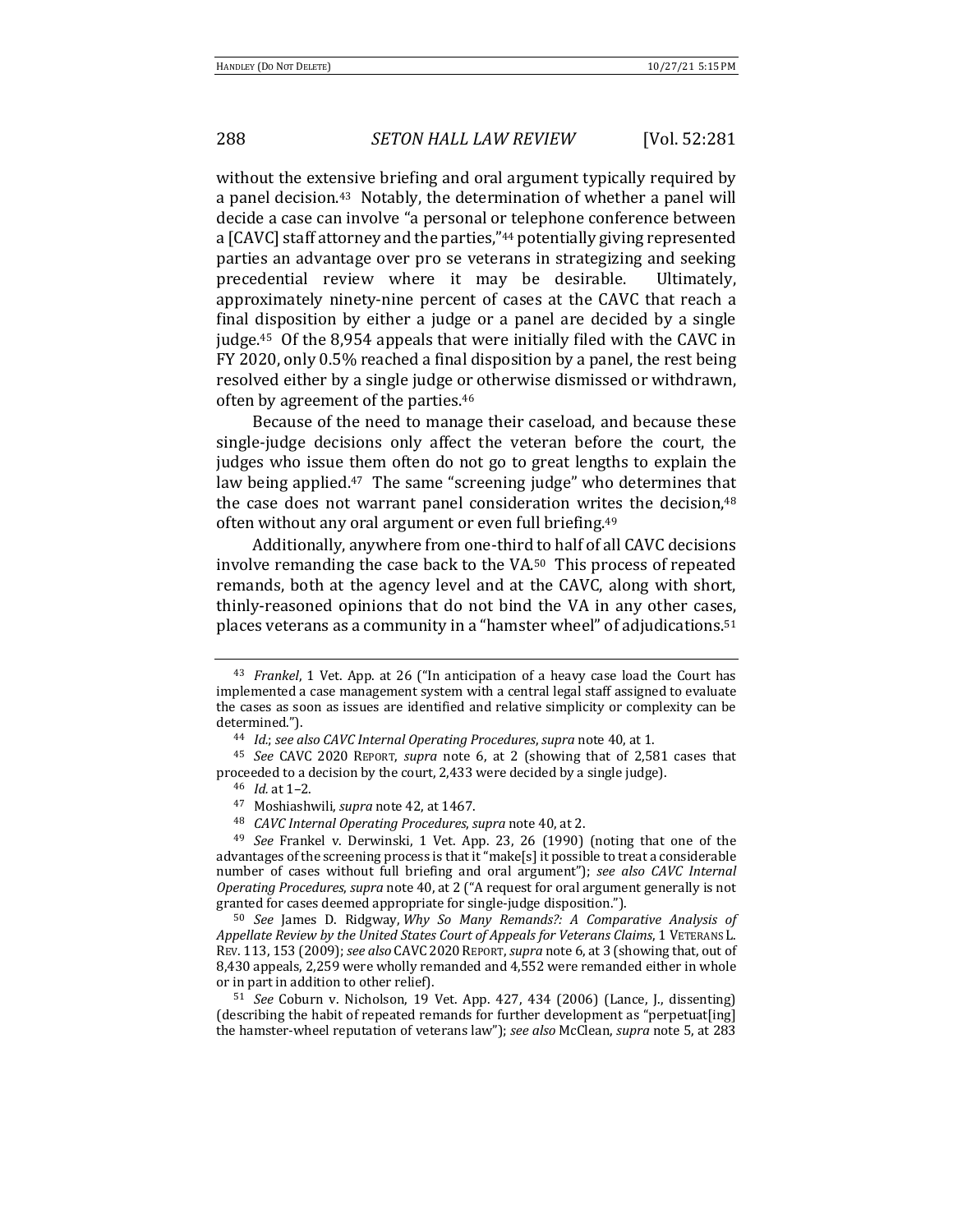Commentators have traditionally applied the "hamster wheel" analogy to describe the plight of individual veterans who get stuck litigating their claims through the system.<sup>52</sup> But when entire groups of similarly situated veterans must repeatedly litigate the same issues and often receive no more than a non-binding, non-precedential decision, entire classes of veterans remain stuck in the hamster wheel repeatedly and unnecessarily litigating the same issues.

A panel's precedential decision does, in theory, bind the VA, potentially in a manner that would be favorable to other similarly situated claimants. But precedential decisions are exceedingly rare, and the CAVC issues some to veterans who are unrepresented by counsel.<sup>53</sup> Attorneys represent the VA in every case, but pro se veterans may not be capable of fully briefing their positions or otherwise advocating for their best interests without counsel. $54$  Represented veterans with meritorious legal positions, which may have led to a precedential decision, may instead resolve their dispute with the VA at the predisposition conference, whereas a pro se veteran generally does not have the opportunity to do so.<sup>55</sup> The VA also frequently endeavors to settle or otherwise moot cases that are scheduled for precedential review.<sup>56</sup> Additionally, once a precedential decision is issued, there is no requirement that the VA notify similarly situated veterans a decision that may be beneficial to them. $57$ 

<sup>54</sup> *See* Hagel & Horan, *supra* note 53, at 64 ("The adversary model of dispute resolution depends for success on two relatively equally matched parties arguing their points with full force. The VA is fully represented in every case.").

56 *See* Monk v. Shulkin, 855 F.3d 1312, 1320-21 (Fed. Cir. 2017).

<sup>57</sup> Hagel & Horan, *supra* note 53, at 65 ("[T]he VA is under no duty to identify those veterans and make them whole. It is, rather, up to the individual veteran to discover the court's precedent and ask for a readjudication of his or her case based upon that decision and a claim of clear and unmistakable error.").

<sup>(&</sup>quot;The procedure for claiming and appealing benefits has been likened to a hamster wheel because veterans' claims are developed, denied, appealed, and remanded *ad infinitum*.").

<sup>52</sup> *See id.*

<sup>53</sup> *See* CAVC 2020 REPORT, *supra* note 6, at 1 (showing that twenty-three percent of veterans were pro se at the time of filing appeals and twelve percent of appeals remained pro se by the time of disposition); see also Lawrence B. Hagel & Michael P. Horan, *Five Years Under the Veterans' Judicial Review Act: The VA Is Brought Kicking and Screaming into the World of Meaningful Due Process*, 46 ME. L. REV. 43, 64 (1994) ("[T]here is a need for more trained advocates, knowledgeable in the law of veterans' benefits. Many of the court's precedential opinions have been issued with the veteran appearing pro se.").

<sup>55</sup> *See CAVC Internal Operating Procedures, supra* note 40, at 1 (noting that court staff will generally hold a conference with represented parties to "discuss the issues and encourage joint resolution of the appeal" whereas pre-disposition conferences with pro se veterans are generally confined to "matters other than the merits of the appeal").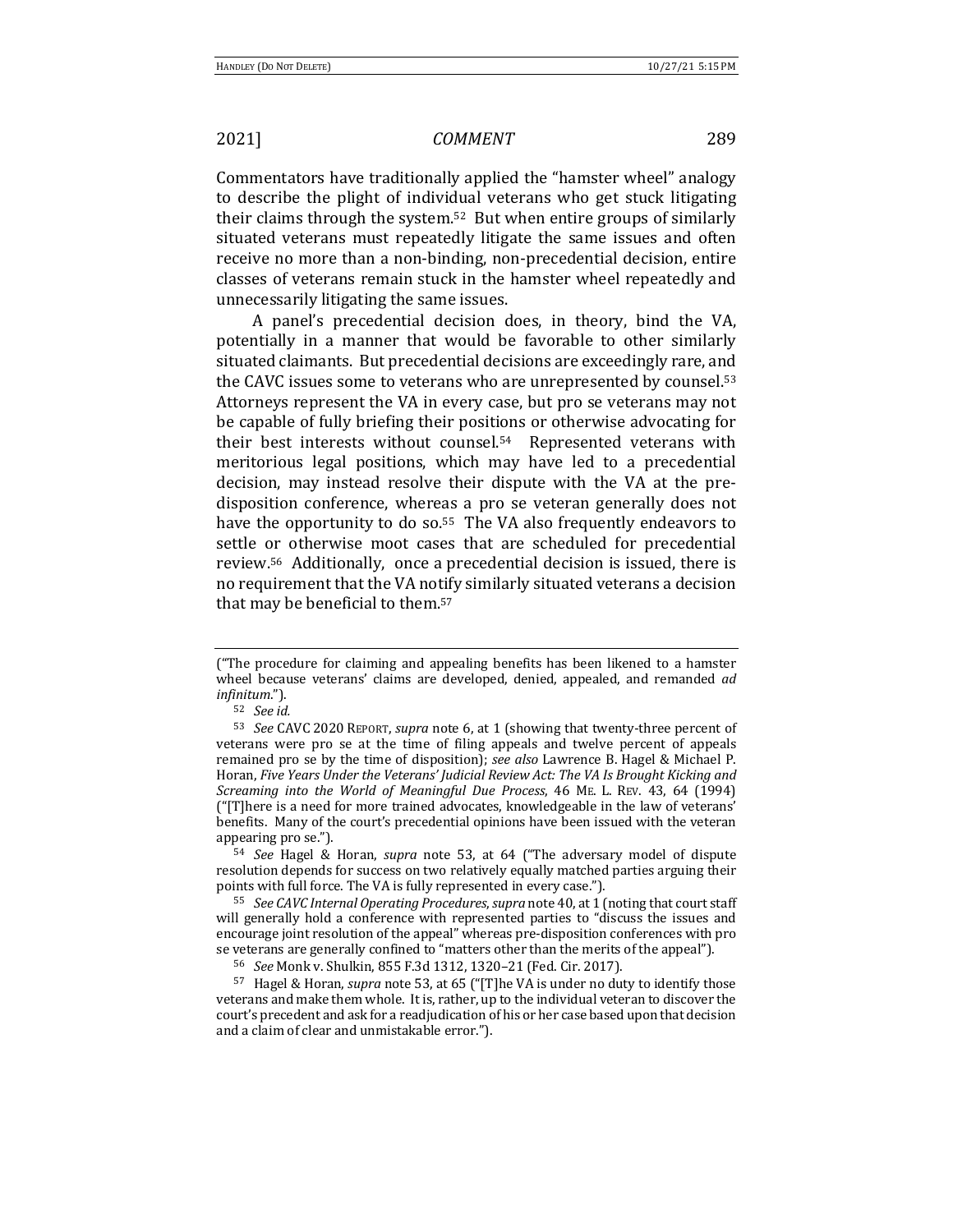Given these concerns, after the passage of the VJRA, legal scholars began to propose that the CAVC adopt a mechanism that is expressly designed to benefit large groups of claimants who are similarly situated and may face difficulty litigating their claim individually—the class action.<sup>58</sup> The class action mechanism has several key features which make it an attractive option for adjudicating large volumes of claims.<sup>59</sup> First, it can improve the likelihood that claimants are able to be represented by competent counsel because a large class action may attract attorneys willing to represent the class where a lone claimant could not afford to retain counsel.<sup>60</sup> Second, class actions encourage more efficient adjudication of claims, particularly when those claims are factually and legally similar. $61$  Finally, class action adjudication encourages the "uniform application of law" by treating similarly situated claimants in a consistent manner.<sup>62</sup>

Despite these potential benefits, the CAVC repeatedly rejected the creation of a class action mechanism for the first twenty-eight years of its existence, reasoning that entertaining class actions would be a violation of the court's jurisdictional statutes, $63$  as well as inappropriate and unnecessary for an appellate court that was capable of issuing precedential decisions.<sup>64</sup> As of 2017, the CAVC stood alone as the only

<sup>&</sup>lt;sup>58</sup> *Id.* ("Another question that may receive consideration in the future is whether the court should hear class action suits as a possible mechanism to compel correction of a systemic error."); *see also* ABA REPORT, *supra* note 14, at 7 (recommending that Congress "authorize the CAVC to certify class actions" because "the lack of this procedure is unfair to many veterans").

<sup>59</sup> *See* Sant'Ambrogio & Zimmerman, *supra* note 15, at 1649-50.

<sup>&</sup>lt;sup>60</sup> *Id.* at 1649 (citing Adam S. Zimmerman, *Funding Irrationality*, 59 DUKE L.J. 1105, 1115 (2010) ("Class certification is thought to enable litigation when damages are too small for individuals to justify the high costs of retaining counsel.")).

<sup>&</sup>lt;sup>61</sup> *Id.* at 1650 (citing 1 WILLIAM B. RUBENSTEIN ET AL., NEWBERG ON CLASS ACTIONS § 1.9 (5th ed. 2015) ("Class actions are particularly efficient when  $\dots$  the courts are flooded with repetitive claims involving common issues.")).

<sup>62</sup> *Id.*; *see also* Ebanks v. Shulkin, 877 F.3d 1037, 1040 (Fed. Cir. 2017) (reasoning that systemic issues that affect large groups of veterans are "best addressed in the classaction context, where the court could consider class-wide relief").

<sup>&</sup>lt;sup>63</sup> See Am. Legion v. Nicholson, 21 Vet. App. 1, 8 (2007) ("Congress has expressly limited our jurisdiction to addressing only appeals and petitions brought by individual claimants."); see also Monk v. McDonald, No. 15-1280, 2015 WL 3407451, at \*3 (Vet. App. May 27, 2015) ("[The appellant] fails to appreciate the Court's long-standing declaration that it does not have the authority to entertain class actions."), *rev'd and* remanded sub nom. Monk v. Shulkin, 855 F.3d 1312 (Fed. Cir. 2017).

<sup>&</sup>lt;sup>64</sup> See Lefkowitz v. Derwinski, 1 Vet. App. 439, 440 (1991) (holding that "such a procedure is unnecessary in light of the binding effect of this Court's published opinions as precedent in pending and future cases"); see also Harrison v. Derwinski, 1 Vet. App. 438, 438 (1991) (holding the same); *Monk*, 2015 WL 3407451, at \*3 ("[T]o do so would be both unwise and unnecessary.") (citation omitted).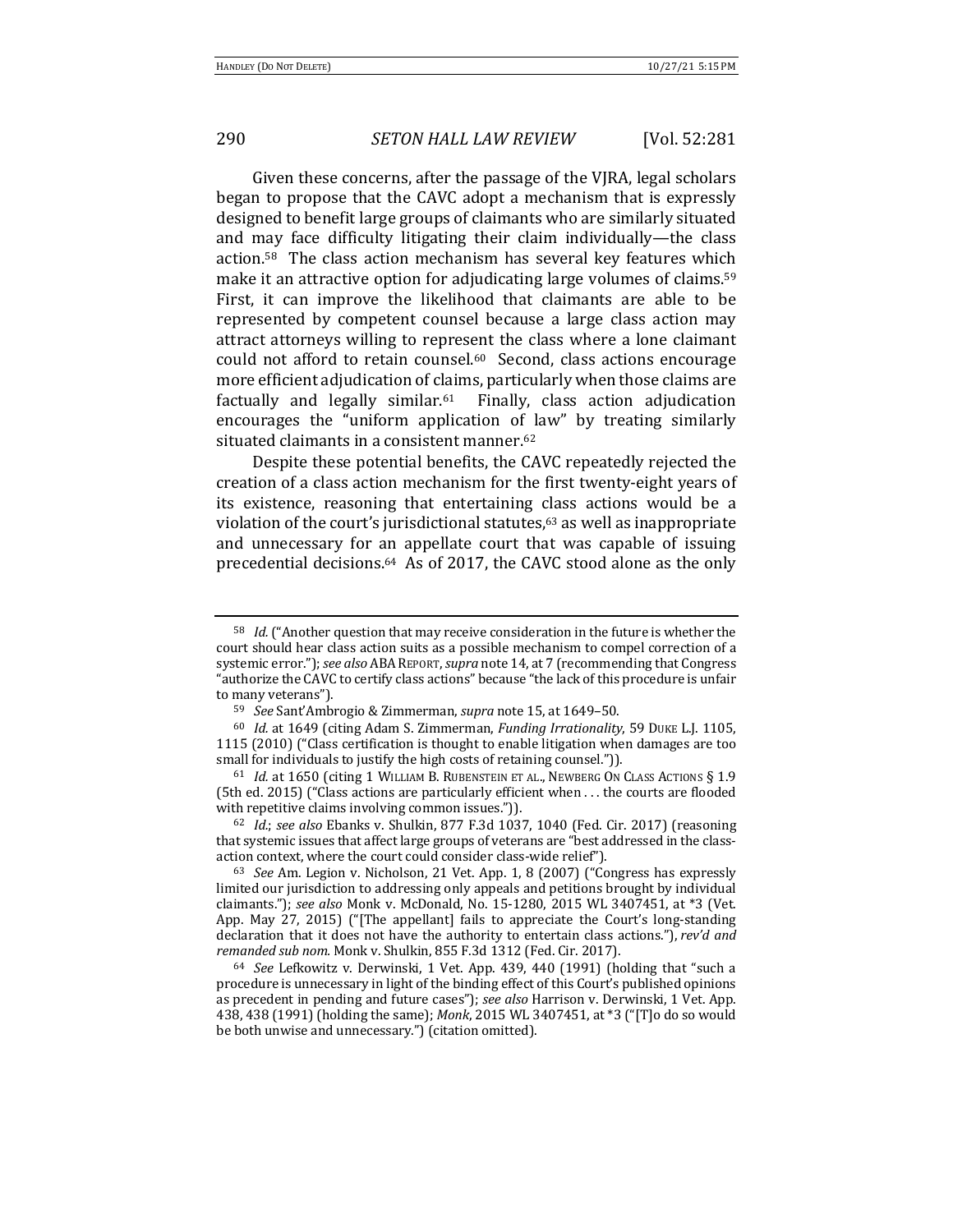non-Article III court to conclude that it lacked the authority to entertain class actions.65

Then, in a 2017 case which became known as "*Monk II*," the Federal Circuit overturned nearly three decades of CAVC precedent and held that the CAVC *did* have the authority to entertain class actions in the context of petitions for writs of mandamus under the All Writs Act (AWA).<sup>66</sup> Two years later, in *Skaar v. Wilkie*, the CAVC itself held that it had even broader authority to entertain class actions which aggregated individual appeals of BVA decisions, even where some members of the class did not have final decisions.<sup>67</sup> Allowing class actions at the CAVC represented a monumental shift and opened new avenues of litigation for veterans and advocates.<sup>68</sup>

The CAVC, however, has always viewed its ability as an appellate court to issue precedential decisions as inherently superior to the class action vehicle.<sup>69</sup> In that vein, in *Skaar v. Wilkie*—one of the first major cases where a claimant requested class certification arising from the appeal of an individual benefits decision following *Monk II*—the CAVC went beyond the traditional requirements of Rule 23 of the Federal Rules of Civil Procedure ("Rule  $23$ ").<sup>70</sup> The court held that all litigants must also overcome a rebuttable presumption that a precedential decision on the individual case of the proposed class representative would be superior to the certification of a class action.<sup>71</sup> On November 10, 2020, the court officially codified this presumption as part of a set of newly published revisions to their Rules of Practice and Procedure.<sup>72</sup>

The CAVC based its decision to add a rebuttable presumption against the certification of class actions on the arguably questionable premise that their "ability to render binding precedential decisions will ordinarily be adequate."<sup>73</sup> As this Comment will demonstrate below, not only are precedential decisions vanishingly rare, but they suffer from limitations such as lack of notice, inadequate representation of veterans throughout the entire claims adjudication process, and failures on the

<sup>65</sup> Sant' Ambrogio & Zimmerman, *supra* note 15, at 1654.

<sup>66</sup> Monk v. Shulkin, 855 F.3d 1312, 1318 (Fed. Cir. 2017); see also 28 U.S.C. § 1651(a).

<sup>67</sup> Skaar v. Wilkie, 32 Vet. App. 156, 184-85 (2019).

<sup>&</sup>lt;sup>68</sup> See Monk v. Wilkie, 30 Vet. App. 167, 184 (2018) (Davis, J., concurring) ("This holding is a seismic shift in our precedent, departing from nearly 30 years of this Court's case law."), aff'd, Monk v. Wilkie, 978 F.3d 1273 (Fed. Cir. 2020).

<sup>69</sup> *See Skaar*, 32 Vet. App. at 196.

<sup>70</sup> *Id*.

<sup>&</sup>lt;sup>71</sup> *Id.* (citation omitted).

<sup>&</sup>lt;sup>72</sup> Order, *In Re*: Rules of Practice and Procedure, Misc. No. 12-20 (Vet. App. Nov. 10, 2020), https://www.uscourts.cavc.gov/documents/MiscOrder12-20.pdf.

<sup>73</sup> *Skaar*, 32 Vet. App. at 196.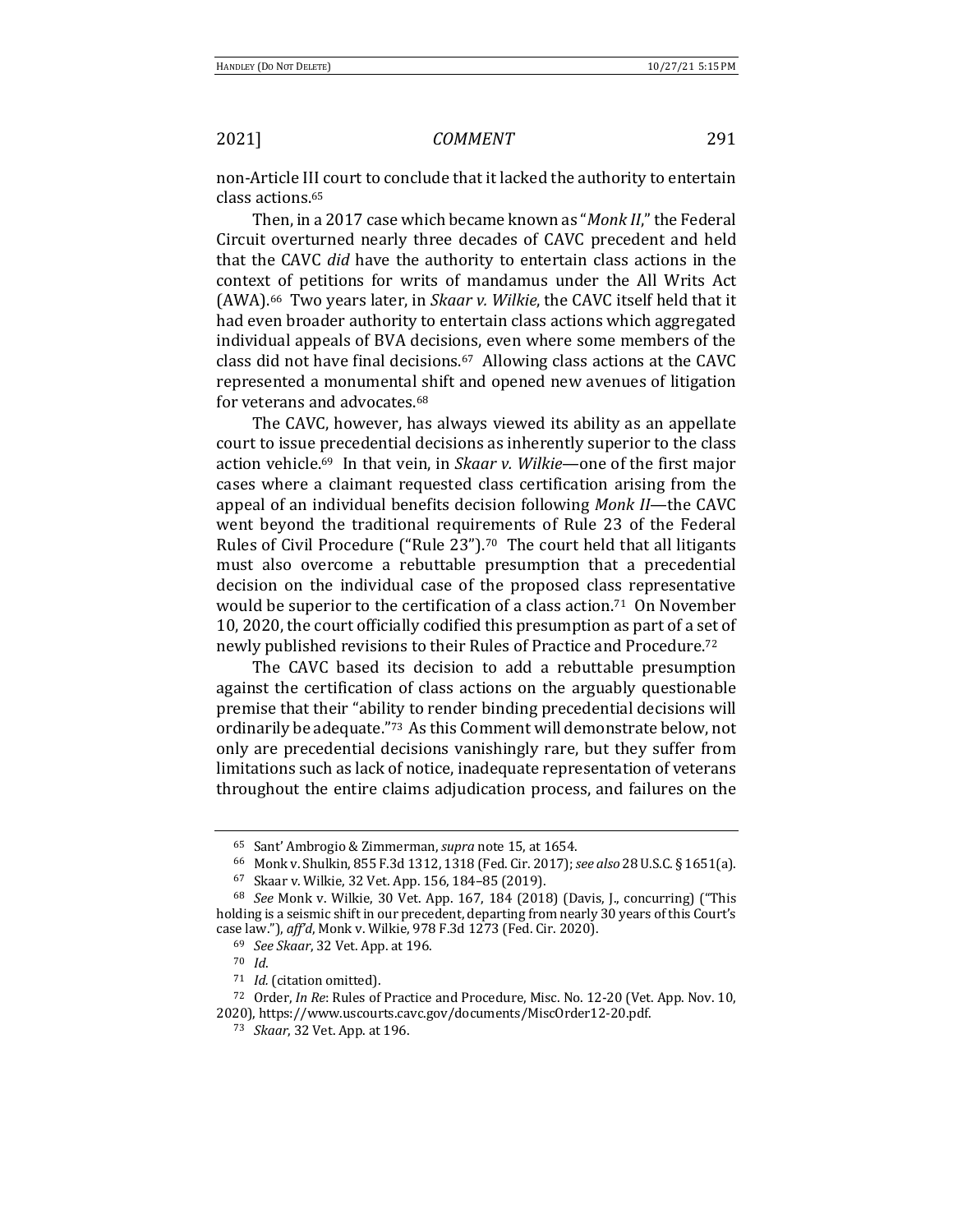## 292 *SETON HALL LAW REVIEW* [Vol. 52:281

part of the VA to adhere to the court's decisions. The presumption against the certification of class actions also puts the CAVC out of step with the rest of the federal court system and places an unnecessary hurdle in the path of veterans.

### III. TRACING THE DEVELOPMENT OF THE CAVC'S REJECTION OF CLASS ACTIONS

Prior to the passage of the VJRA, veterans had been able to pursue class actions in federal district courts against the VA for the denial of benefits. Courts evaluated certification of those classes by the wellknown standards of Rule 23 and treated them much like any other class action.<sup>74</sup> In *Nehmer v. U.S. Veterans' Administration*, a pre-VJRA case, a class of veterans who had been exposed to the herbicide dioxin during their military service challenged a VA regulation that recognized only a single dioxin-related skin condition—chloracne—as compensable.<sup>75</sup> The district court recognized that the only relevant considerations in determining whether to certify a class were the requirements of Rule 23.<sup>76</sup> The court found that the requirements were met and certified the class.<sup>77</sup> Considering cross-motions for summary judgment, the court ultimately invalidated the regulation and placed a moratorium on further denials.<sup>78</sup> The parties reached a stipulated settlement as a result of the litigation that was eventually codified in VA regulations and remains a part of VA claims adjudication guidance to this day.<sup>79</sup>

Once Congress enacted the VJRA in 1989, the CAVC became the exclusive forum for judicial review of VA benefits claims and veterans lost the ability to bring similar class actions before the CAVC.<sup>80</sup> Until the

<sup>79</sup> *See* 38 C.F.R. § 3.816(a) (2019).

<sup>74</sup> *See, e.g.*, Robison v. Johnson, 352 F. Supp. 848, 851 (D. Mass. 1973) (certifying a class of selective service registrants who had satisfactorily completed alternative civilian service and were denied veterans educational benefits), *rev'd*, 415 U.S. 361 (1974); Wayne State Univ. v. Cleland,  $440$  F. Supp. 811, 814 (E.D. Mich. 1977) (certifying a class of veterans enrolled in a weekend college program who had been denied fulltime educational benefits), aff'd in part, rev'd in part, 590 F.2d 627 (6th Cir. 1978); Giusti-Bravo v. U.S. Veterans Admin., 853 F. Supp. 34, 42 (D.P.R. 1993) (approving a stipulated class settlement pursuant to Fed. R. Civ. P. 23(e) by a class of veterans from Puerto Rico and the Virgin Islands).

<sup>75</sup> Nehmer v. U.S. Veterans' Admin., 118 F.R.D. 113, 115-16 (N.D. Cal. 1987).

<sup>76</sup> *Id.* at 116 (citing Eisen v. Carlisle & Jacquelin, 417 U.S. 156, 178 (1974)).

<sup>77</sup> *Id.* at 125.

<sup>78</sup> Nehmer v. U.S. Veterans' Admin., 712 F. Supp. 1404, 1423 (N.D. Cal. 1989).

<sup>&</sup>lt;sup>80</sup> See Legislative Hearing on H.R. 761, H.R. 2243, H.R. 3485, H.R. 3544, and Draft Legislation Before the H. Subcomm. on Disability Assistance and Mem'l Affs. of the Comm. *on Veterans' Affs.*, 111th Cong. 47 (2009) (statement of Barton F. Stichman, Joint Executive Director, National Veterans Legal Services Program) ("[T]he ability of a veteran or veterans organization to file a class action ended with the  $V/RA$ .") (citing Lefkowitz v. Derwinski, 1 Vet. App. 439 (1991)).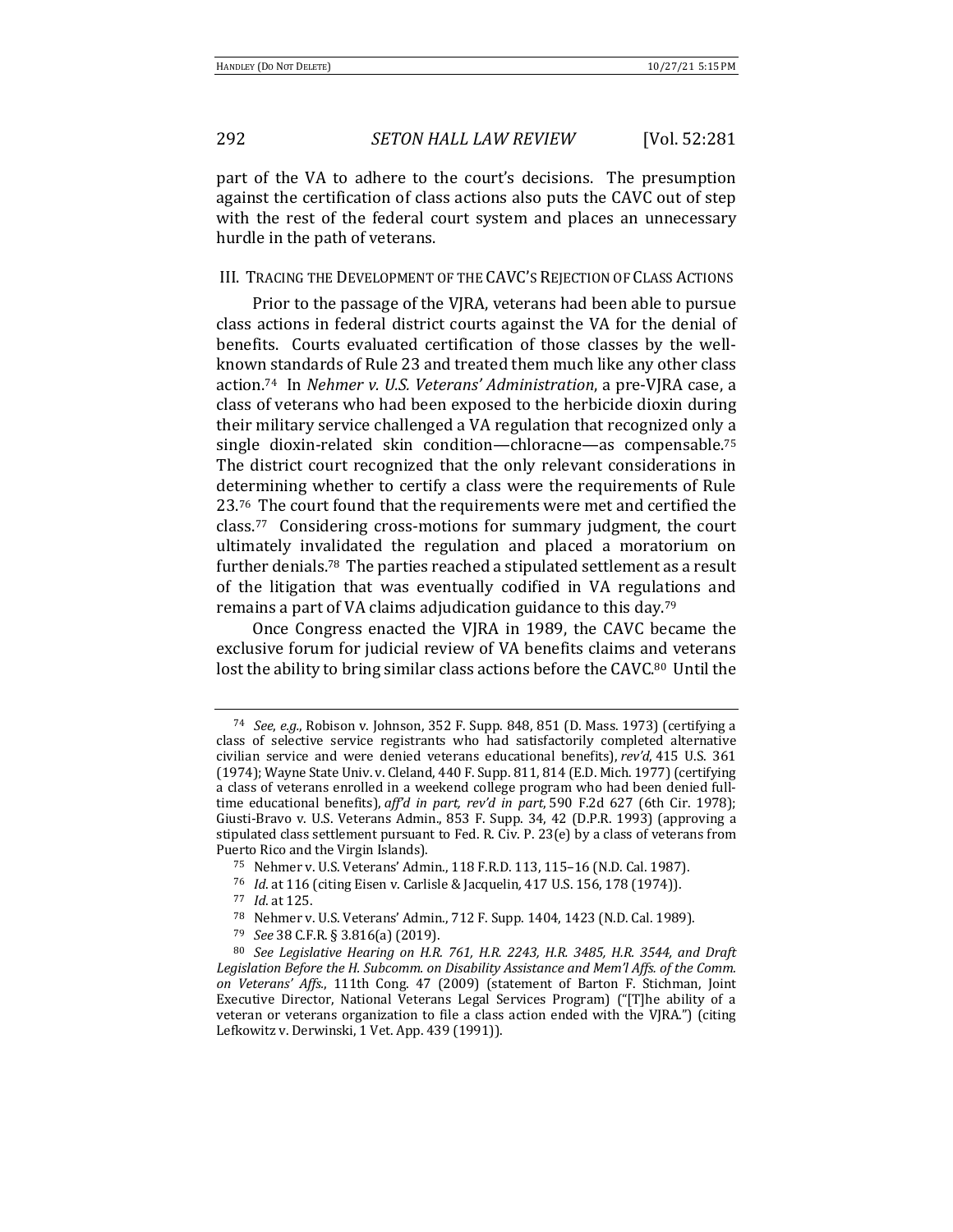Federal Circuit's landmark decision in *Monk II* in 2017, the CAVC held firm to the idea that it was categorically prohibited from entertaining class actions by its jurisdictional statute. The court also repeatedly expressed the view that class actions would be unnecessary due to its ability to issue binding precedential decisions. After *Monk II*, the CAVC had to grapple with how it would handle the certification of class actions and how its pre-*Monk II* jurisprudence would be impacted by the Federal Circuit's decision. Section A below will explore the development of the CAVC's stance towards class actions in the Pre-*Monk II* era. Section B will explore the landmark *Monk II* decision, and how the Federal Circuit's reasoning began to reshape the class action landscape at the CAVC. Section C will examine the CAVC's decision in *Skaar v. Wilkie* and the codification of the rebuttable presumption against the certification of class actions.

## A. *The CAVC in the Pre-*Monk II *Era*

After the VJRA established the CAVC, the court first considered its authority to establish a class action procedure in two cases decided on the same day: *Harrison v. Derwinski*, and *Lefkowitz v. Derwinski*. At the time, it was not clear whether Congress—in conferring exclusive jurisdiction over veterans claims on the CAVC—intended for veterans to be able to continue to bring class actions before the CAVC as they had previously in federal district courts. $81$  The CAVC had to determine whether Congress intended to grant it such authority; in two short, virtually identical, per curiam opinions, the court held that it did not have such authority and denied both appellants' petitions to establish a class action procedure.<sup>82</sup>

The court's opinions in both cases were grounded primarily in a three-part plain-text interpretation of its jurisdictional statutes.<sup>83</sup> First, the court looked to 38 U.S.C. § 7252, which expressly limits the jurisdiction of the CAVC to reviewing decisions of the BVA. $84$  Next, the court pointed out that 38 U.S.C.  $\S$  7261(c) prohibits it from holding trials de novo.<sup>85</sup> Finally, the court noted that 38 U.S.C. § 7266 requires that each individual aggrieved by a BVA decision file an individual notice of

<sup>&</sup>lt;sup>81</sup> *Id.* ("When Congress enacted the [VJRA] in 1988, it inadvertently erected a significant roadblock to justice. . . . Congress failed to address clearly the authority of the CAVC and the Federal Circuit to certify a case as a class action.").

 $82$  Lefkowitz v. Derwinski, 1 Vet. App. 439, 440 (1991); Harrison v. Derwinski, 1 Vet. App. 438, 438-39 (1991).

<sup>83</sup> *See Harrison*, 1 Vet. App. at 438-39; Lefkowitz, 1 Vet. App. at 440.

<sup>84</sup> *Id.*

<sup>85</sup> *Id.*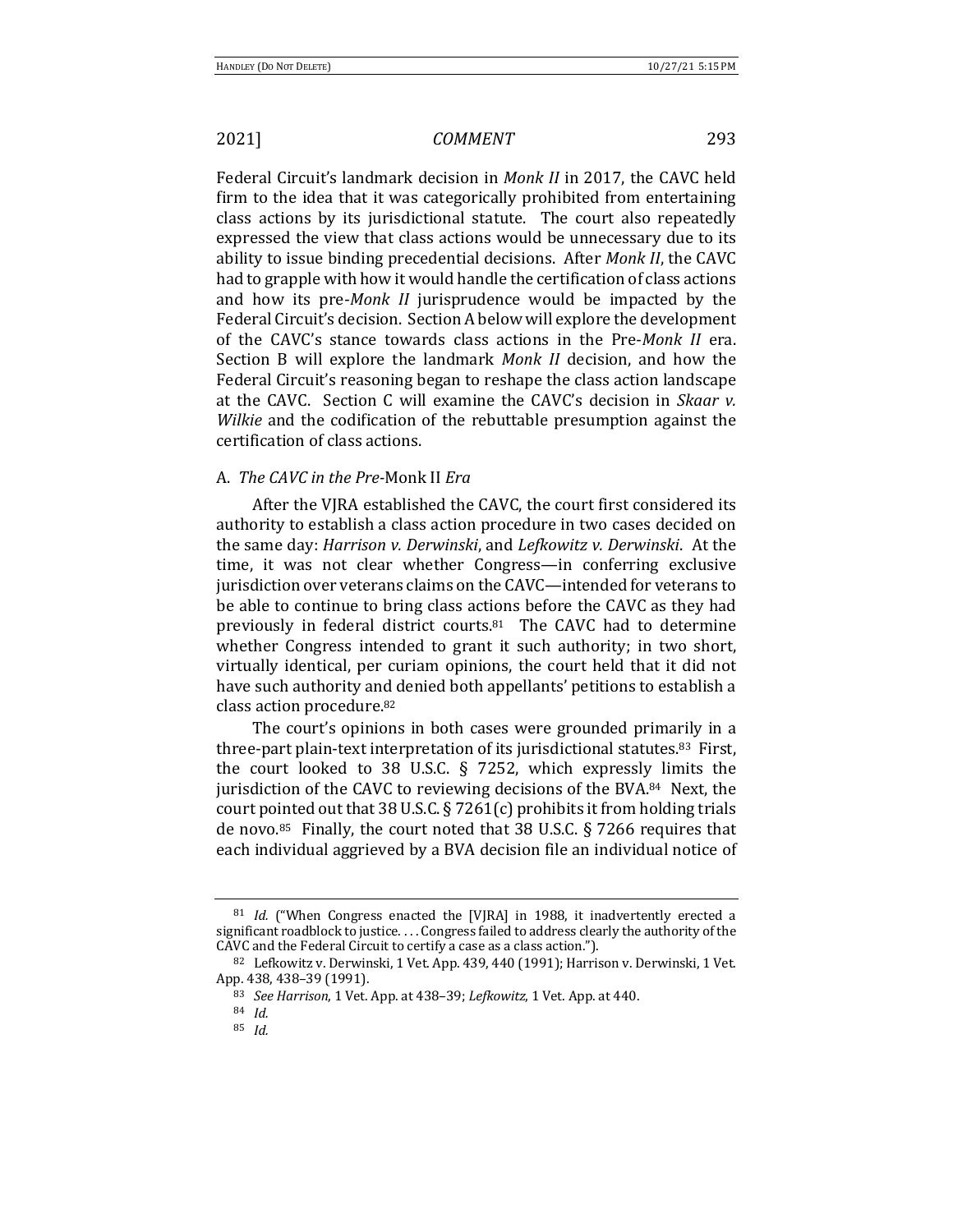## 294 *SETON HALL LAW REVIEW* [Vol. 52:281

appeal.<sup>86</sup> With these three statutes read together, the court believed it "lack[ed] the power to adopt a rule" for class actions because it was limited to hearing only appeals from individual veterans who had received a final BVA decision and filed a notice of appeal where the court could rule on the closed administrative record.<sup>87</sup>

The opinions also stated, without any elaboration, that a class action procedure "in this appellate court would be highly unmanageable," without addressing the fact that there was no longer a non-appellate forum where veterans would be able to bring class action claims.<sup>88</sup> Finally, the court stated that class actions were "unnecessary in light of" the CAVC's ability to issue binding, precedential opinions. $89$ 

In a concurrence in *Harrison*, Judge Kramer posited that the court might have the power to aggregate claims if every claimant met the jurisdictional requirements.<sup>90</sup> Hence, under this proposed approach, a class could be formed by a group of veterans who had all fully litigated their appeals up through the BVA and received a final decision. Judge Kramer also gave the first indication of a willingness to consider class actions under the All Writs Act.<sup>91</sup> Judge Kramer stated that "the Court may have the power to entertain class actions" under the AWA "in appropriate situations," but did not indicate what those situations might be.92

The CAVC next addressed the scope of its jurisdictional statutes and whether there were any avenues for claim aggregation in *American Legion v. Nicholson*. Although the plaintiff was not explicitly attempting to certify a class action, the court took the opportunity to more fully explain the view that its jurisdictional statutes strictly confined it to hearing only individual appeals.<sup>94</sup> Judge Hagel would eventually cite *American Legion*, alongside *Harrison* and *Lefkowitz*, in 

<sup>86</sup> *Id.*

<sup>87</sup> *See id.*

<sup>88</sup> *Id*. 

<sup>89</sup> *Harrison*, 1 Vet. App. at 438–39; *Lefkowitz*, 1 Vet. App. at 440.

<sup>&</sup>lt;sup>90</sup> *Harrison*, 1 Vet. App. at 439 (Kramer, J., concurring).

 $91$  The All Writs Act allows "all courts established by Act of Congress" to "issue all writs necessary or appropriate in aid of their respective jurisdictions."  $28$  U.S.C. § 1651(a). The AWA was intended to give Article I courts flexible powers to create procedural tools to aid them in the performance of their duties. See Price v. Johnston, 334 U.S. 266, 282 (1948) (referring to the AWA as "a legislatively approved source of procedural instruments designed to achieve 'the rational ends of law"').

<sup>&</sup>lt;sup>92</sup> *Harrison*, 1 Vet. App. at 439 (Kramer, J., concurring).

<sup>&</sup>lt;sup>93</sup> *See* American Legion v. Nicholson, 21 Vet. App. 1 (2007).

<sup>94</sup> *See Am. Legion v. Nicholson, 21 Vet. App. 1, 4 (2007).*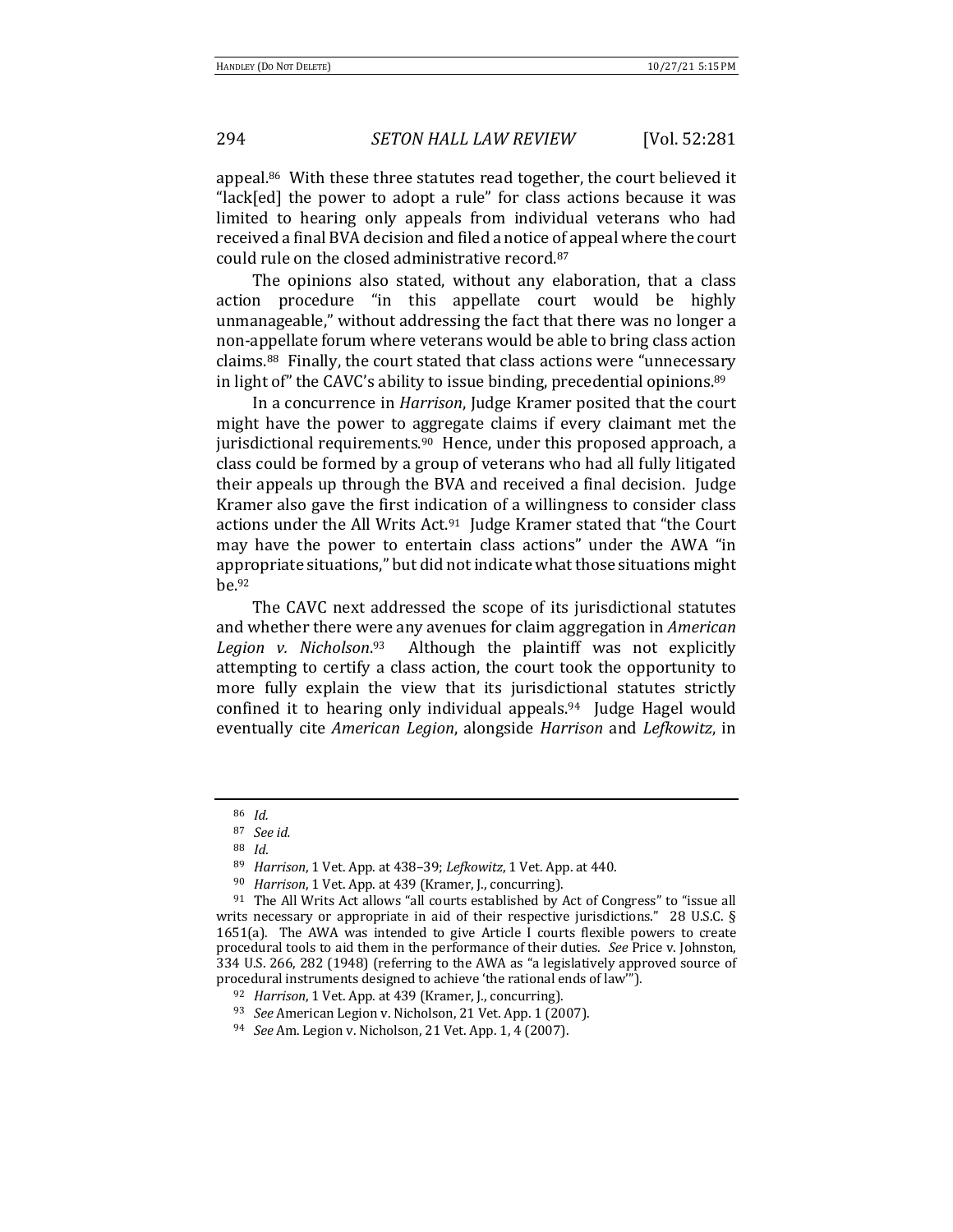the denial of class certification that led to Monk II.<sup>95</sup> Here, the American Legion did not attempt to certify a class action but rather sought a writ of mandamus directing the VA to stay adjudication on a class of claims brought by "blue water" Vietnam veterans<sup>96</sup> seeking compensation for diseases related to their exposure to defoliating herbicides.<sup>97</sup> Perhaps dissuaded by the existing precedent on class actions, the American Legion instead argued that it had associational standing on behalf of all the blue water Vietnam veterans and asked the CAVC for a writ of mandamus to resume VA processing of blue water herbicide claims pending the resolution of the appeal of *Haas v. Nicholson*.<sup>98</sup>

In *Haas*, an individual Vietnam veteran had appealed a decision by the BVA denying him service-connected disability benefits for conditions that he alleged were caused by his exposure to Agent Orange while aboard naval ships in the offshore waters around Vietnam.<sup>99</sup> The VA denied Mr. Haas's claim because he did not "set foot on land in the Republic of Vietnam" and the VA could not, therefore, presume that he had actually been exposed to Agent Orange.<sup>100</sup> A three-judge panel heard *Haas* and concluded that the VA's interpretation of the regulation was unlawful and that veterans who had served in the waters near Vietnam were entitled to a presumption of exposure.<sup>101</sup>

The decision in *Haas* was, on its face, a monumental win for blue water Vietnam veterans who had fought for decades to obtain disability benefits for the injuries they suffered as a result of being exposed to Agent Orange and other defoliating herbicides.<sup>102</sup> As a precedential

<sup>&</sup>lt;sup>95</sup> *See* Monk v. McDonald, No. 15-1280, 2015 WL 3407451, at \*3 (Vet. App. May 27, 2015), rev'd and remanded sub nom. Monk v. Shulkin, 855 F.3d 1312 (Fed. Cir. 2017).

 $96$  A "blue water" veteran is a servicemember who served on a ship in the open waters surrounding Vietnam but did not set foot on shore. See Blue Water Navy Veterans and Agent Orange Exposure, U.S. DEP'T OF VETERANS AFFS., https://www.publichealth.va. gov/exposures/agentorange/locations/blue-water-veterans.asp (last visited Oct. 8, 2021).

<sup>97</sup> Am. Legion, 21 Vet. App. at 2.

<sup>&</sup>lt;sup>98</sup> *Id.* at 2-3; see also Haas v. Nicholson, 20 Vet. App. 257 (2006). An association may have standing to bring a suit on behalf of its members, even where there is no injury to the association itself, "when: (a) its members would otherwise have standing to sue in their own right; (b) the interests it seeks to protect are germane to the organization's purpose; and (c) neither the claim asserted nor the relief requested requires the participation of individual members in the lawsuit." Hunt v. Washington State Apple Advert. Comm'n, 432 U.S. 333, 343 (1977).

<sup>&</sup>lt;sup>99</sup> Haas v. Nicholson, 20 Vet. App. 257, 258–59 (2006), *rev'd and remanded sub* nom. Haas v. Peake, 525 F.3d 1168 (Fed. Cir. 2008).

<sup>100</sup> *Id.* at 259.

<sup>101</sup> *Id.* at 273.

<sup>&</sup>lt;sup>102</sup> See Rory E. Riley-Topping, *Presumptive Benefits to Blue Water Navy Veterans are a* Major Win, THE HILL (Jan. 30, 2019), https://thehill.com/opinion/national-security/ 427600-presumptive-benefits-to-blue-water-navy-veterans-are-a-major-win.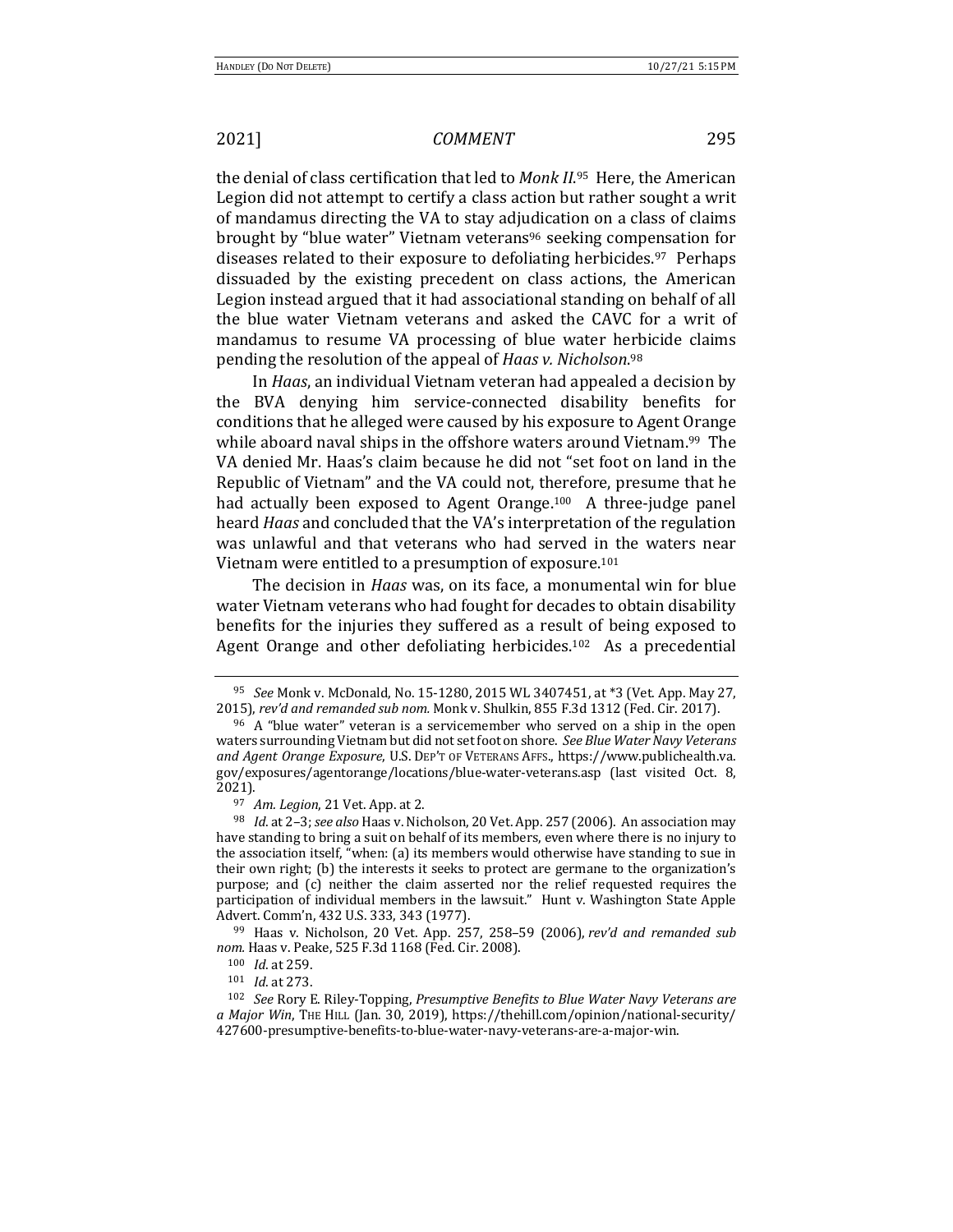### 296 *SETON HALL LAW REVIEW* [Vol. 52:281

decision, *Haas* should have, by law, bound the VA to presume exposure for all of the other thousands of blue water veterans.<sup>103</sup>

Rather than implement this new precedent, the Chairman of the BVA issued a memorandum, at the direction of the Secretary of Veterans Affairs, halting the adjudication of all claims for disability compensation based on offshore herbicide exposure.<sup>104</sup> Instead of allowing the many blue water veterans with pending claims and appeals to benefit from the CAVC's precedential decision, the VA simply stopped processing their claims while it appealed the *Haas* decision to the Federal Circuit.<sup>105</sup>

To allow these veterans to benefit from Mr. Haas's win and the precedential decision issued by the CAVC, the American Legion sought a writ of mandamus directing the VA to resume processing claims in accordance with the *Haas* decision.<sup>106</sup> Perhaps seeing an alternative avenue in Judge Kramer's dissents in *Harrison* and *Lefkowitz*, the American Legion also argued that the CAVC had jurisdiction to hear its associational claim on behalf of its members, pursuant to the AWA.<sup>107</sup>

Judge Greene wrote the majority opinion, joined by Judges Moorman, Lance, and Davis.<sup>108</sup> The court concluded that 38 U.S.C. §§  $7252(a)$  and  $7266(a)$  limited its jurisdiction to decisions of the BVA brought by "a person adversely affected" and indicated that the plain meaning of the statutes leans towards the interpretation that a "person" is an individual.<sup>109</sup>

The majority also discussed the legislative history of the VJRA. It concluded that Congress did not intend the CAVC to go beyond hearing individual claims by veterans who had received final decisions from the VA. $110$  In the majority's view, the proper role of Veterans Service Organizations like the American Legion should be representing and assisting individual claimants in bringing their appeals rather than bringing aggregated claims on behalf of their members as a whole.<sup>111</sup>

The majority also addressed the idea of jurisdiction for aggregated claims under the  $AWA$ .<sup>112</sup> The court concluded that the AWA is limited to writs "in aid of" the CAVC's jurisdiction, and since its jurisdiction is

<sup>103</sup> *See* 38 U.S.C. § 7261(a)(1)-(2).

<sup>104</sup> Am. Legion v. Nicholson, 21 Vet. App. 1, 2 (2007).

<sup>105</sup> *Id*.

<sup>106</sup> *Id*.

<sup>107</sup> *Id.* at 3, 7.

<sup>108</sup> *Id.* at 2, 9, 11-12.

<sup>109</sup> *Id.* at 4.

<sup>110</sup> *Am. Legion*, 21 Vet. App. at 4-5.

 $111$  *Id.* at  $6-7$ .

<sup>112</sup> *Id.* at 7-8; see also 28 U.S.C. § 1651(a).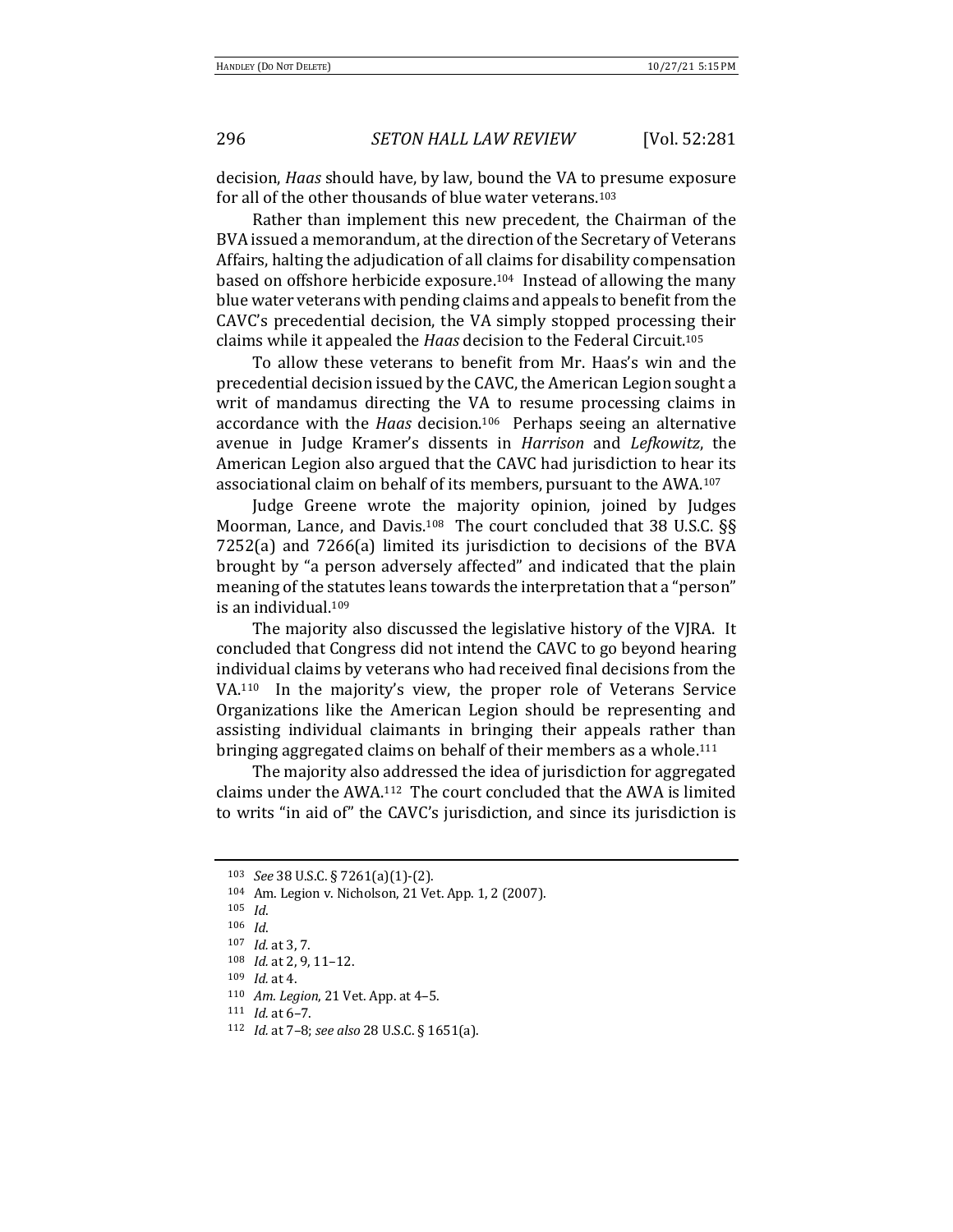limited to individual claims, so too are writs *in aid of* such jurisdiction.<sup>113</sup> In the majority's view, Congress had "impose[d] a prudential limitation" upon the court's exercise of jurisdiction over claims made only by individuals.114

In a dissent, Judge Kasold argued that while the CAVC's *appellate* jurisdiction is limited to reviewing individual board decisions, the court possesses independent authority under the AWA to grant "extraordinary relief" *in gid of* that jurisdiction.<sup>115</sup> Judge Kasold also took the position that the legislative history cited by the majority was inapplicable to the situation at hand because none of it directly addressed the question of associational standing in the context of the AWA.116 

In a separate dissent, Judge Hagel argued that a writ of mandamus under the AWA is appropriate because it is not dependent on the individual circumstances of the American Legion's members and would apply uniformly to all members.<sup>117</sup> Judge Hagel "strongly agree[d]" that the focus of the court should be on individual claims and emphasized that "very limited circumstances ... would support" associational standing.118

During the same period that the court was rendering these decisions—holding that its authorizing statute prevented it from entertaining class actions and associational standing claims—the court was also actively resisting legislative reforms that would have amended the VJRA to grant it such authority. The Veterans Appellate Review Modernization Act was draft legislation proposed in 2009 that would have, among other things, explicitly granted the CAVC the jurisdiction to entertain class actions and adopted Rule 23 as the framework for certification.<sup>119</sup> Judge Kasold appeared at committee hearings on the bill and opposed those provisions on behalf of the court, saying that "we don't see the need for such explicit authority" and stating-somewhat at odds with the court's published decisions on the matter—that "it is

<sup>113</sup> *Am. Legion*, 21 Vet. App. at 7-8.

<sup>114</sup> *Id.* at 8.

<sup>115</sup> *Id.* at 9 (Kasold, J., dissenting).

<sup>116</sup> *Id.* at 10-11.

<sup>&</sup>lt;sup>117</sup> *Id.* at 11 (Hagel, J., dissenting).

<sup>118</sup> *Am. Legion*, 21 Vet. App. at 11-12.

<sup>&</sup>lt;sup>119</sup> Legislative Hearing on H.R. 761, H.R. 2243, H.R. 3485, H.R. 3544, and Draft Legislation Before the H. Subcomm. on Disability Assistance and Mem'l Affairs of the Comm. on Veterans' *Affairs*, 111th Cong. 2, 43 (2009). Portions of this draft legislation were ultimately introduced as the Veterans Appeals Improvement and Modernization Act of 2009, H.R. 4121, 111th Cong. (2009).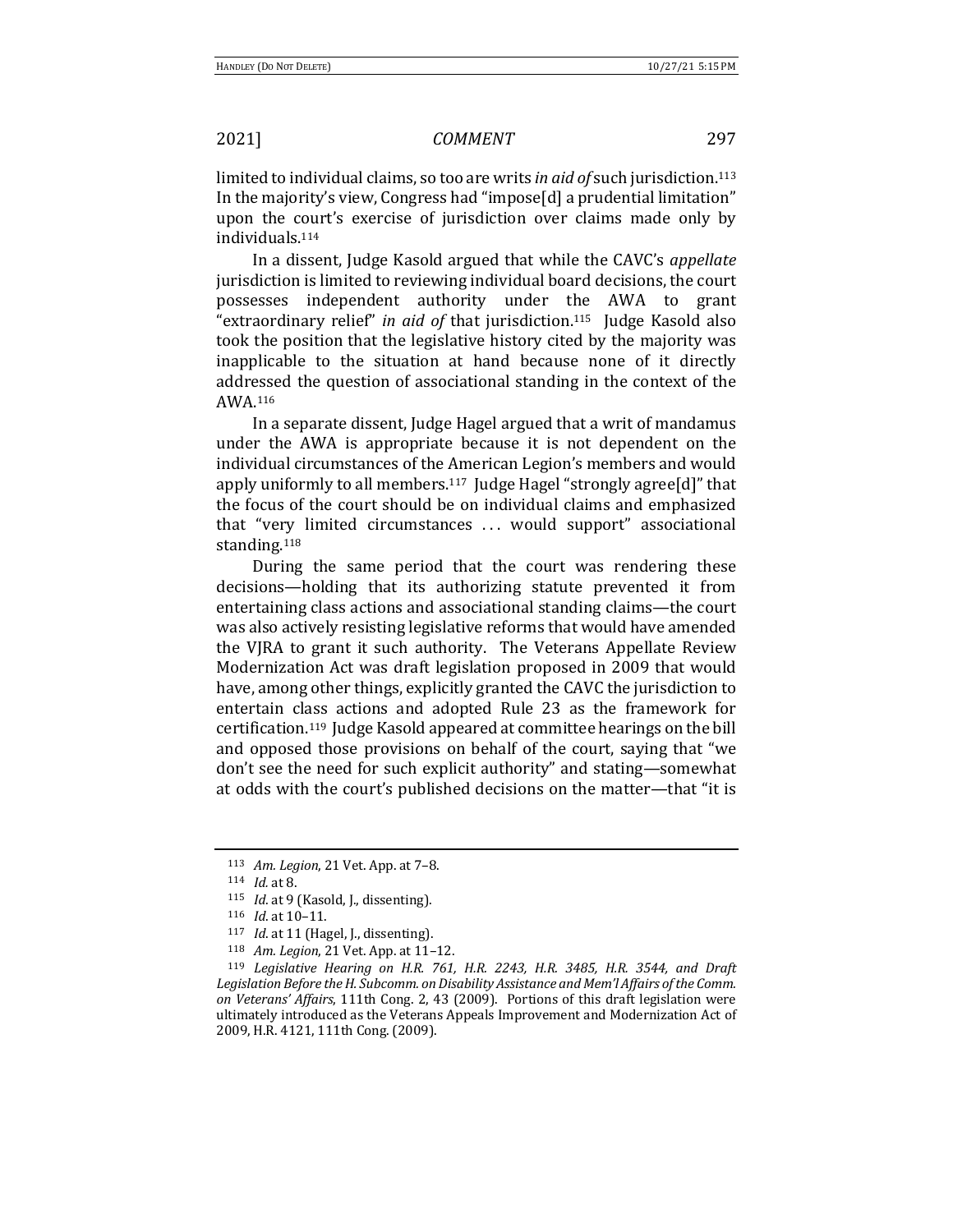## 298 *SETON HALL LAW REVIEW* [Vol. 52:281

not clear that we don't already have the authority."<sup>120</sup> Judge Kasold seemed to hold open the possibility that the court did, in fact, have the authority to certify class actions and took the position that the holding in *Lefkowitz* was that class actions were simply unnecessary—not that they were, as a rule, beyond the court's authority.<sup>121</sup> Ultimately the grant of class action authority was dropped from the final version of the legislation.122

In 2011, the now-Chief Judge Kasold appeared before the committee again and opposed certain provisions of H.R. 1484, the Veterans Appeals Improvement Act of 2011, arguing that class actions were not needed due to the court's ability to issue precedential  $decisions<sup>123</sup>$  The initial draft of the bill included the creation of a commission to study whether the CAVC "should have the authority to hear class action or associational standing cases."<sup>124</sup> Chief Judge Kasold argued to the committee that class actions were unnecessary because the court's published cases were "totally binding on the [VA]," and that if an individual veteran secured a win on a particular issue, the VA "would then take action" on all other veterans' claims in accordance with that decision.<sup>125</sup> After Judge Kasold's testimony, Congress dropped the creation of the commission from the bill.<sup>126</sup>

The first step on the road towards the court's eventual acceptance of class actions came in 2015 when the CAVC first heard the case of Vietnam veteran Conley Monk and rendered a decision that came to be known as "*Monk I*."<sup>127</sup> In 2015, Mr. Monk brought a petition for a writ of

<sup>123</sup> Legislative Hearing on H.R. 811, H.R. 1407, H.R. 1441, H.R. 1484, H.R. 1627, H.R. 1647, and H. Con. Res. 12 Before the H. Subcomm. on Disability Assistance and Mem'l Affairs of the Comm. on Veterans' *Affairs*, 112th Cong. 19-21 (2011).

 $124$  Veterans Appeals Improvement Act of 2011, H.R. 1484, 112th Cong. §3 (as introduced in the House, Apr. 12, 2011).

<sup>125</sup> Legislative Hearing on H.R. 811, H.R. 1407, H.R. 1441, H.R. 1484, H.R. 1627, H.R. 1647, and H. Con. Res. 12 Before the H. Subcomm. on Disability Assistance and Mem'l Affairs of the Comm. on Veterans' *Affairs*, 112th Cong. 21 (2011).

<sup>126</sup> *See* Veterans Appeals Improvement Act of 2011, H.R. 1484, 112th Cong. (as referred to Senate committee, June 6, 2011).

127 *See* Monk v. Tran, No. 2020-1305, 2021 WL 244309, at \*1 (Fed. Cir. Jan. 26, 2021) (referring to the decision as "*Monk I*").

<sup>&</sup>lt;sup>120</sup> *Id.* at 9. Judge Kasold appeared on behalf of then-Chief Judge William P. Green, who was "unable to attend." *Id.* at 42.

<sup>121</sup> *Id.* at 43.

<sup>&</sup>lt;sup>122</sup> Compare Legislative Hearing on H.R. 761, H.R. 2243, H.R. 3485, H.R. 3544, and Draft Legislation Before the H. Subcomm. on Disability Assistance and Mem'l Affairs of the Comm. on Veterans' *Affairs*, 111th Cong. 9 (2009) (describing the sections of the draft legislation as including the creation of a commission, a grant of class action authority, and provisions on the assignments of error), *with* Veterans Appeals Improvement and Modernization Act of 2009, H.R. 4121, 111th Cong.  $\S$ § 3, 4 (2009) (incorporating the provisions on assignment of error and the creation of a commission).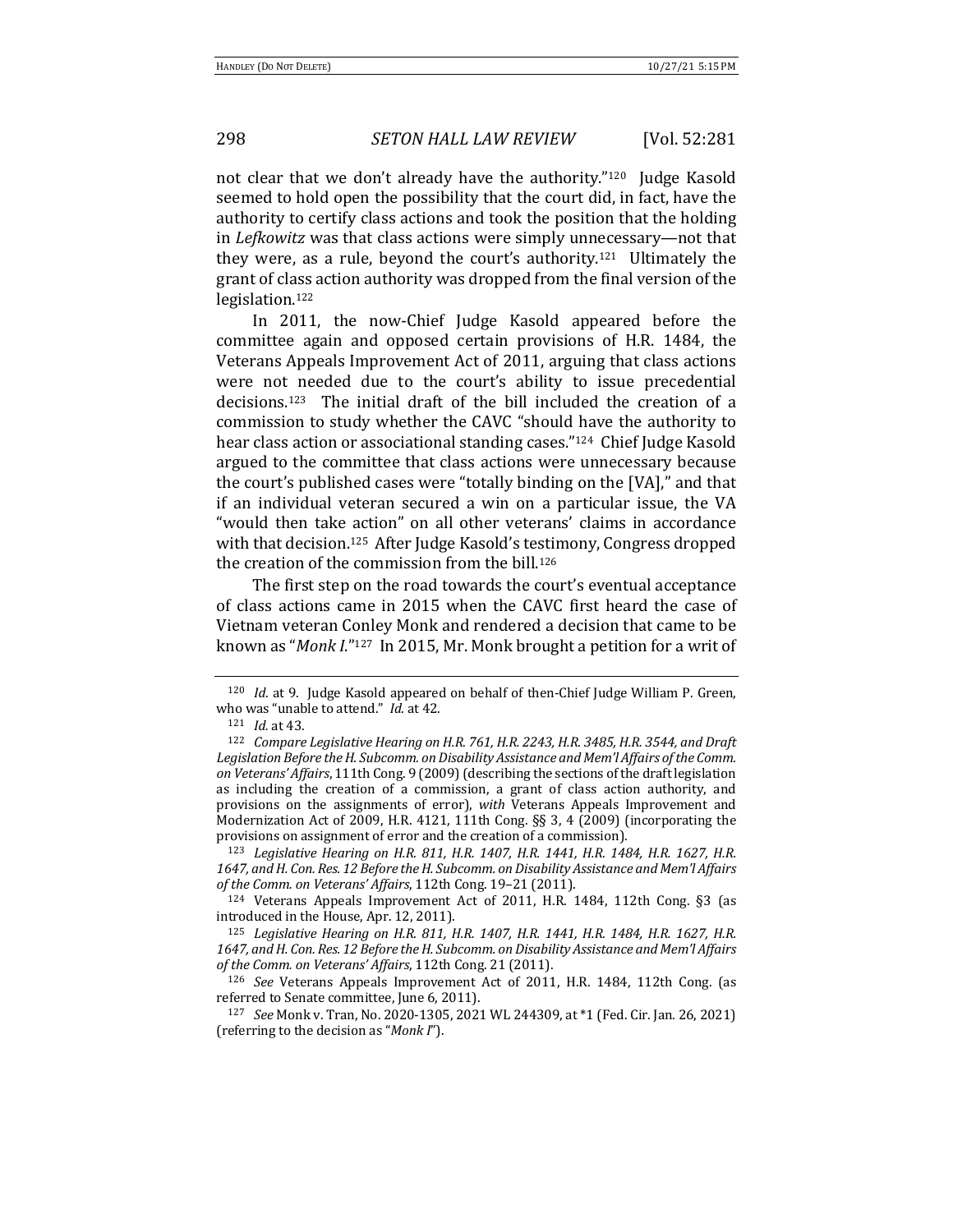mandamus before the CAVC challenging the VA's "pervasive and unlawful delay[s] in adjudicating" the appeals of disability benefits claims.<sup>128</sup> Mr. Monk had filed a claim for benefits that was denied, and he appealed the denial of that claim to the BVA in July of 2013.<sup>129</sup> At the time of his petition to the CAVC in May of 2015, his appeal had been pending before the BVA for 20 months, and nearly three years had elapsed since the filing of the initial claim.<sup>130</sup> Mr. Monk asked that the CAVC issue a writ of mandamus and "compel the Secretary promptly to decide his claim and that of thousands of similarly situated veterans."<sup>131</sup> Mr. Monk alleged that the VA's failure to respond to his appeal for over 20 months "amounted a constructive denial of benefits."<sup>132</sup>

Mr. Monk's petition recognized that the CAVC had previously declined to adopt class action or aggregate procedures.<sup>133</sup> He took the position that the court possessed the authority under the AWA to establish a class action procedure.<sup>134</sup> Mr. Monk argued that, "[f]or practical and policy reasons," the court should use its inherent rulemaking authority to create a class action mechanism.<sup>135</sup> He cited a law review article written by Judge Hagel before joining the court, in which Hagel acknowledged that class actions may be a necessary tool at the CAVC to "compel correction" of the types of "systemic error[s]" by the VA that would be untenable for individual veterans to litigate oneby-one.136

Judge Hagel decided *Monk I* in a non-precedential opinion.<sup>137</sup> Judge Hagel summarily rejected the possibility of a class action based on the binding precedent established by the en banc court in *Lefkowitz*, Harrison, and *American Legion*.<sup>138</sup> In the face of that binding precedent, Judge Hagel concluded that the CAVC lacked the authority to certify a class action and that "[in] the absence of such authority, no other arguments matter."139

 $128$  Monk v. McDonald, No. 15-1280, 2015 WL 3407451, at  $*1$  (Vet. App. May 27, 2015), rev'd and remanded sub nom. Monk v. Shulkin, 855 F.3d 1312 (Fed. Cir. 2017). 129 *Monk*, 2015 WL 3407451, at \*1.

<sup>130</sup> *Id.*

<sup>131</sup> *Id.* at \*2. 132 *Id.* at \*1.

 $133$  *Id.* at  $*2$ .

<sup>134</sup> *Monk*, 2015 WL 3407451, at \*1-2.

<sup>135</sup> *Id.* at \*2.

<sup>136</sup> *Id.*; see also Hagel & Horan, supra note 53, at 65.

<sup>137</sup> *Monk*, 2015 WL 3407451, at \*1.

<sup>138</sup> *Id.* at \*3.

<sup>139</sup> *Id.*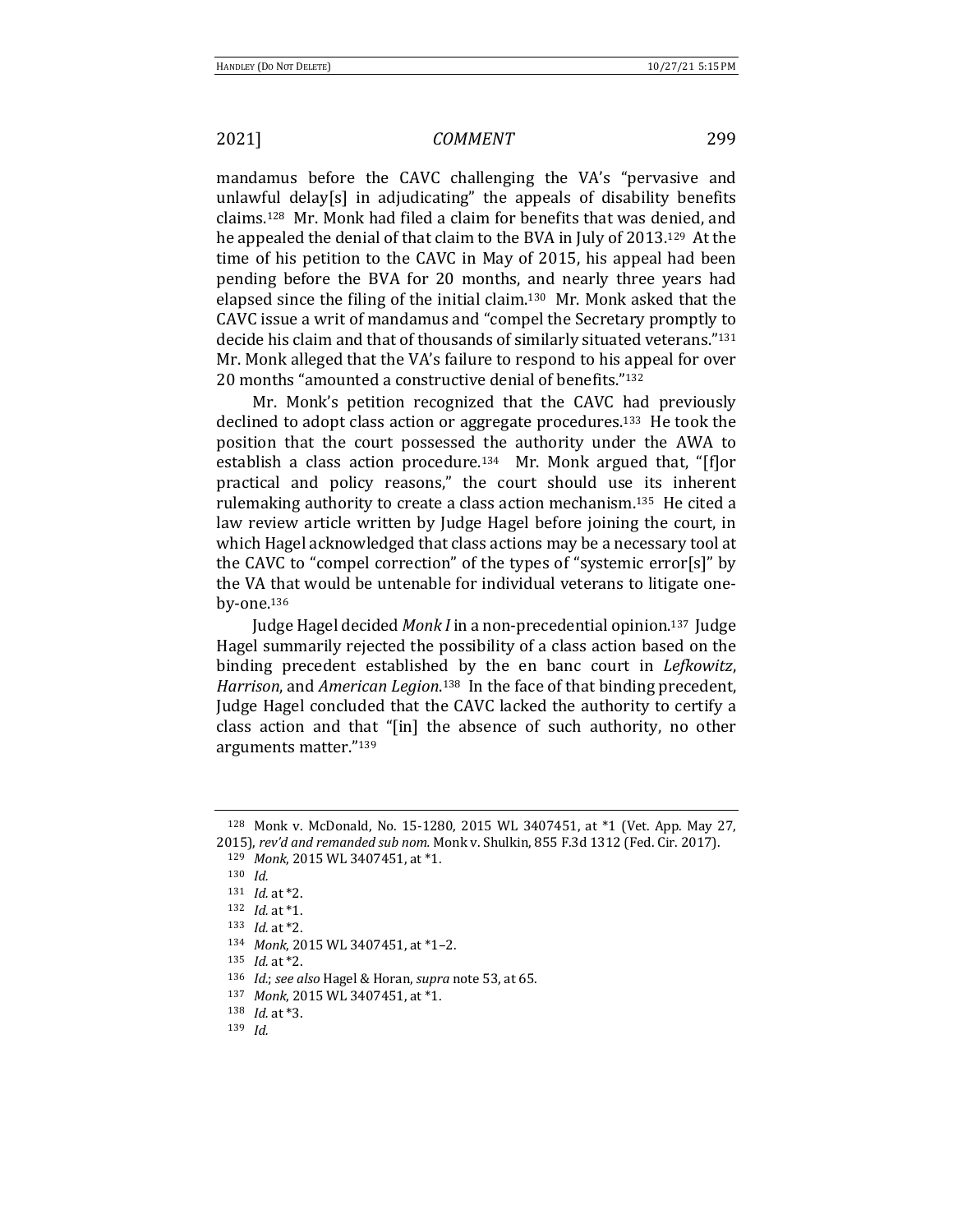## B. Monk II: The Federal Circuit Upends Three Decades of CAVC *Precedent*

Conley Monk appealed the CAVC's denial of his petition for class certification to the U.S. Court of Appeals for the Federal Circuit, and their groundbreaking decision came to be known as "*Monk II*."<sup>140</sup> The Federal Circuit had previously seemed to agree—or at least declined to disagree—with the CAVC in two non-precedential decisions holding that the CAVC lacked the authority to certify class actions but had never squarely ruled on the issue in a precedential decision.<sup>141</sup> But in a sudden reversal of nearly thirty years of CAVC precedent in *Monk II*, the Federal Circuit overruled the CAVC's *Monk I* decision and held that the CAVC did, in fact, have the authority to certify class actions and develop procedures for the aggregation of claims. $142$ 

Circuit Judge Reyna, writing for the unanimous three-judge panel, rebutted each of the lines of reasoning previously used by the CAVC to reject class actions. Judge Reyna pointed out that veterans were able to bring class actions prior to the VJRA and noted that—although the legislative history indicated an intent for the CAVC to *focus* on individual claims—there was nothing in the legislative history showing that Congress intended to explicitly remove or preclude veterans' ability to bring class actions at the CAVC when they had previously been able to bring them in federal district courts.<sup>143</sup>

Judge Reyna then examined the CAVC's narrow reading of its jurisdictional statutes, which it first applied in *Lefkowitz* and *Harrison*, and concluded that such a strict interpretation of the statutes was misguided.<sup>144</sup> The Federal Circuit reminded the CAVC that its overarching statutory mandate codified in the VJRA was to "compel action of the Secretary unlawfully withheld or unreasonably delayed."<sup>145</sup> It reasoned that this explicit grant of authority to compel such action, and the attendant authority to "prescribe rules of practice and procedure" also explicitly granted by Congress to achieve that end, overrode the CAVC's narrow view of its own jurisdiction based on their overly technical combination of § 7252, § 7261(c), and § 7266.<sup>146</sup>

<sup>140</sup> Monk v. Shulkin, 855 F.3d 1312, 1315 (Fed. Cir. 2017); see also Monk v. Tran, No. 2020-1305, 2021 WL 244309, at \*1 (Fed. Cir. Jan. 26, 2021) (referring to the decision as "*Monk II*").

<sup>141</sup> *See Monk*, 855 F.3d at 1321 n.7 (citing Spain v. Principi, 18 Fed. App'x. 784, 786 (Fed. Cir. 2001); Adeyi v. McDonald, 606 F. App'x 1002, 1004 (Fed. Cir. 2015)).

<sup>142</sup> *Monk*, 855 F.3d at 1318, 1321.

<sup>143</sup> *Id.* at 1319.

<sup>144</sup> *Id.* at 1320.

<sup>145</sup> *Id.* (quoting 38 U.S.C. § 7261(a)(2)).

<sup>146</sup> *Id.*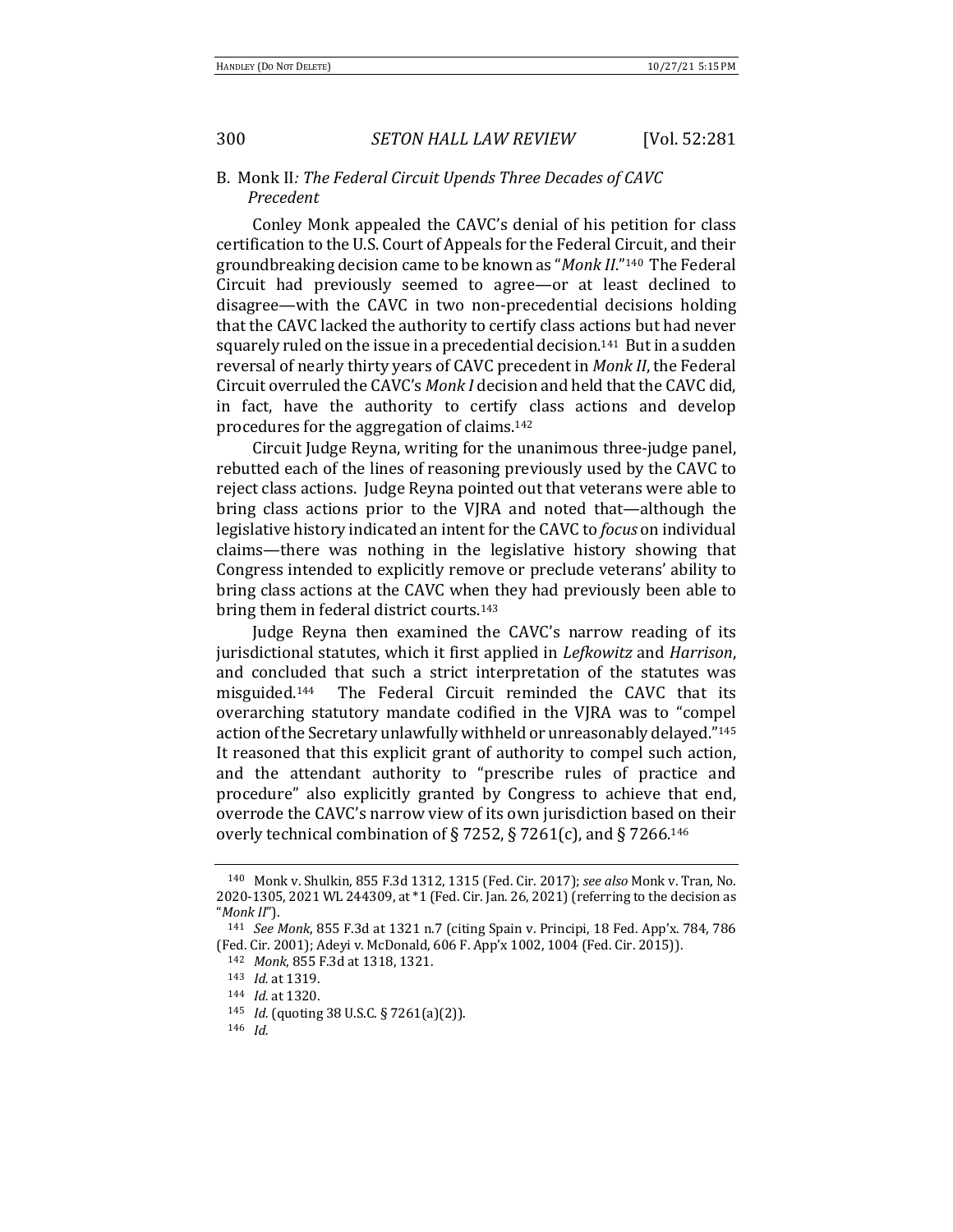The Federal Circuit also validated Judge Kassold's dissent in *American Legion* by clarifying that the CAVC's authority under the AWA is not limited to the strict jurisdictional boundaries that apply to individual appeals but is a "legislatively approved  $\ldots$  instrument  $[]$ " that broadly empowers the CAVC to achieve equity and "fill gaps in their judicial power."<sup>147</sup>

Judge Reyna also highlighted a number of compelling policy rationales for the adoption of a class action mechanism at the CAVC and why such a procedure would "promot[e] efficiency, consistency, and fairness, and improv[e] access to legal and expert assistance by parties with limited resources."<sup>148</sup> First, Judge Reyna noted that "case law is replete" with examples of the VA dodging the effect of judicial review by acting swiftly to moot individual mandamus petitions just before the CAVC could rule on them and reasoned that a class action mechanism would help put an end to this practice.<sup>149</sup> Judge Reyna also pointed out that the VA uses similar tactics—mooting individual cases that are scheduled for precedential review—to evade unfavorable precedential decisions.150

The Federal Circuit also called out the CAVC on its extremely low number of precedential decisions each year and opined that perhaps class actions would enable the CAVC to "consistently adjudicate cases by increasing its prospects" of issuing binding opinions.<sup>151</sup> Amicus curiae briefs highlighted the inconsistency of CAVC adjudications as a major factor for consideration. In one brief cited in Judge Reyna's opinion, a group of former General Counsels for the VA argued that "the CAVC's practice of disposing of cases on a piecemeal basis undermines the precedential value of its decisions."<sup>152</sup> These amici pointed out that the CAVC utilizes the "narrowest possible grounds policy" to dispose of a case by remanding it back to the BVA as soon as a single error—legal or factual—is identified.<sup>153</sup> As a result of this policy, the CAVC's decisions

<sup>147</sup> *Id.* at 1318; see also Am. Legion v. Nicholson, 21 Vet. App. 1, 9 (2007) (Kasold, J., dissenting).

<sup>148</sup> *Monk*, 855 F.3d at 1320.

<sup>&</sup>lt;sup>149</sup> *Id.* at 1320-21 (citing Young v. Shinseki, 25 Vet. App. 201, 215 (2012); Seller v. McDonald, No. 16-2768, 2016 WL 5828055, at \*2 (Vet. App. Sept. 30, 2016); Dotson v. McDonald, No. 16-2813, 2016 WL 5335437, at \*1 (Vet. App. Sept. 23, 2016); Dalpiaz v. McDonald, No. 16-2602, 2016 WL 4702423, at \*1 (Vet. App. Sept. 8, 2016)).

<sup>&</sup>lt;sup>150</sup> Monk, 855 F.3d at 1321 (citing Brief for Am. Legion et al. as Amici Curiae Supporting Appellant at 18-25).

<sup>151</sup> *Id.*

<sup>152</sup> Brief for Former Gen. Couns. of the Dep't of Veterans Affairs as Amicus Curiae at 17, Monk v. Shulkin, 855 F.3d 1312 (Fed. Cir. 2017) (No. 15-7092), 2015 WL 9311513.

<sup>153</sup> *Id.* at 17-18 (citing Best v. Principi, 15 Vet. App. 18, 19-20 (2001); Mahl v. Principi, 15 Vet. App. 37, 38 (2001)).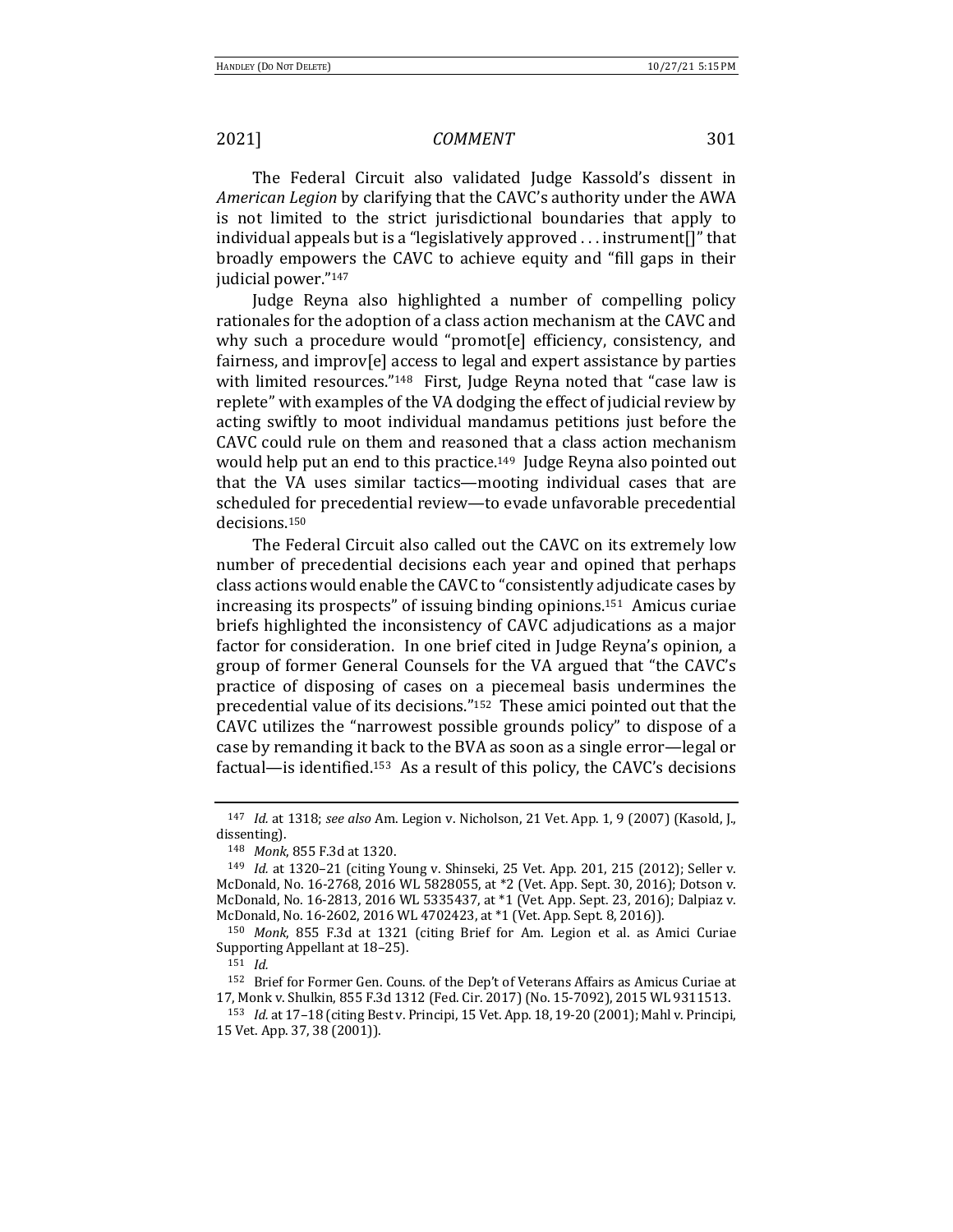302 *SETON HALL LAW REVIEW* [Vol. 52:281

routinely "dispose of cases raising the same legal issue on entirely different grounds, never reaching the common question of law."154

The Federal Circuit concluded that there is "no reason" the CAVC cannot adjudicate class actions because the CAVC is "no different in this respect from, for example, the EEOC or bankruptcy courts." $155$  This comparison of the CAVC to the EEOC and bankruptcy courts severely undercuts the CAVC's long-held view of itself primarily as an appellate court issuing precedential decisions.<sup>156</sup> It seemed to belie a sense on the Federal Circuit that the CAVC is more properly viewed as a part of the Article I administrative adjudication system than it is an appellate court akin to the Federal Circuit itself and the other Article III circuit courts of appeal.157

Following the Federal Circuit's decision, Mr. Monk returned to the CAVC, and it formally recognized its authority to certify a class action in the mandamus context but ultimately decided not to certify Mr. Monk's proposed class.<sup>158</sup> Recognizing that it would likely adopt formal rules to govern class action certification at some point in the future, the court decided that it would use Rule 23 as a guide in the interim.<sup>159</sup> The court applied the well-known factors of Rule  $23(a)$ —numerosity, commonality, typicality, and adequacy—and the requirement that a class action fall within one of the subcategories of Rule  $23(b)$ .<sup>160</sup>

<sup>157</sup> See Veterans' Disability Compensation: Forging a Path Forward: Hearing Before the *S. Comm. on Veterans' Affairs,* 111th Cong. 36 (2009) (Statement of Prof. Michael P. Allen)  $("T]$ here is at times an unusual tension between the Veterans Court and the Federal  $Circuit...$  [O]ne cannot read the opinions of these bodies without being left with the firm conviction that there are occasions on which each court displays a certain lack of respect for the other . . . [T]his tension is a product of the current structure of judicial review.").

<sup>154</sup> *Id.* at 18.

<sup>155</sup> *Monk*, 855 F.3d at 1321.

<sup>156</sup> U.S. bankruptcy courts are subsidiary to the federal district courts and exercise jurisdiction over bankruptcy matters only by referral from the district court, which can be withdrawn at any time.  $28 \text{ U.S.C.}$  §  $1334(a)$ ;  $28 \text{ U.S.C.}$  §  $157(a)$ , (d). Class actions at the EEOC are conducted through an internal agency process and adjudicated by administrative judges. 29 C.F.R. § 1614.204 (2020). An amicus brief filed by fifteen law professors pointed out to the Federal Circuit that many other Article I "administrative courts of appeal" use methods of case aggregation to consolidate cases, such as the "Civilian Board of Contract Appeals, the HHS Departmental Appeals Board, the Department of Agriculture, OMHA, and the Environmental Appeals Board." Corrected Amicus Brief and Appendix of 15 Administrative Law, Civil Procedure, and Federal Courts Professors in Support of Appellant and Reversal at 15, Monk v. McDonald, No. 15-1280, 2015 WL 3407451 (Vet. App. May 27, 2015), *rev'd and remanded sub nom.* Monk v. Shulkin, 855 F.3d 1312 (Fed. Cir. 2017) (No. 15-7092), 2015 WL 8485190.

<sup>&</sup>lt;sup>158</sup> Monk v. Wilkie, 30 Vet. App. 167, 181 (2018), aff'd, No. 2019-1094, 2020 WL 6141013 (Fed. Cir. Oct. 20, 2020).

<sup>159</sup> *Id.* at 170.

<sup>160</sup> *Id.* at 174; see also FED. R. CIV. P. 23.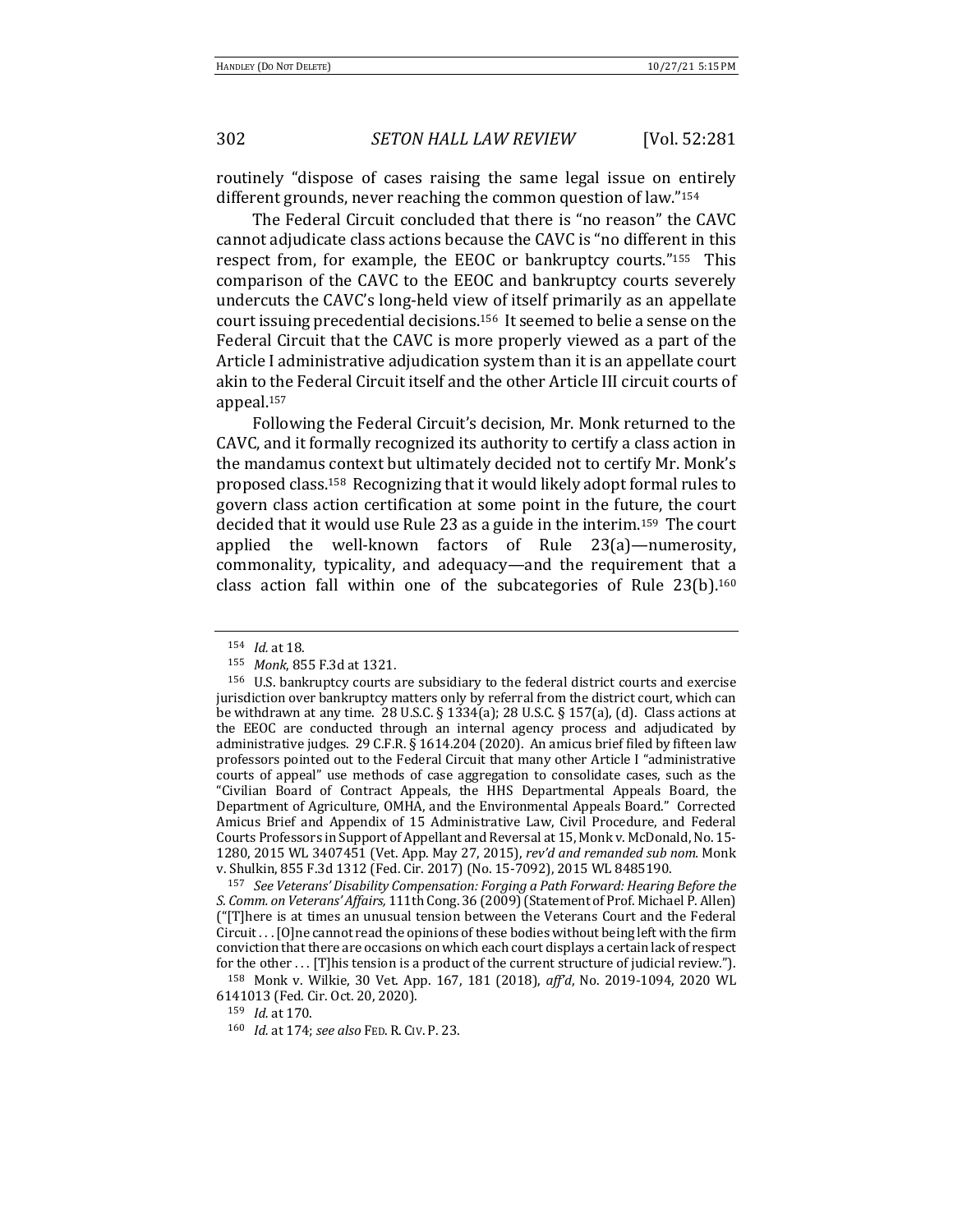Ultimately, the court held that Mr. Monk's proposed class did not satisfy the requirement of commonality.<sup>161</sup> Notably, however, the court did not add an additional presumption against class actions, and Judge Allen even took time in a concurrence to commend the plurality's adoption of the Rule 23 framework as "wise $\prod$ " given its "long history in the Federal courts." $162$  Judge Allen also made a point to remind the court that although individual precedential decisions bind the VA, they are small in number and difficult for individual claimants to enforce.<sup>163</sup>

After *Monk II*, the notion that precedential decisions make certification of class actions unnecessary began to resurface in the CAVC's response to two motions for class certification decided in 2019: Godsey v. Wilkie and Wolfe v. Wilkie.<sup>164</sup> In both cases, after evaluating the proposed classes under the standard Rule 23(a) factors, the court elected to evaluate the "superiority" of a class action in a manner analogous to a  $23(b)(3)$  claim, despite acknowledging that the parties were seeking the certification of what would normally be a  $23(b)(2)$  $class.^{165}$  Both decisions acknowledged the burden of obtaining and enforcing individual precedential decisions.<sup>166</sup> But by electing to go through the analysis of superiority where Rule 23 would not ordinarily require it, the court began to resurrect the fundamental assumption from *Harrison* and *Lefkowitz* that the question of class certification must begin with the assumption that a precedential panel decision is generally preferable.<sup>167</sup> This assumption also contained within it a deeper, unstated, and flawed premise—discussed more fully below that enforceable precedential decisions are an option that is realistically available to most individual veterans.

<sup>161</sup> *Monk*, 30 Vet. App. at 181.

<sup>&</sup>lt;sup>162</sup> *Id.* at 188 (Allen, J., concurring in part).

<sup>163</sup> *Id.* at 200.

<sup>&</sup>lt;sup>164</sup> *See* Godsey v. Wilkie, 31 Vet. App. 207 (2019); Wolfe v. Wilkie, 32 Vet. App. 1 (2019).

<sup>165</sup> Godsey v. Wilkie, 31 Vet. App. 207, 224 (2019); Wolfe v. Wilkie, 32 Vet. App. 1, 32– 33 (2019).

<sup>&</sup>lt;sup>166</sup> *See Godsey*, 31 Vet. App. at 224 ("[D]eciding this petition as a class empowers the Court to monitor and enforce its order more easily and efficiently than would be possible through the filing of individual petitions seeking compliance in each claimant's case."); *see also Wolfe*, 32 Vet. App. at 33 ("To force class members to proceed through the normal appellate process individually would amount to a monumental waste of agency and judicial resources in a system already rife with delay.").

<sup>167</sup> *See* discussion *supra* Section III.A.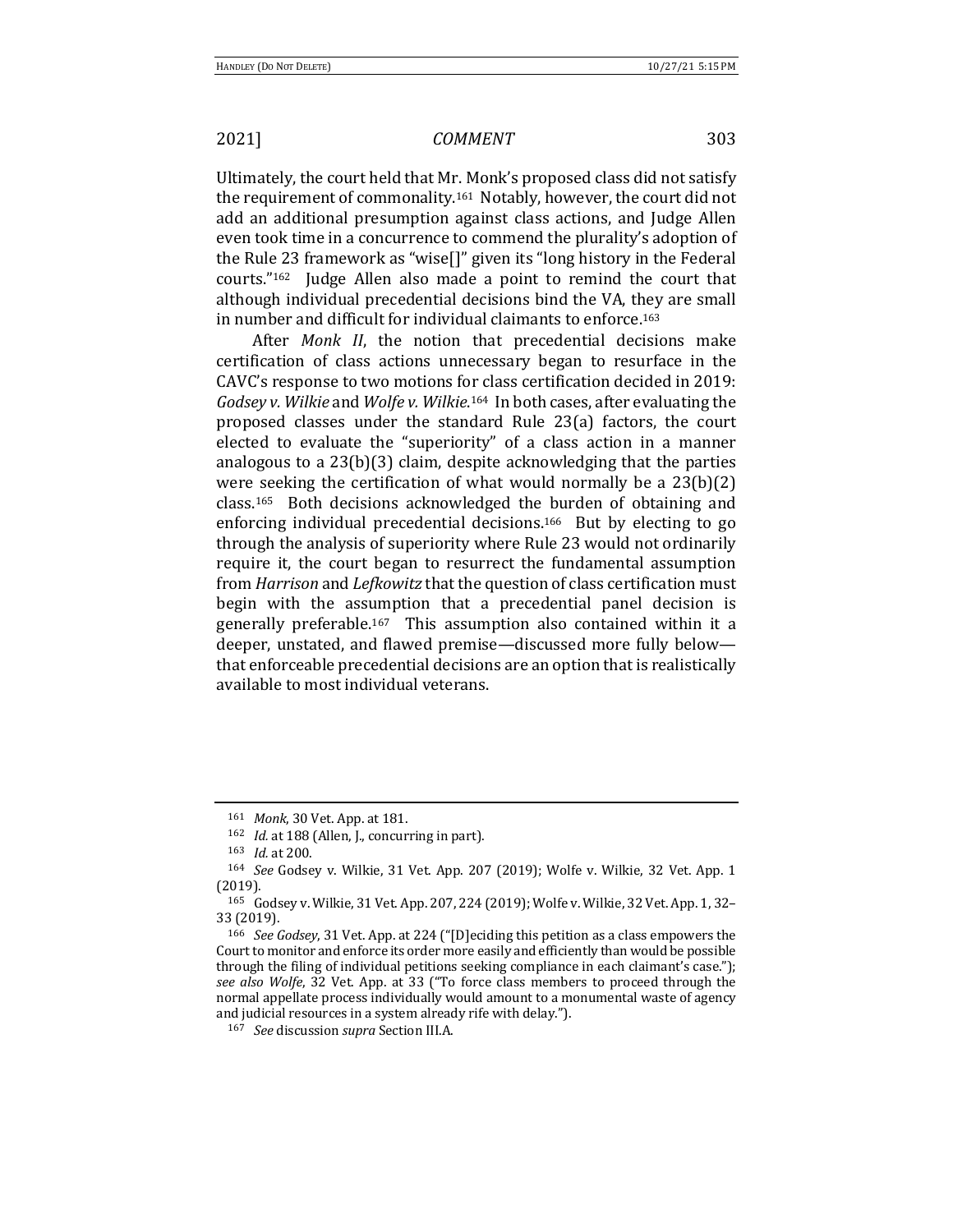### C. *The CAVC Gives and Takes Away:* Skaar v. Wilkie

In 1966, a U.S. Air Force bomber carrying four nuclear warheads collided with a refueling tanker in the airspace over Palomares, Spain.<sup>168</sup> Emergency parachutes on two of the warheads failed to deploy and they impacted the ground at high speed, causing them to explode in subnuclear detonations that scattered radioactive plutonium across the Spanish countryside.<sup>169</sup> Approximately 1,600 U.S. servicemembers most low-ranking Air Force personnel with no specialized training in radioactive cleanup—were sent to clean up the debris with little to no protective gear, each spending anywhere from several weeks to several months exposed to the plutonium.<sup>170</sup> Many of these servicemembers developed cancers, blood disorders, cardiovascular conditions, and other diseases, but the VA denied their applications for disability compensation.<sup>171</sup> The Air Force had collected data on the plutonium levels at the cleanup site, but the VA decided to discard that data because it showed levels of exposure that the VA assumed were inaccurate because they were so high.<sup>172</sup> Then, after having discarded the data showing levels of exposure that would have substantiated the Palomares veterans' claims, the VA denied them disability benefits.<sup>173</sup>

One of the Air Force veterans who spent years litigating his claim for benefits through the VA brought a petition to the CAVC for class certification on behalf of the Palomares veterans.<sup>174</sup> Although the CAVC had recently granted class action certifications in the context of petitions for a writ of mandamus in *Wolfe* and *Godsey*, this was the first time the CAVC considered whether to grant class certification in the context of aggregating the appeals of the merits of multiple individual BVA decisions.<sup>175</sup> In a move described as "herald [ing] the beginning of an era," the court held that it would entertain class actions outside of the

<sup>168</sup> Skaar v. Wilkie, 32 Vet. App. 156, 167 (2019).

<sup>169</sup> *Id.* at 168.

<sup>&</sup>lt;sup>170</sup> Dave Phillips, Legal Win is Too Late for Many Who Got Cancer After Nuclear Clean-*Up*, N.Y. TIMES (Feb. 11, 2020), https://www.nytimes.com/2020/02/11/us/palomaresair-force-nuclear.html; Dave Collins, *Case Over 1966 US Bomb Accident in Spain Goes Before Court*, WASH. POST (Sept. 2, 2020), https://www.washingtonpost.com/health/ case-over-1966-us-bomb-accident-in-spain-goes-before-court/2020/09/02/ b8b62f60-ed4f-11ea-bd08-1b10132b458f\_story.html.

<sup>171</sup> Collins, *supra* note 170.

<sup>&</sup>lt;sup>172</sup> *Id.*; see also *Skaar*, 32 Vet. App. at 169 ("[R]ecorded urine dose intakes for Palomares veterans 'seemed unreasonably high' compared to 'environmental measurements' derived from air sampling some 15 years after the cleanup ....").

<sup>173</sup> Collins, *supra* note 170.

<sup>174</sup> *Skaar*, 32 Vet. App. at 170.

<sup>&</sup>lt;sup>175</sup> *Id.* at 166 ("The issue we confront here—class certification in the context of an appeal of an individual Board decision—is one of first impression.").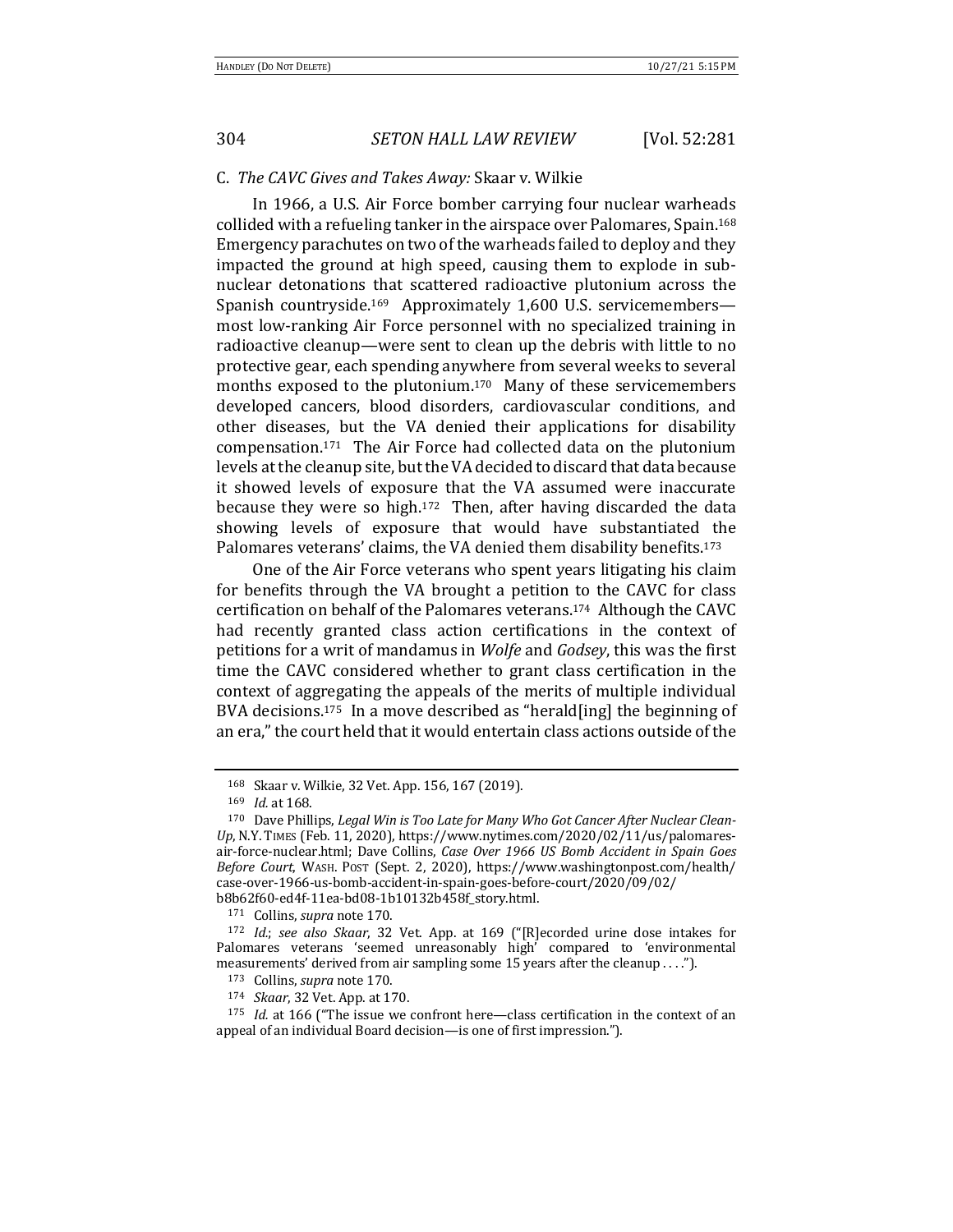context of petitions for a writ of mandamus and allow the aggregation of individual benefits appeals.<sup>176</sup>

The court proceeded to evaluate the merits of Mr. Skaar's petition for class certification and concluded that the petition satisfied all the requirements of Rule 23(a) and  $23(b)(2)$ .<sup>177</sup> It then went on to add a rebuttable presumption against certifying class actions.<sup>178</sup> Writing for the majority, Judge Allen relied on the long-standing notion that the court's ability to issue precedential decisions was inherently superior to certification of a class action.<sup>179</sup> The court held that, in addition to all the usual Rule 23 requirements, the court will "presume class actions should not be certified" unless a claimant can demonstrate that a class action is "superior to other available methods for fairly and efficiently adjudicating the controversy." $180$  In justifying the presumption, Judge Allen drew upon the superiority language from Rule  $23(b)(3)$  but did not use the actual  $23(b)(3)$  factors and applied the presumption against certification to all types of class actions.<sup>181</sup>

Judge Allen also made a point to strike back at the Federal Circuit's comparison of the CAVC to the EEOC and bankruptcy courts and the arguments by amici in *Monk II* comparing the court to administrative agency appeals boards, writing that "to our knowledge, we are the only appellate body in the Nation with the authority to aggregate actions in the first instance." $182$  It is clear from this language that the CAVC does not see itself as akin to an administrative agency appeals board or a bankruptcy court—as it is well-established that those bodies do have the ability to aggregate<sup>183</sup>—but as an appellate court akin to the federal circuit courts of appeal.

 $176$  *Id.* at 200–01. Notably, the VA has appealed the class certification decisions in both *Skaar* and *Wolfe* to the Federal Circuit on jurisdictional grounds, seeking to substantially limit the CAVC's authority to certify classes arising from both writs and appeals. See Brief of Respondent-Appellant at 21, Skaar v. McDonough, Nos. 2021-1757 and 2021-1812 (Fed. Cir. Jul. 16, 2020); Brief for Respondent-Appellant at 26, Wolfe v. Wilkie, No. 2020-1958 (Fed. Cir. Jan. 19, 2020).

<sup>177</sup> *Skaar*, 32 Vet. App. at 194.

<sup>&</sup>lt;sup>178</sup> *Id.* at 196 ("[W]e will presume classes should not be certified because our ability to render binding precedential decisions ordinarily will be adequate. Claimants seeking class certification can rebut this presumption  $\dots$ .").

<sup>179</sup> *Id.*

<sup>180</sup> *Id.* at 172.

<sup>181</sup> *Id.* at 196-97.

<sup>182</sup> *Id.* at 195.

<sup>&</sup>lt;sup>183</sup> *See* Corrected Amicus Brief and Appendix of 15 Administrative Law, Civil Procedure, and Federal Courts Professors in Support of Appellant and Reversal at 15, Monk v. Shulkin, 855 F.3d 1312 (Fed. Cir. 2017) (No. 15-7092), 2015 WL 8485190 at \*15.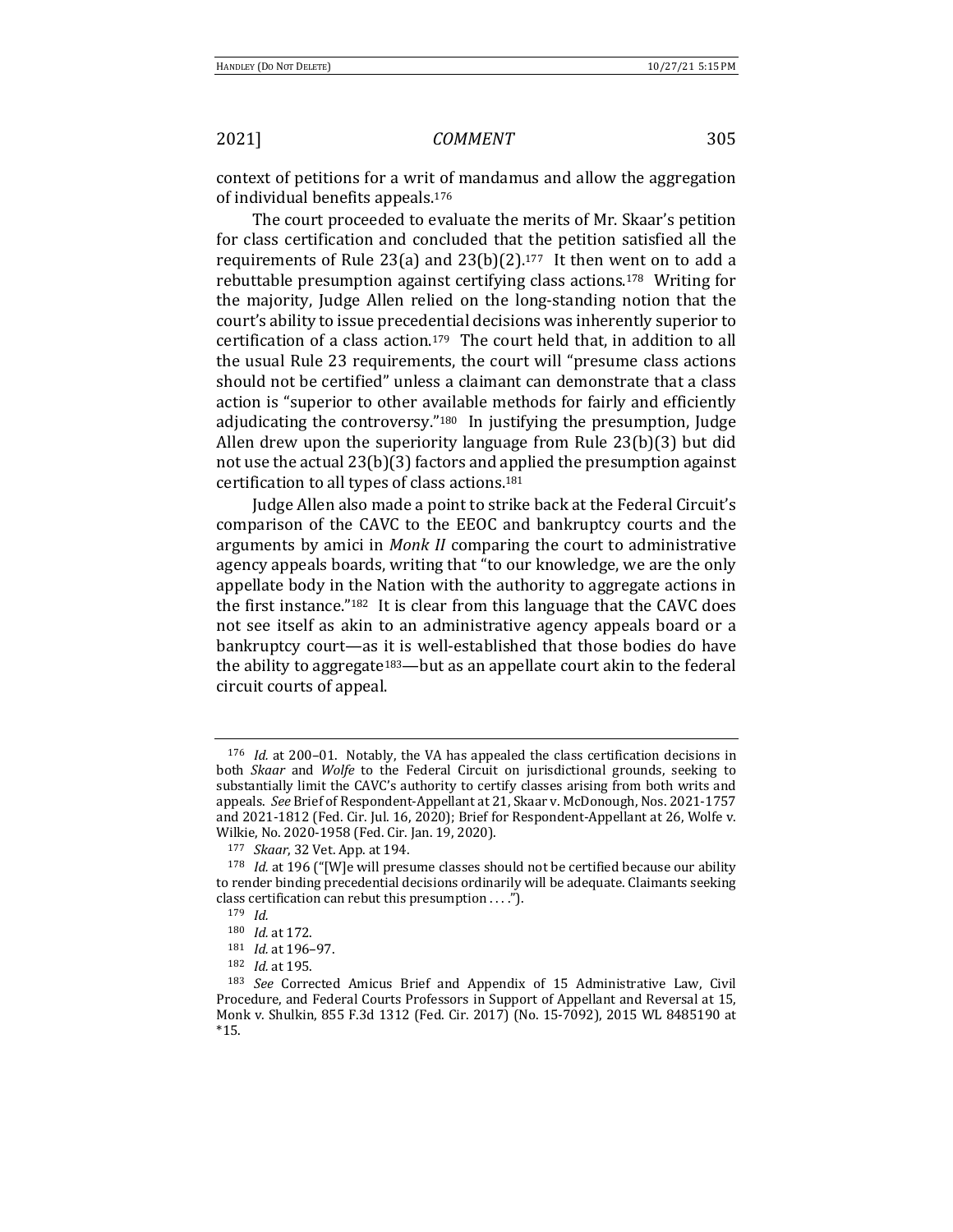The *Skaar* decision established four factors that claimants can demonstrate to rebut the presumption against certifying class actions.<sup>184</sup> The presumption can be overcome by showing that  $(1)$  the claims are directed at the policy itself;  $(2)$  litigation of the challenge involves compiling a complex factual record; (3) the record is sufficiently complete for adjudication; and (4) there is a need for remedial, class-wide enforcement.<sup>185</sup> A full discussion of the merits of each of these factors would exceed the scope of this Comment and would go beyond the basic and fundamental flaw that underlies the presumption against the certification of class actions-the court's longstanding commitment to viewing itself primarily as an appellate court routinely issuing precedential panel decisions that make class actions unnecessary. In reality, the vast majority of the court's work consists of single judges disposing of the claims of individual litigants as quickly and efficiently as possible.

In crafting these factors, the court did identify some practical limitations that can make class actions difficult to manage and that, in certain cases, "render the class action format inappropriate for a particular suit."<sup>186</sup> Judge Allen pointed to decisions where class actions were held to be unmanageable because (1) individual class members' claims were governed by disparate sets of state laws,  $(2)$ communicating with a large class and providing the required notice and opt-out rights was too difficult, and (3) the claims of the class members "required too many individualized determinations."<sup>187</sup> These manageability concerns present in other federal courts are largely inapplicable at the CAVC, particularly once the requirements of Rule 23 have been met. Federal statutes and regulations govern all claims brought before the CAVC, and the commonality and typicality requirements of Rule 23 already ensure that classes are only certified where they present a common question of law and when resolution of the class claims can be accomplished by the adjudication of the claims of the class representative.<sup>188</sup> The VA is also uniquely positioned to provide effective notice to veterans, as they maintain access to vast databases of veteran contact information.<sup>189</sup>

<sup>184</sup> *Skaar*, 32 Vet. App. at 197-98.

<sup>185</sup> *Id.*

<sup>&</sup>lt;sup>186</sup> *See Skaar*, 32 Vet. App. at 196 (quoting Eisen v. Carlisle & Jacquelin, 417 U.S. 156, 164 (1974)).

<sup>187</sup> *Id.* at 196-97 (internal citations omitted).

<sup>188</sup> *Id.* at 192.

<sup>&</sup>lt;sup>189</sup> Maria Souden, Acting Dir., VA Info. Res. Ctr., Overview of VA Data, Information Systems, National Databases and Research Uses (Oct. 7, 2019), https://www.hsrd. research.va.gov/for\_researchers/cyber\_seminars/archives/3694-notes.pdf (noting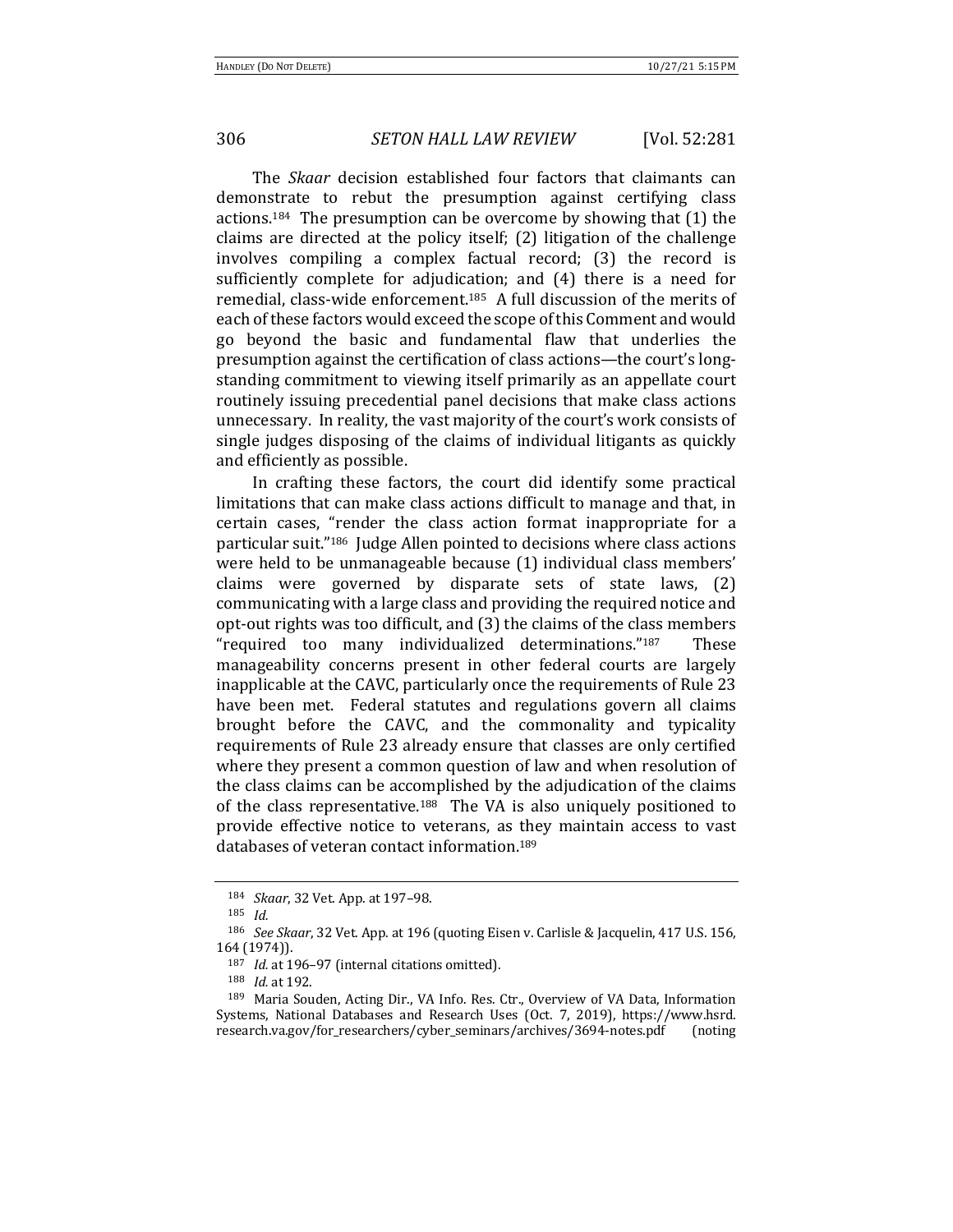The CAVC has rendered relatively few decisions on class certification since it formally implemented the rebuttable presumption in *Skaar*,<sup>190</sup> so it remains to be seen how difficult it will be for claimants to use the four factors to rebut the presumption against certification. Some of the decisions that have been rendered, however, are already demonstrating the court's propensity to summarily reject class certification based on their long-standing assumption that their precedential decisions are an available and enforceable remedy for most veterans.<sup>191</sup> In a recent decision on two consolidated cases, the court rejected both veterans' claims on the merits but also elected, in the alternative, to deny their motions for class certification.<sup>192</sup> Writing for the panel, Chief Judge Bartley stated that the claimants had not demonstrated that there was "a need for remedial enforcement ... because a binding precedential decision would be adequate to provide relief to any valid prospective class members." $193$  The court presumed that if the claimants were successful in challenging the validity of the regulation at issue, the VA would "immediately implement [that] precedential decision," and Judge Bartley dismissed any possibility of VA non-compliance as "hypothetical" and "unlikely."<sup>194</sup>

The CAVC recently granted class certification for only the fourth time in its history<sup>195</sup> in *Beaudette v. McDonough*.<sup>196</sup> The petitioners in *Beaudette* challenged the VA's interpretation of 38 U.S.C. § 1720G as

that the VA maintains the "largest integrated healthcare system" database in the country, with 20 years of data on 9 million veterans). Federal records custodians also maintain the last known home address of every single veteran upon separation from the military. *DD Form 214, Discharge Papers and Separation Documents*, NAT'L ARCHIVES, https://www.archives.gov/personnel-records-center/dd-214. 

<sup>190</sup> *See* CAVC 2020 REPORT, *supra* note 6, at 7 ("Over the course of FY 2020... the Court received four requests for class certification and class action, and certified two classes.").

<sup>&</sup>lt;sup>191</sup> *See* Bowling v. McDonough, No. 18-5263, 2021 U.S. App. Vet. Claims. LEXIS 513, at  $*3$  (Mar. 29, 2021) ("[I]f we were to decide the class action motion, we would deny it because appellants have not rebutted the presumption that a precedential decision would be adequate."). The court consolidated *Appling v. McDonough*, No. 19-0602, with *Bowling* and rendered a decision on class certification in both cases in the same decision. *Id.* at \*2.

<sup>192</sup> *Id.* at \*10.

<sup>&</sup>lt;sup>193</sup> *Id.* at \*12 (quoting Skaar v. Wilkie, 32 Vet. App. 156, 197 (2019)).

<sup>&</sup>lt;sup>194</sup> *Id.* at \*16 (first quoting *Skaar*, 32 Vet. App. at 198; then quoting Ward v. Wilkie, 31 Vet. App. 233, 242 (2019)).

<sup>&</sup>lt;sup>195</sup> The CAVC has previously certified classes in *Godsey v. Wilkie*, 31 Vet. App. 207 (2019), *Wolfe v. Wilkie*, 32 Vet. App. 1 (2019), and *Skaar v. Wilkie*, 32 Vet. App. 156 (2019).

<sup>196</sup> Beaudette v. McDonough, No. 20-4961, 2021 U.S. App. Vet. Claims LEXIS 671 (Apr. 19, 2021).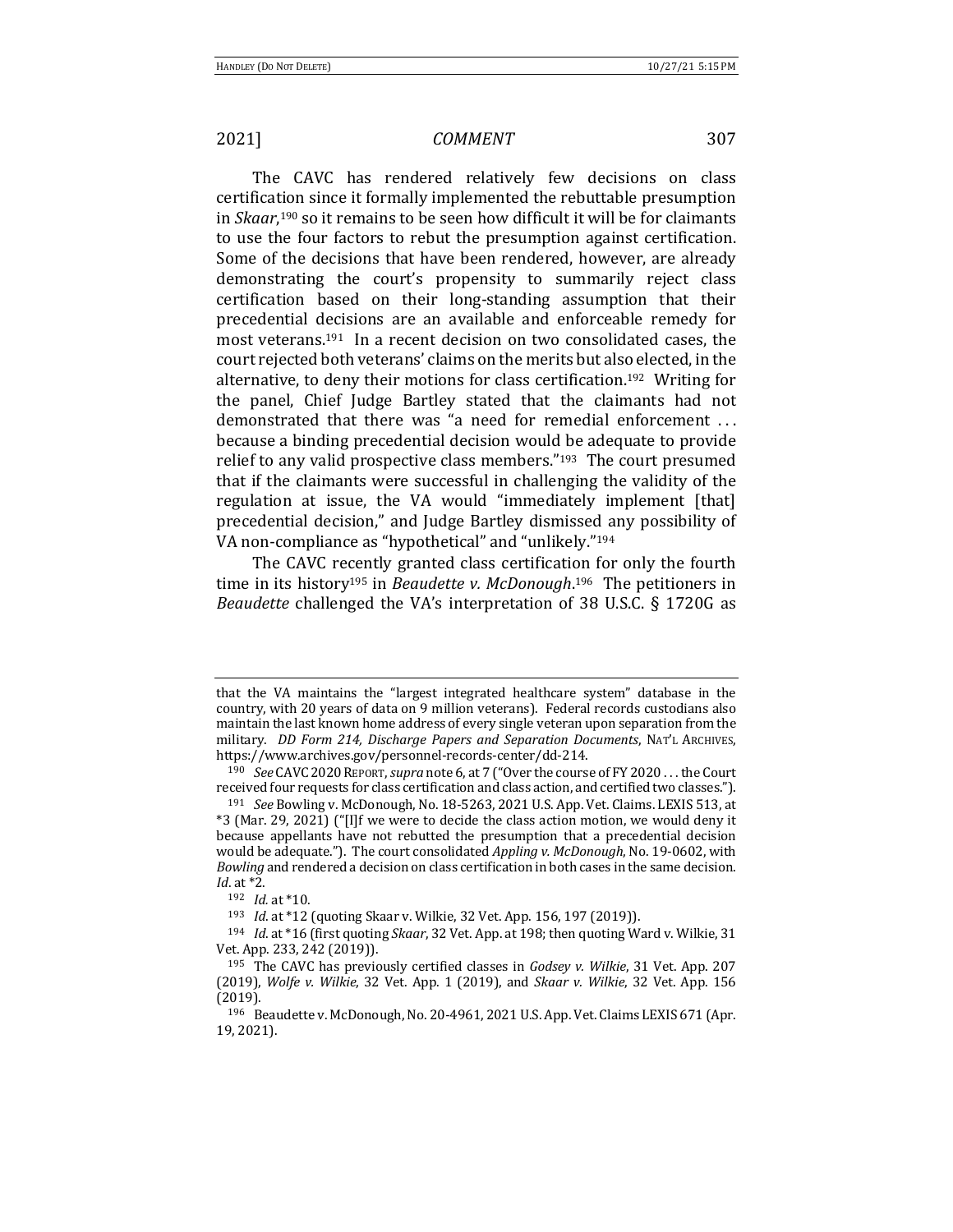insulating its determinations under the Caregivers Program<sup>197</sup> from any form of appellate review by either the BVA or the judiciary.<sup>198</sup> The court held that the "unique circumstances [of the] case warrant[ed] classwide relief." $199$  Because the VA had denied claimants any form of meaningful appellate review for so long, the CAVC reasoned that the "centralized relief" afforded by a class action was necessary to remedy the issue.<sup>200</sup> The CAVC briefly analyzed each of the first three *Skaar* factors, noting that none are "more or less important than the others."<sup>201</sup> Then, the court spent the bulk of its *Skaar* analysis on the final factor stating that "*[m]ost importantly* ... a precedential decision would not effectively inform past program claimants of their appellate rights or ensure that VA honored them."202

In the future, the CAVC may apply one of the first three *Skaar* factors to reject class actions due to more practical concerns such as complexity or the lack of a well-developed record.<sup>203</sup> But the court's class action jurisprudence up to this point, and its early decisions applying the rebuttable presumption against certification, indicate that its primary focus remains centered on using the fourth factor—the enforcement factor-to determine whether its nominal ability to render a precedential decision renders the certification of a class action unnecessary.

## IV. THE REBUTTABLE PRESUMPTION AGAINST THE CERTIFICATION OF CLASS ACTIONS SHOULD BE ABANDONED BY THE CAVC

The problem with the CAVC's presumption against the certification of class actions is that it is fundamentally rooted in a flawed premise that the alternative to certification of a class action is a precedential decision. Practically, the odds are quite low that any given veteran will be able to obtain a precedential decision where their legal position was thoroughly briefed, argued by competent counsel, and notice of that decision was then disseminated to all affected veterans and scrupulously adhered to by the VA. Logically, it does not make sense to presume that courts should deny the certification of class actions where

<sup>&</sup>lt;sup>197</sup> Congress established the Program of Comprehensive Assistance for Family Caregivers (Caregiver Program) to provide certain VA benefits to family members who deliver in-home personal care services to seriously disabled veterans. See Beaudette v. McDonough, No. 20-4961, 2021 U.S. App. Vet. Claims LEXIS 671, at \*1-2 (Apr. 19, 2021).

<sup>198</sup> *Id.* at \*1.

<sup>199</sup> *Id.* at \*22.

<sup>200</sup> *Id.* at \*23.

<sup>201</sup> *Id.* at \*21.

<sup>&</sup>lt;sup>202</sup> *Id.* at \*23 (emphasis added).

<sup>&</sup>lt;sup>203</sup> *See* Skaar v. Wilkie, 32 Vet. App. 156, 197-98 (2019).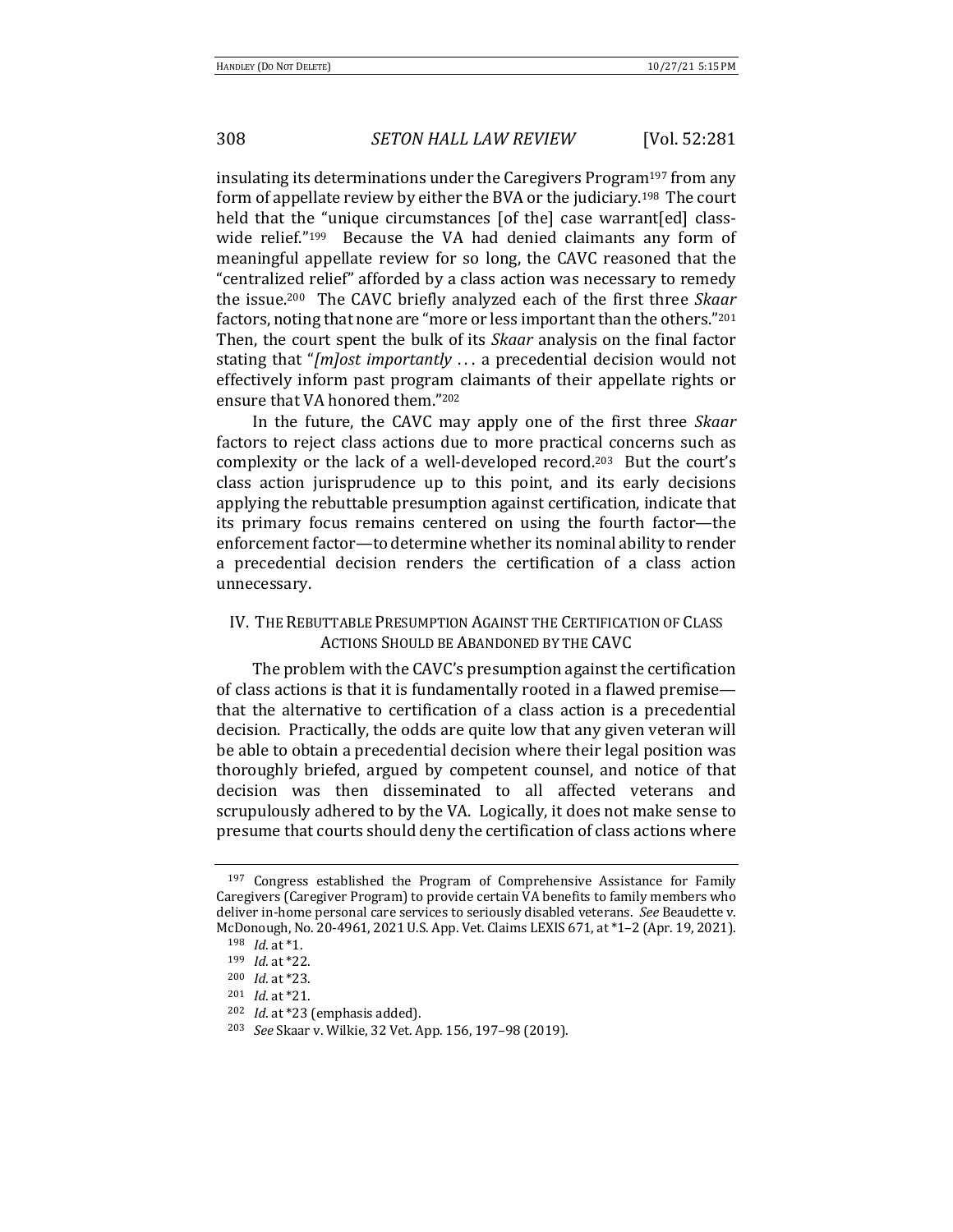only a mere possibility exists that a putative class claimant may one day obtain a published, precedential decision in an appellate court. Section A below will discuss the three major areas where practical limitations undermine the CAVC's reliance on precedential decisions to justify the rebuttable presumption: availability, enforceability, and notice. Section B will challenge the logic of denying class certification to a litigant based on the theoretical possibility that they could obtain a precedential appellate decision. The CAVC's resistance to the class action device on such grounds is simply incongruent with how other federal courts treat putative class representatives.

### A. Practical Challenges: Availability, Enforceability, and Notice

The rebuttable presumption begins with a flawed implicit premise—that the alternative to receiving class certification is receiving a precedential decision. Virtually all veterans who bring cases before the CAVC receive unpublished decisions. The CAVC issues vanishingly few precedential decisions—fewer than any other federal appellate  $court<sub>.204</sub>$  Panels only issue published, precedential decisions in six percent of cases that proceed to a decision by the court.<sup>205</sup> Single judges decide the other ninety-four percent of cases and issue unpublished, non-precedential decision.<sup>206</sup> The CAVC is constrained in its ability to hear cases before a panel and write published decisions because its caseload is overwhelmingly high.<sup>207</sup> In FY 2020, the CAVC averaged over 700 appeals filed per month—a caseload of over 1,300 filings per active judge compared with an average of anywhere from 81 to 443 filings per active judge in the federal circuit courts of appeal.<sup>208</sup>

Despite the issuance of the *Monk II* ruling issued in 2017, the CAVC has still received relatively few requests for class certification.<sup>209</sup> Due to an increase in the number of final decisions adjudicated by the BVA each

 $204$  Approximately eighty-seven percent of decisions in the federal circuit courts of appeal are unpublished. *Table B-12—U.S. Courts of Appeals Judicial Business*, U.S. CTs. (Sept. 30, 2019), https://www.uscourts.gov/statistics/table/b-12/judicial-business/ 2019/09/30. The CAVC exceeds even the most unpublished circuit, the 11th Circuit, in which 93.5% of decisions are unpublished. *Id.* 

<sup>&</sup>lt;sup>205</sup> *See* CAVC 2020 REPORT, *supra* note 6, at 2 (showing that of 2,581 cases that proceeded to a decision by the court, 2,433 were decided by a single judge). <sup>206</sup> *Id*.

<sup>&</sup>lt;sup>207</sup> *Id.* at  $7-8$  ("[E]ach active judge on the Court carries a substantial workload .... Congress recently renewed the Court's temporary authority for nine active judges. The Court's current workload justifies making the temporary expansion to nine judges permanent.").

<sup>208</sup> *Id.*

<sup>&</sup>lt;sup>209</sup> *See id.* at 7 (noting that, in FY 2020, "the Court received four requests for class certification and class action, and certified two classes").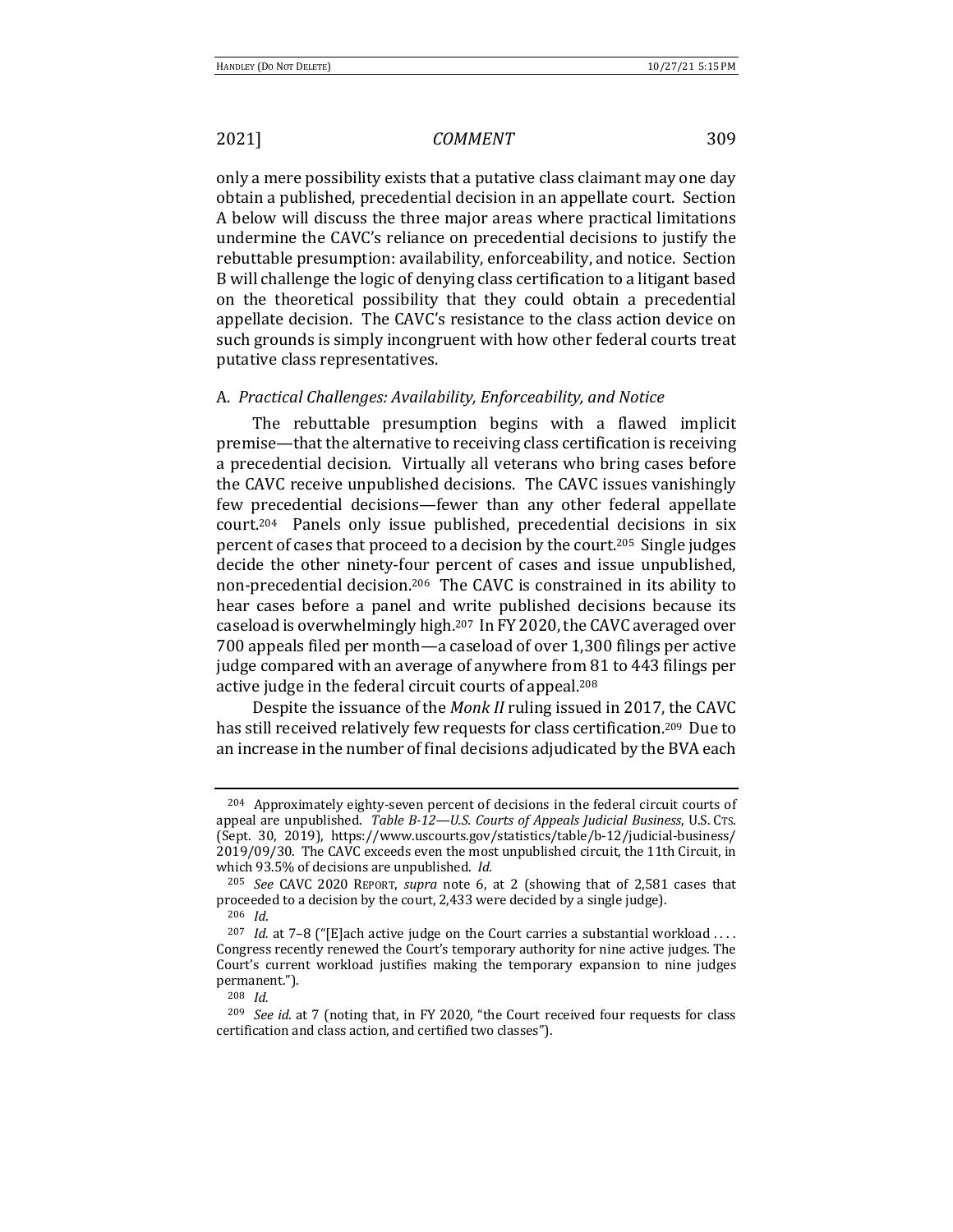year, the court's caseload has risen dramatically.<sup>210</sup> Given the current caseload trends, it seems the odds are low for more individual veterans to obtain precedential decisions without some sort of drastic increase in the number of active judges on the court.<sup>211</sup> Increased use of the class action still stands as one of the best avenues for the CAVC to "increase[e] its prospects for precedential opinions."<sup>212</sup>

The VA also frequently dodges the effects of precedential decisions that could be issued. When veterans' cases are scheduled for a panel review, the VA often avoids a binding precedential decision by mooting the individual case.<sup>213</sup> This tactic becomes unavailable to the VA in class actions because mooting the individual claim of the class representative does not moot the class claims.<sup>214</sup> After Conley Monk appealed his case to the Federal Circuit in *Monk II*, but before a decision had been reached, the VA granted him a 100% disability rating and then argued to the Federal Circuit that the appeal of class certification was moot.<sup>215</sup> The Federal Circuit summarily rejected that argument and explicitly held that a class action claim does not become moot even if the VA resolves the class representative's claim, so long as "other persons similarly situated will continue to be subject to the challenged conduct."<sup>216</sup>

Even when a binding precedential decision is issued to an individual veteran, it is by no means guaranteed that the VA will adhere to the decision and grant all other veterans the benefits of a favorable decision, thereby saving them the burden of litigating the issue themselves. In *Staab v. McDonald*, the CAVC held that the VA had been wrongly interpreting and applying 38 U.S.C.  $\S$  1725 by denying claims for the reimbursement of non-VA emergency medical costs where the veteran had *any* form of outside health insurance that might potentially cover those costs.<sup>217</sup> The court "definitively and unambiguously" struck

<sup>210</sup> *Id*. 

<sup>&</sup>lt;sup>211</sup> *See* CAVC 2020 REPORT, *supra* note 6, at 7 ("These numbers are the highest in the 30-year history of the Court.").

<sup>212</sup> Monk v. Shulkin, 855 F.3d 1312, 1321 (Fed. Cir. 2017).

<sup>&</sup>lt;sup>213</sup> Young v. Shinseki, 25 Vet. App. 201, 215 (2012) (en banc) (Lance, J., dissenting) ("[The CAVC] regularly orders the Secretary to respond to a [mandamus petition]  $\dots$ When the Court issues such an order, the great majority of the time the Secretary responds by correcting the problem within the short time allotted for a response, and the petition is dismissed as moot."); see also Monk, 855 F.3d at 1321 (recognizing that the VA intentionally moots petitions for writs of mandamus before the CAVC can review them).

<sup>&</sup>lt;sup>214</sup> U.S. Parole Comm'n v. Geraghty, 445 U.S. 388, 404 (1980).

<sup>215</sup> *Monk*, 855 F.3d at 1316.

<sup>&</sup>lt;sup>216</sup> *Id.* at 1317 (quoting Genesis Healthcare Corp. v. Symczyk, 569 U.S. 66, 76 (2013)).

<sup>&</sup>lt;sup>217</sup> Wolfe v. Wilkie, 32 Vet. App. 1, 11 (2019); Staab v. McDonald, 28 Vet. App. 50, 55 (2016).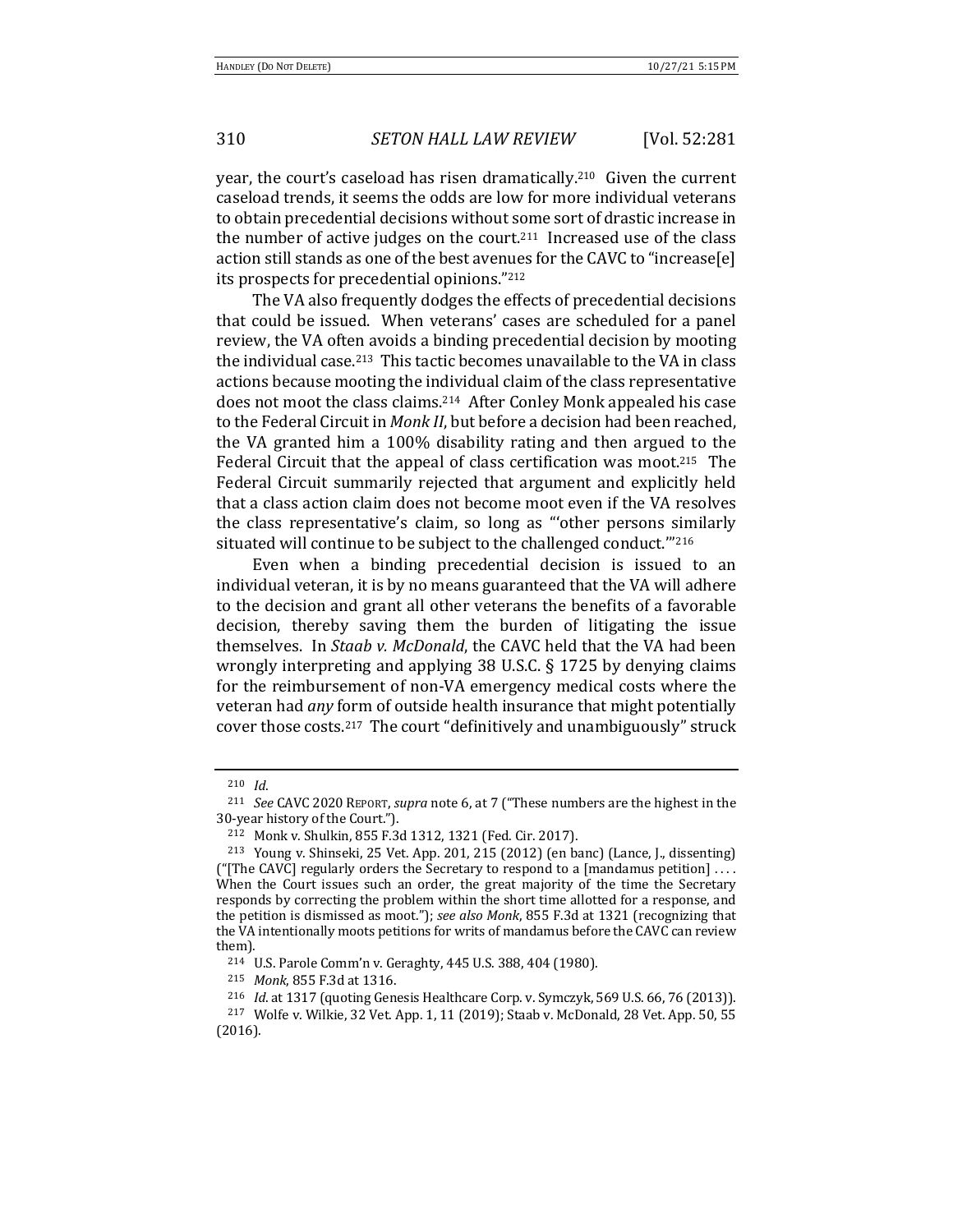down the VA's interpretation of the statute and instructed the VA not to exclude veterans with private medical insurance from potential reimbursement.<sup>218</sup> The VA responded by crafting a new regulation that excluded "nearly every type of expense a veteran could have incurred" and created a scheme that was "indistinguishable from the world Staab authoritatively held *impermissible under the statute*."<sup>219</sup> When a putative class representative brought another challenge to the VA's actions in *Wolfe v. Wilkie*, the court recognized that—despite having the benefit of a precedential decision that indisputably held the VA's actions to be unlawful—the only recourse individual claimants had in the face of such intransigence on the part of the VA was "[f]ull exhaustion of the agency review process, followed by an appeal to [the CAVC]."220 Individual litigants do not have any way of enforcing the VA's violation of a precedential decision issued to another veteran other than spending years litigating the issue up to the CAVC themselves, whereas a member of a class who is successfully awarded relief and "suffers VA's noncompliance" can enforce the class judgment with the VA being subject to contempt for non-compliance.<sup>221</sup>

Veterans need the enforcement mechanisms that accompany class judgments because the VA has repeatedly shown itself to be far more intransigent than the CAVC would like to believe.<sup>222</sup> The VA simply defied the holding of the precedential decision issued to a single litigant in *Staab* until the enforcement mechanisms of a class action were brought to bear in *Wolfe*.<sup>223</sup> The *Nehmer* class, who entered into a consent decree with the VA pursuant to a pre-VJRA class action, has had to bring four separate enforcement motions in district court over the last twenty-nine years to enforce the VA's adherence to the

<sup>&</sup>lt;sup>218</sup> *Wolfe*, 32 Vet. App. at 11.

<sup>219</sup> *Id*.

<sup>220</sup> *Id.* at 33.

<sup>&</sup>lt;sup>221</sup> *Id.;* see also Skaar v. Wilkie, 32 Vet. App. 156, 198 (2019) ("[C]laimants not party to [a precedential decision] who may be subject to errors affecting their rights, whether due to VA's non-compliance with our decision at a later date or otherwise, do not have any right to prompt remedial enforcement."); Monk v. Wilkie, 30 Vet. App. 167, 200  $(2018)$  (Allen, J., concurring in part) ("[A] precedential decision does not give a person who is not a party to that case a right to enforce a decision without instituting a separate action. If that person were a certified class member, however, he or she would have an enforceable right subject to contempt."), aff'd, No. 2019-1094, 2020 WL 6141013 (Fed. Cir. Oct. 20, 2020).

<sup>&</sup>lt;sup>222</sup> *See* Bowling v. McDonough, No. 18-5263, 2021 U.S. App. Vet. Claims. LEXIS 513, at  $*16$  (Mar. 29, 2021) (characterizing VA non-compliance as "hypothetical" and "unlikely").

<sup>&</sup>lt;sup>223</sup> *See* Wolfe v. Wilkie, 32 Vet. App. 11 (2019) (recognizing that the VA responded to *Staab* by creating a regulation which the CAVC had already "authoritatively held impermissible").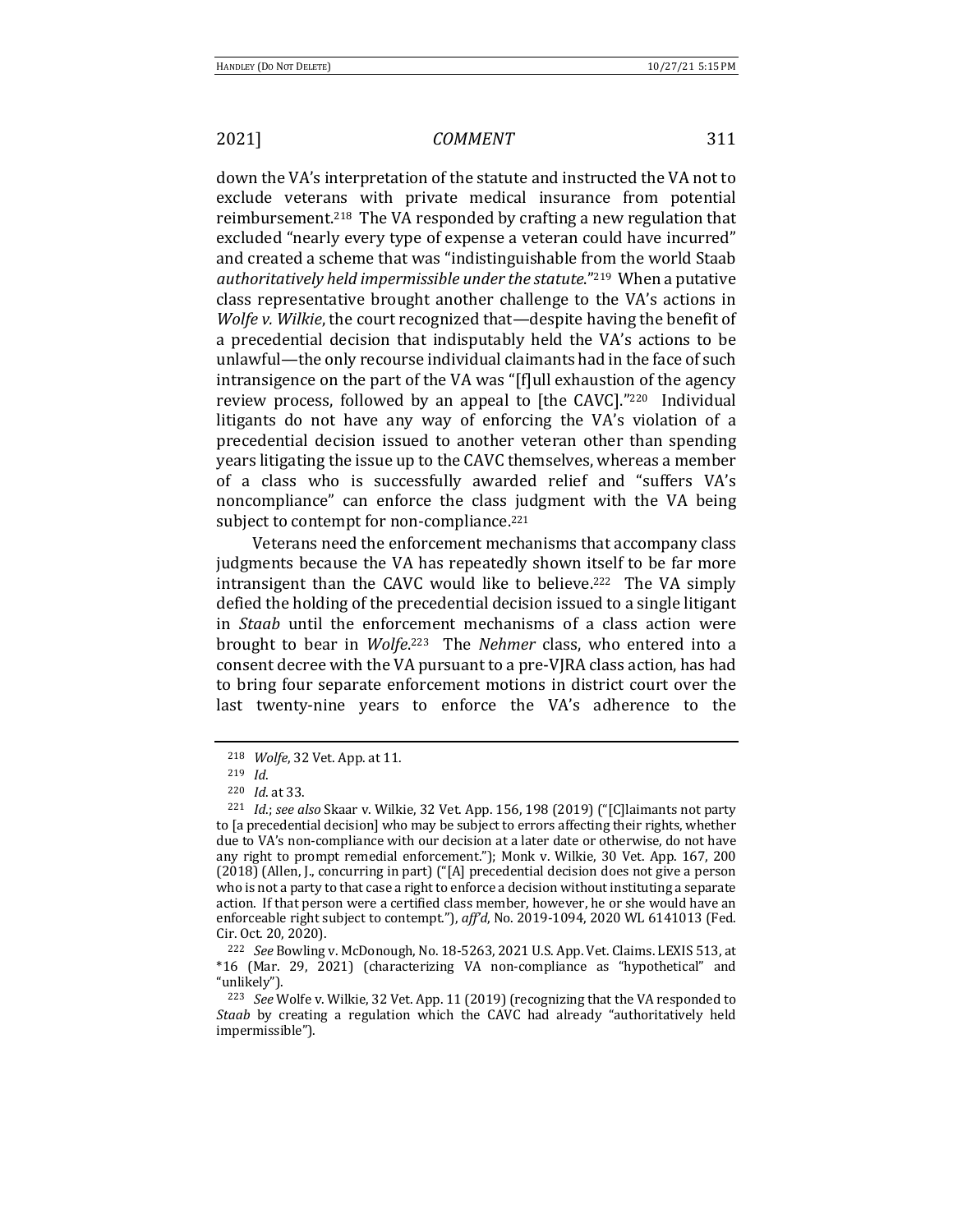settlement.<sup>224</sup> The Ninth Circuit, in ruling on an appeal taken from the district court's decision on one of those motions, remarked that "[w]hat is difficult for us to comprehend is why the Department of Veteran Affairs, having entered into a settlement agreement and agreed to a consent order ... continues to resist its implementation so vigorously."<sup>225</sup> Veterans need the robust enforcement mechanisms that accompany a class action to overcome this type of "obstructionist bureaucratic opposition" by the VA.<sup>226</sup>

Additionally, when a precedential decision is issued in an individual case, there is no obligation on the part of the VA to notify other veterans who might benefit from that decision.<sup>227</sup> The VA's actions—like those at issue in *Wolfe*—further complicate notice of precedential decisions. There, not only did the VA explicitly adopt a regulation that was directly contrary to the binding precedent of the CAVC, but it also began "affirmatively informing veterans" that they were *not* eligible for the medical coverage that the court had decided they were eligible for—"[i]n other words, the Agency was telling veterans that the law was exactly opposite to what a Federal court had held the law to be."<sup>228</sup> The court recognized that many veterans might have elected not even to pursue appeals of adverse decisions on the issue based on the VA's misrepresentations of the precedential decision in *Staab*. 229

Clearly, a precedential decision issued to a single veteran does little to benefit similarly situated veterans if the VA refuses to abide by it and misinforms veterans regarding the effect of that decision. Further, many of the unrepresented veterans who litigate claims through the system lack the time, resources, research skills, or legal knowledge to locate or even understand the significance of precedential decisions that are beneficial to them.<sup>230</sup> One of the factors that motivated the court to

<sup>&</sup>lt;sup>224</sup> *See* Nehmer v. U.S. Dep't of Veterans Affairs, No. C 86-06160 WHA, 2020 U.S. Dist. LEXIS 207458, at \*6 (N.D. Cal. Nov. 5, 2020) ("On three separate occasions (four including this motion), they have had to seek enforcement of the consent decree on a class-wide basis. Each time, Judge Henderson interpreted the consent decree in plaintiffs' favor and granted the requested relief.").

 $225$  Nehmer v. U.S. Dep't of Veterans Affairs, 494 F.3d 846, 864 (9th Cir. 2007).

<sup>226</sup> *See id.* at 865.

<sup>&</sup>lt;sup>227</sup> *See* Hagel & Horan, *supra* note 53, at 65 ("[T]he VA is under no duty to identify those veterans and make them whole. It is, rather, up to the individual veteran to discover the court's precedent and ask for a readjudication of his or her case based upon that decision and a claim of clear and unmistakable error.").

<sup>228</sup> *Wolfe*, 32 Vet. App. at 12.

<sup>229</sup> *Id*.

<sup>&</sup>lt;sup>230</sup> *See* Brief for Am. Legion et al. as Amici Curiae Supporting Appellant at 16, Monk v. Shulkin, 855 F.3d 1312 (Fed. Cir. 2017) (No. 15-7092), 2015 WL 8485189); see also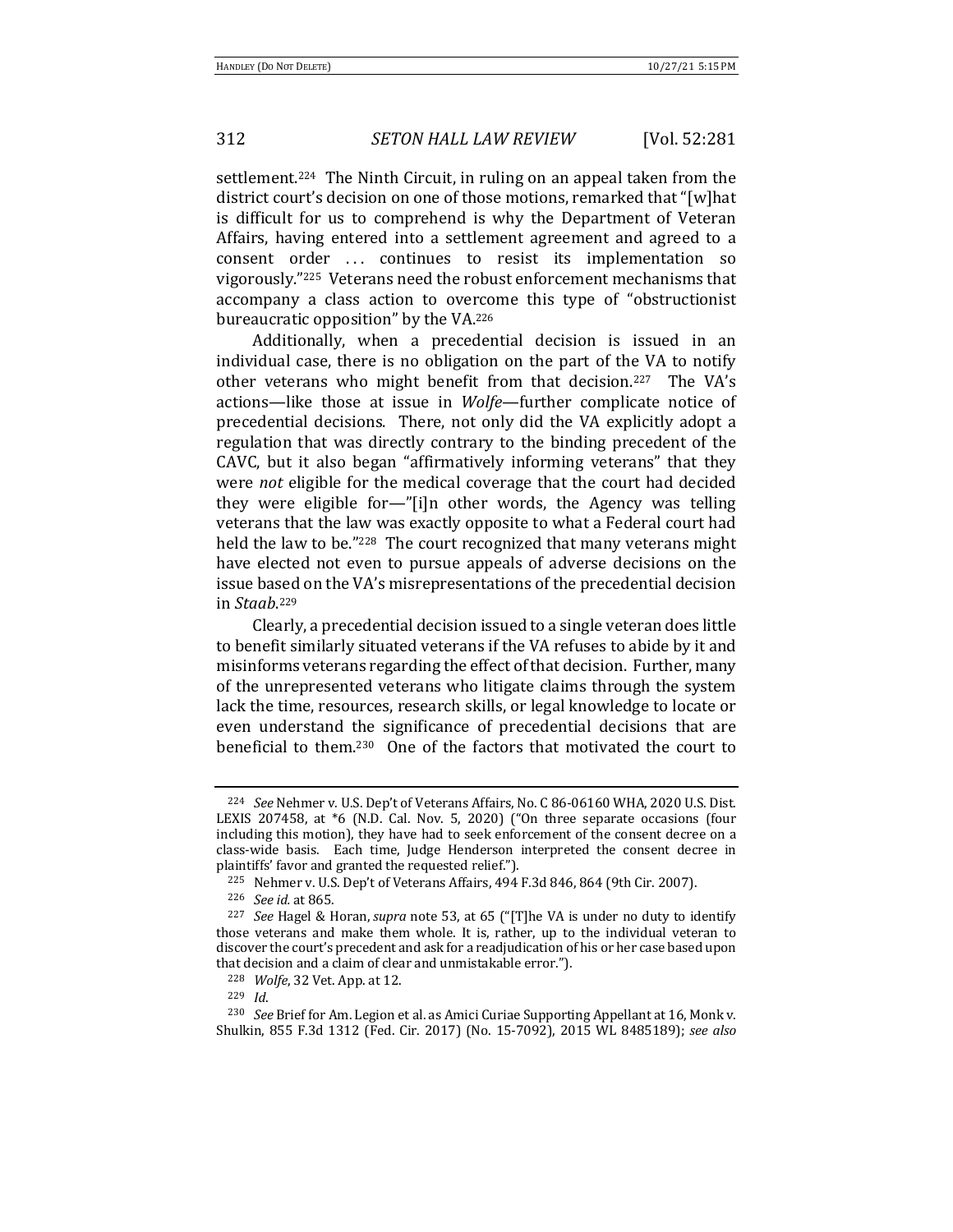grant class certification in *Beaudette* was the belief that, because of the highly unique circumstances of the case, affected claimants "would be left to discover [a precedential] opinion through extraordinary diligence or by chance."<sup>231</sup> That is the situation that faces countless veterans due to the systemic lack of representation and inadequate notice of the effect of precedential decisions. The CAVC's presumption against the certification of class actions is simply not supported by the reality of the practical challenges facing veteran litigants in obtaining and enforcing precedential decisions.

## B. The Logical Inconsistency of the Presumption Against Class *Actions*

Requiring litigants to overcome a presumption *against* certifying class actions based on the mere possibility that they could individually obtain a precedential decision is not consistent with how other federal courts view class actions.<sup>232</sup> Theoretically, any putative class representative could instead litigate their individual claims in the trial court. If they were to win, their case would be, at minimum, persuasive precedent for other similarly situated plaintiffs. And if they were to lose, they could appeal their claim to an appellate court and could potentially obtain a binding, precedential decision that would benefit other plaintiffs within that appellate court's jurisdiction.

But the class action device serves a vital role in our legal system beyond simply functioning as a slightly more efficient route for multiple litigants to obtain decisions that they could just as easily seek individually. The fact that the class representative obtains a judgment for themselves is more properly viewed as merely a "byproduct $[]$  of the class-action device."<sup>233</sup> The class representative has a "right" to step up and serve as a "private attorney general" to protect the rights of absent

*Veterans'* Disability Compensation: Forging a Path Forward: Hearing Before the S. Comm. *on* Veterans' Affairs, 111th Cong. 35-36 (2009) (statement of Prof. Michael P. Allen)  $("T]$ he current system of judicial review has built into it a serious risk of prejudice to  $\text{veterans} \dots$  [leaving] particularly those unrepresented at the filing of a judicial appeal, at risk of running afoul of rules designed to implement an adversarial system.").

<sup>&</sup>lt;sup>231</sup> Beaudette v. McDonough, No. 20-4961, 2021 U.S. App. Vet. Claims LEXIS 671, at \*23 (Apr. 19, 2021).

<sup>&</sup>lt;sup>232</sup> See U.S. Parole Comm'n v. Geraghty, 445 U.S. 388, 403 (1980) ("[T]he Federal Rules of Civil Procedure give the proposed class representative the right to have a class certified if the requirements of the Rules are met."); *see also* Esplin v. Hirschi, 402 F.2d 94, 99 (10th Cir. 1968) ("[I]f there is to be an error made, let it be in favor and not against the maintenance of the class action  $\dots$ ").

<sup>&</sup>lt;sup>233</sup> *See Geraghty*, 445 U.S. at 403 ("Although the named representative receives certain benefits from the class nature of the action, some of which are regarded as desirable and others as less so, these benefits generally are byproducts of the classaction device.").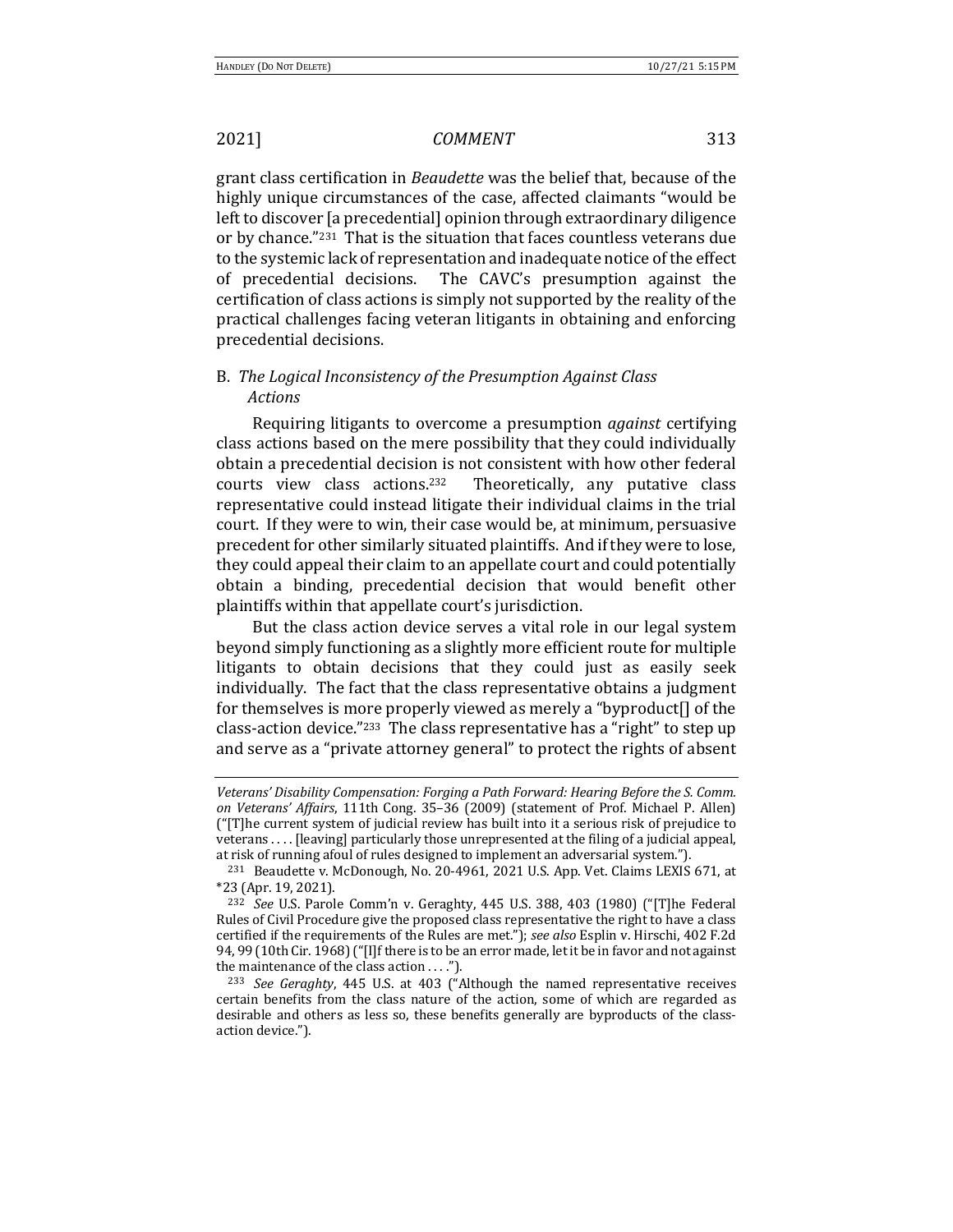and unrepresented parties and prevent them from having to come before the court themselves to enforce already-issued precedential judgments.234

The class action exists to correct the type of problem that plagues veterans benefits adjudication—a "large number of actions," each of which has "common question[s]" that are disputed over and over again through a "process of a practical smothering of repeated suits" which "take some time and  $\lceil$  do] not always operate fairly."<sup>235</sup> Class actions promote access to justice by allowing for the collective resolution of claims where veterans cannot effectively bring claims and enforce judgments as individuals.<sup>236</sup> The development of CAVC class action jurisprudence from *Harrison* and *Lefkowitz* through *Monk II* and *Skaar* has been the slow recognition that class actions *are*, in many ways, "superior to other available methods for fairly and efficiently adjudicating the controversy" when compared to the challenges that face veterans in taking advantage of the vanishingly small number of precedential decisions to come out of the CAVC.<sup>237</sup> Veterans should not have to repeatedly make this case on their own by overcoming the rebuttable presumption in every potential class action. And the CAVC should not continue to assume that their precedential decisions are being scrupulously adhered to by the VA and taken advantage of by all similarly situated veterans. Rather, the CAVC should align itself with the rest of the federal judiciary and recognize that a potential class claimant has "the *right* to have a class certified" if they meet the requirements of Rule 23.238

### **V. CONCLUSION**

The CAVC should eliminate the presumption against the certification of class actions that is now codified in U.S. Vet. App. Rule  $22(a)(3)$ . The court's newly adopted U.S. Vet. App. Rule 23 already captures the long-standing prerequisites of numerosity, commonality, typicality, adequacy of class representatives and counsel, and availability of appropriate relief drawn from Rule 23, whose adoption by the court Judge Allen rightly commended as wise.<sup>239</sup> The

<sup>234</sup> *Id.* at 402-03.

<sup>&</sup>lt;sup>235</sup> See ZECHARIAH CHAFEE, SOME PROBLEMS OF EQUITY, *in* THE THOMAS M. COOLEY LECTURES, SECOND SERIES 152-53 (1949).

<sup>&</sup>lt;sup>236</sup> *See* Sant'Ambrogio & Zimmerman, *supra* note 15, at 1649.

<sup>&</sup>lt;sup>237</sup> *See* Skaar v. Wilkie, 32 Vet. App. 156, 172 (2019).

<sup>&</sup>lt;sup>238</sup> *See* U.S. Parole Comm'n v. Geraghty, 445 U.S. 388, 403 (1980).

<sup>&</sup>lt;sup>239</sup> Monk v. Wilkie, 30 Vet. App. 167, 188 (2018), aff'd, No. 2019-1094, 2020 WL

 $6141013$  (Fed. Cir. Oct. 20, 2020) (Allen, J., concurring in part and dissenting in part).